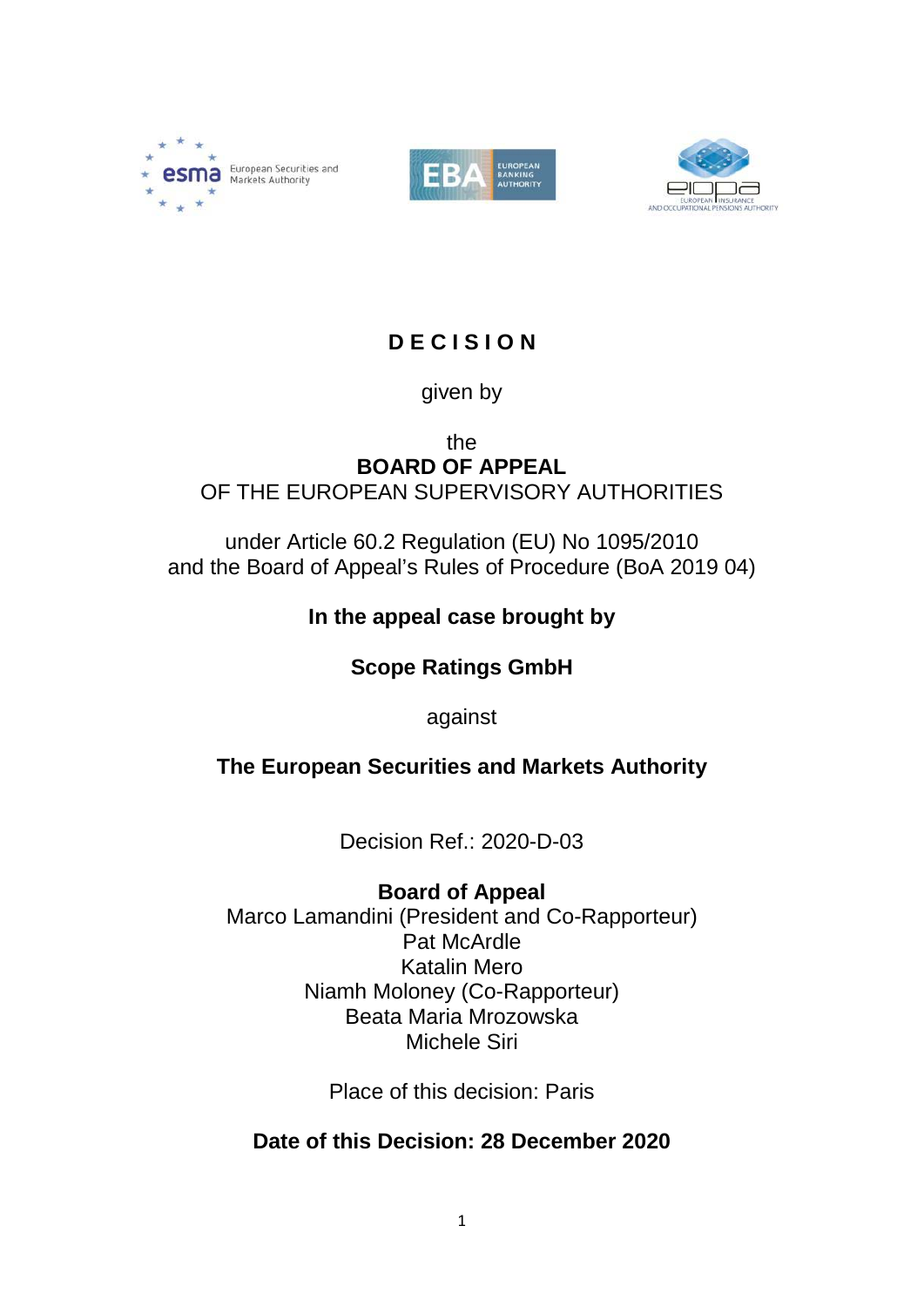# **APPEAL under Article 60 of Regulation (EU) No 1093/2010, Regulation (EU) No 1094/2010 and Regulation (EU) No 1095/2010 of the European Parliament and of the Council (the "ESAs Regulations")**

1. This is the decision of the Joint Board of Appeal of the European Supervisory Authorities on the appeal filed with notice of appeal of 28 August 2020 (the "**Notice of Appeal**") by Scope Ratings GmbH ("**Scope Ratings**" or "**appellant**" or **"applicant**") under Article 60 of the ESAs Regulations. The appellant Scope Ratings is represented in the appeal by Nils Ipsen and Lars Röh of the law firm Lindenpartners. The respondent is the European Securities and Markets Authority ("**ESMA**") established by Regulation (EU) No 1095/2010 and represented in the appeal by ESMA in-house Legal Counsels Gerasimina Filippa, Federica Cameli and Mar Huertas.

# **Background of facts**

- 2. Scope Ratings is a credit rating agency ("**CRA**") established in Germany, with branches in the United Kingdom, Italy, France and Norway. It is registered as a CRA with ESMA since 24 May 2011 (originally under the name "PSR Rating", then renamed as Scope Ratings in January 2012). The aim of Scope Ratings, in the words of the appellant (Notice of Appeal, paragraph 10), is to offer a European alternative to the three dominant US-based CRAs. The appellant acknowledges in its Notice of Appeal that it is to be considered an important CRA, "taking into account its increase in physical geographical footprint, rise in revenues, number of staff, organisational complexity, and rating issuances" (Notice of Appeal, again paragraph 10).
- 3. Central to the facts of this appeal is the appellant's first Covered Bond Methodology (the "**2015 CB Methodology**"). The appellant started the development of the 2015 CB Methodology in 2014; the final draft of the 2015 CB Methodology was approved for publication by the appellant on 11 February 2015 and on the same day the appellant duly informed ESMA of its intention to publish this final draft for public consultation. On 12 February 2015, the appellant issued therefore a press release with a link to the final draft of the 2015 CB Methodology, inviting market participants to submit comments until 3 April 2015. On 26 February 2015 and 10 March 2015, the appellant held conference calls with stakeholders on the proposed 2015 CB Methodology. On 3 July 2015, the final version of the 2015 CB Methodology was finally approved for publication by the appellant, published on the appellant's website, and notified to ESMA. The appellant also issued a press release including a link to the summary of comments received during the consultation and the resulting clarifications and/or amendments to the initial draft of the 2015 CB Methodology adopted with its final version. The (published, final version of the) 2015 CB Methodology is part of the file of this appeal, as Exhibit 6 of the appellant's submissions.
- 4. The purpose of the 2015 CB Methodology was to set the framework for the rating assessment and the regular monitoring of covered bonds by the appellant, "tak[ing] into account the significantly changed regulatory and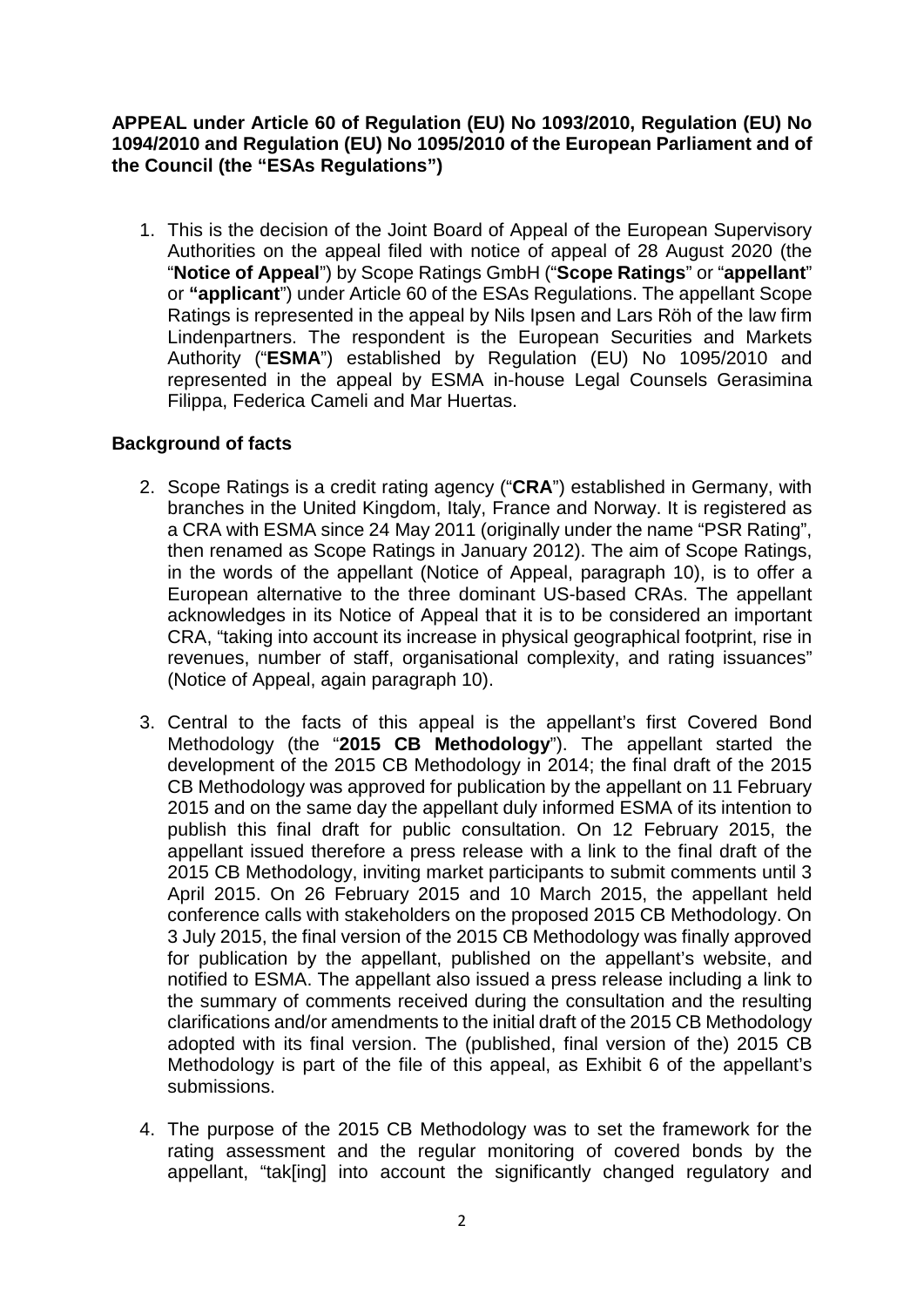supervisory framework applicable to financial institutions, in particular the introduction [*rectius*: entry into effect] of the Bank Recovery and Resolution Directive (BRRD) in the European Union on 1 January 2015 as well as similar resolution regimes in other countries. It also reflects the importance of covered bonds in the regulatory and supervisory frameworks and for central banks' monetary policy" (2015 CB Methodology, page 3). The notion of dual recourse is intrinsic to the structure of covered bonds. The 2015 CB Methodology accordingly applies "to all covered bonds that benefit from a dual recourse to both a financial institution and a ring-fenced cover pool. A financial institution is responsible for the timely and full payment of interest and principal (first recourse). In contrast to other parts of the bank's liability structure, covered bonds are excluded, and hence protected against an issuer's restructuring or resolution, which is the envisaged rescue [*rectius*: crisis management] mechanism for a bank in distress. Even in the unlikely event of an issuer default, covered bonds should in general not accelerate and a cover pool of eligible assets remains available to substitute for the issuer's obligation to service the bonds (second recourse)" (2015 CB Methodology, page 3).

- 5. The 2015 CB Methodology describes the appellant's rating approach to covered bonds as follows (2015 CB Methodology, page 4). The Issuer Credit Strength Rating ("**ICSR**") is "the fundamental anchor point for the covered bond analysis". Scope Ratings ICSR "represents a credit opinion on a bank's ability to meet its contractual commitment on a timely basis, and in full, as a going concern" and it signals "the relative risk of a default-like event" (2015 CB Methodology, page 4, footnote 4). However, there are two additional supporting elements for the covered bond analysis which reflect the dual recourse feature of covered bonds and which are taken into consideration by the appellant under the 2015 CB Methodology, specifically (a) "the combination of the legal and resolution frameworks" as "the most important supporting element for the covered bond rating" (2015 CB Methodology, page 4), because "covered bond ratings for highly rated banks are driven primarily by the fundamental benefits of the regulatory framework applicable to banks and their covered bonds" and (b) "the benefit of the cover pool [which] represents a second recourse coming after a chain of events affecting the issuer. The benefit of the cover pool is limited but it provides additional security and stability to the rating" (2015 CB Methodology, page 4). The final rating of a covered bond could, under the 2015 CB Methodology, accordingly, be supported by two building blocks: (a) analysis of the legal and resolution regime; and (b) analysis of the cover pool.
- 6. Based upon these two supporting elements, Scope Ratings' 2015 CB Methodology provided that, in the covered bonds rating, the bank's ICSR can be uplifted up to 9 notches due to credit risk enhancements arising from the two building blocks as follows: (i) up to 6 notches, if the bank is resolvable, as a consequence of the legal framework concerning credit differentiation (i.e. asset segregation upon insolvency of the issuer, uninterrupted continuation of payments of interest and principal on the covered bonds after the issuer insolvency, market and liquidity risk management principles applied prior to and after insolvency, overcollateralization fully available after insolvency and independent monitoring by a trustee or supervisor: 2015 CB Methodology, p. 7) (up to 2 notches) and of the resolution regime (up to 4 notches) and (ii) up to 3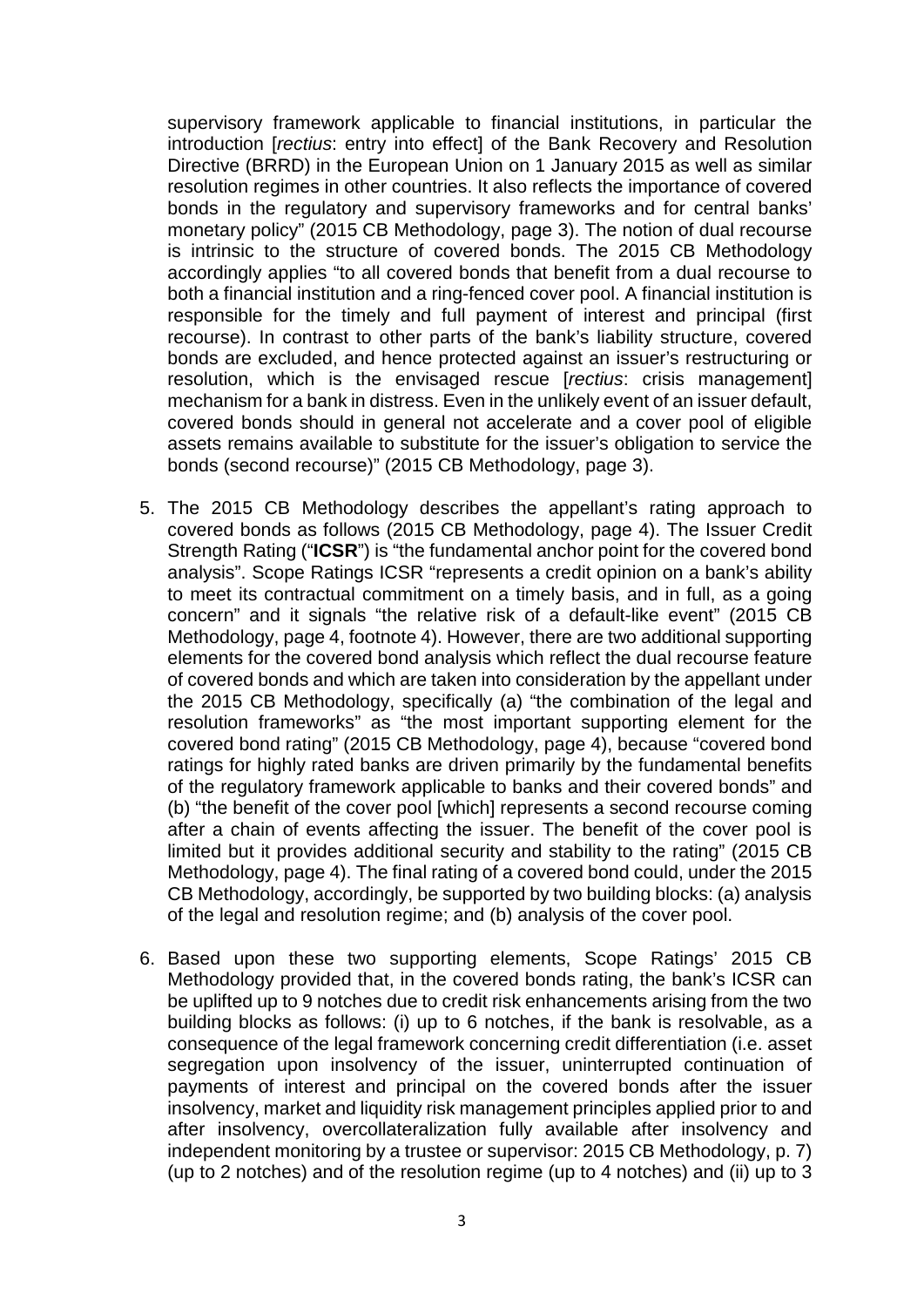additional notches "above the uplift already provided by the fundamental status of covered bonds and the regulatory framework of the issuer", based upon the cover pool analysis<sup>[1](#page-3-0)</sup>. In this respect the 2015 CB Methodology acknowledges that "Scope […] performs a thorough analysis of the cover pool because it provides key information about the robustness of the covered bond second recourse, and ultimately, the magnitude of the expected loss for the instrument" (2015 CB Methodology, page 4). More specifically, although "the supportive benefit of the cover pool only becomes relevant when the credit quality, and thus the bank ratings, start to migrate downwards", Scope Ratings clarifies in the 2015 CB Methodology (at page 5) that it "performs and publishes a detailed quantitative analysis of the cover pool for programmes from both highly and lowly rated issuers. This is because the cover pool analysis helps to understand the likely stability of the covered bond rating, the efforts issuers must make to manage risks prudently or the levels of overcollateralization they have to provide to mitigate these risks".

- 7. To summarise, using the words of the appellant itself in its 2015 CB Methodology, "Scope's covered bond rating is closely linked to the ICSR of the bank issuer but is generally higher". "Higher-than-ICSR ratings for covered bonds predominantly reflect their different treatment in bank resolution and recovery regimes, provided the covered bonds fall under the relevant regulatory definition in the resolution regime. They also rest on the assumption that a dedicated, ring-fenced cover pool of typically low credit-risk assets can replace the bank's obligation to ensure that payments on the covered bonds can be made in full and in a timely manner". Indeed, "covered bond ratings reflect the probability of insolvency of both the issuer and the cover pool, and the associated expected loss". Therefore, the "methodology considers the dynamics and constraints that may be specific to each region, market or market segment".
- 8. Legal frameworks analysis, in this context, "seeks to determine whether (i) the framework provides sufficient protection to legally allow for uninterrupted payments on the covered bonds; and (ii) the structure could be affected by a moratorium or insolvency of the issuer. Furthermore, (iii) the analysis must identify whether the covered bonds can benefit from the preferential treatment of the resolution regime. Lastly, (iv) the analysis of the legal covered bond framework also supports the quantitative analysis, as [Scope Ratings] will be able to identify whether and how the framework further reduces the probability of default and mitigates the loss given default of the covered bonds" (2015 CB Methodology, p. 6). In this respect, the appellant acknowledges that "asset isolation is at the core of the covered bond definition, alongside the dualrecourse principle. It is one of the areas where most diligence is performed when a covered bond framework is set up by regulators or a specific covered bond structure is set up by issuers, often taking into account the preferences of investors as well".
- 9. Cover pool analysis, in this context, "focuses primarily on identifying the collateral characteristics driving the magnitude and patterns of assets defaults,

<span id="page-3-0"></span> $\overline{a}$ *1 However, the ratchet is one-way as a covered bond rating may be augmented by the cover pool analysis but not reduced by it.*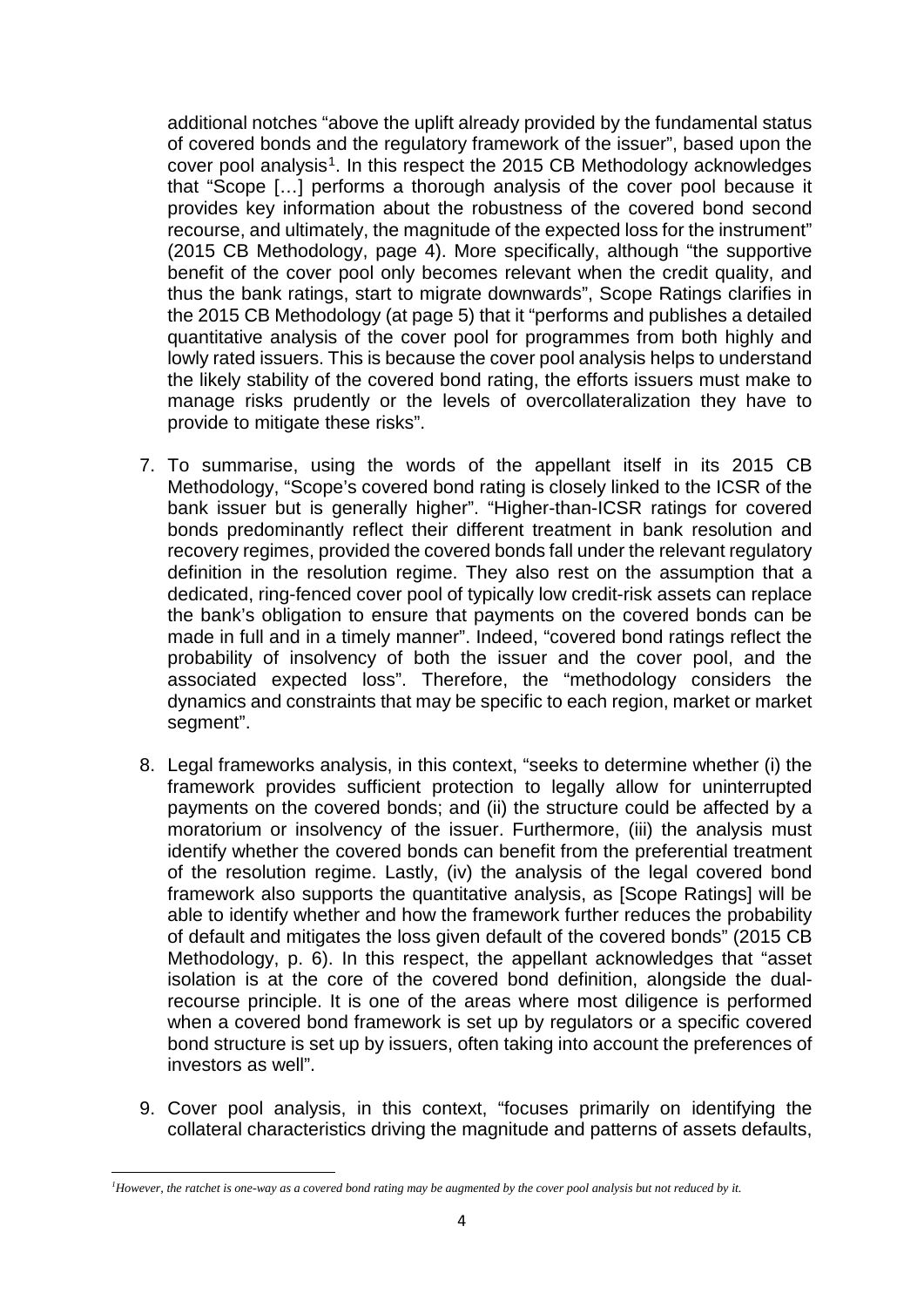the severity of losses upon an asset default and the dependency structure in cases of cover pools spanning multiple asset classes and geographies" (2015 CB Methodology, page 9). Although the 2015 CB Methodology considered that "covered bonds issued by high investment-grade-rated resolvable banks can exhibit a credit quality commensurate with AAA level, because of the covered bond status in the bail-in, regardless of the level of overcollateralization provided in their cover pool" and that "the use of the cover pool to fulfil the payment obligations under the covered bond only becomes necessary when a resolution has failed and the issuer has defaulted", it also noted that "however, a thorough analysis of the cover pool needs to be performed for all rated covered bonds. The findings inform us on how specific features of the covered bond structure, as well as other country specific aspects, may affect the probability of default and the loss given default. It also provides information on the likely rating sensitivity resulting from it" (2015 CB Methodology, page 9).

- 10.The 2015 CB Methodology was applied until the adoption of a new version of the methodology on 22 July 2016 (the "**2016 CB Methodology**").
- 11.More specifically, under the 2015 CB Methodology the appellant issued ratings concerning 17 covered bond programmes, for an overall total number of 622 ratings. 15 programmes were unsolicited and 2 were solicited. The 559 unsolicited ratings were issued on 22 September and 26 November 2015, whereas the 63 solicited ratings were issued on 4 May and 8 July 2016.
- 12.The cover pool analysis required under the 2015 CB Methodology was however performed only in the two solicited covered bond programmes. It was not performed for any of the 15 unsolicited covered bonds programmes and thus not performed for any of the 559 unsolicited ratings issued in September and November 2015 as part of these programmes. Most of these ratings were still outstanding when the 2016 CB Methodology was adopted.
- 13.Alongside the nature of analysis required and in practice applied under the 2015 CB Methodology, the process of adoption of the 2016 CB Methodology is another relevant aspect of this appeal. Prior to the adoption of its 2016 CB Methodology, the appellant did not publish the proposed changes to the 2015 CB Methodology on its website; neither did it invite stakeholders to submit comments. Further, the appellant did not notify ESMA about those changes and could not publish on its website the results of a consultation with stakeholders as such a consultation did not take place.
- 14.Based upon the facts summarised above, and following a complaint made to ESMA (as noted in Exhibit 19 of ESMA's submissions), in a report dated 28 March 2018, ESMA concluded that there were serious indications of the possible existence of facts liable to constitute several infringements of the CRA Regulation (the potential infringements being listed in Annex III of the Regulation). That same day, the Executive Director of ESMA appointed an Independent Investigating Officer ("**IIO**"), pursuant to Article 23e(1) CRA Regulation, to investigate the matter.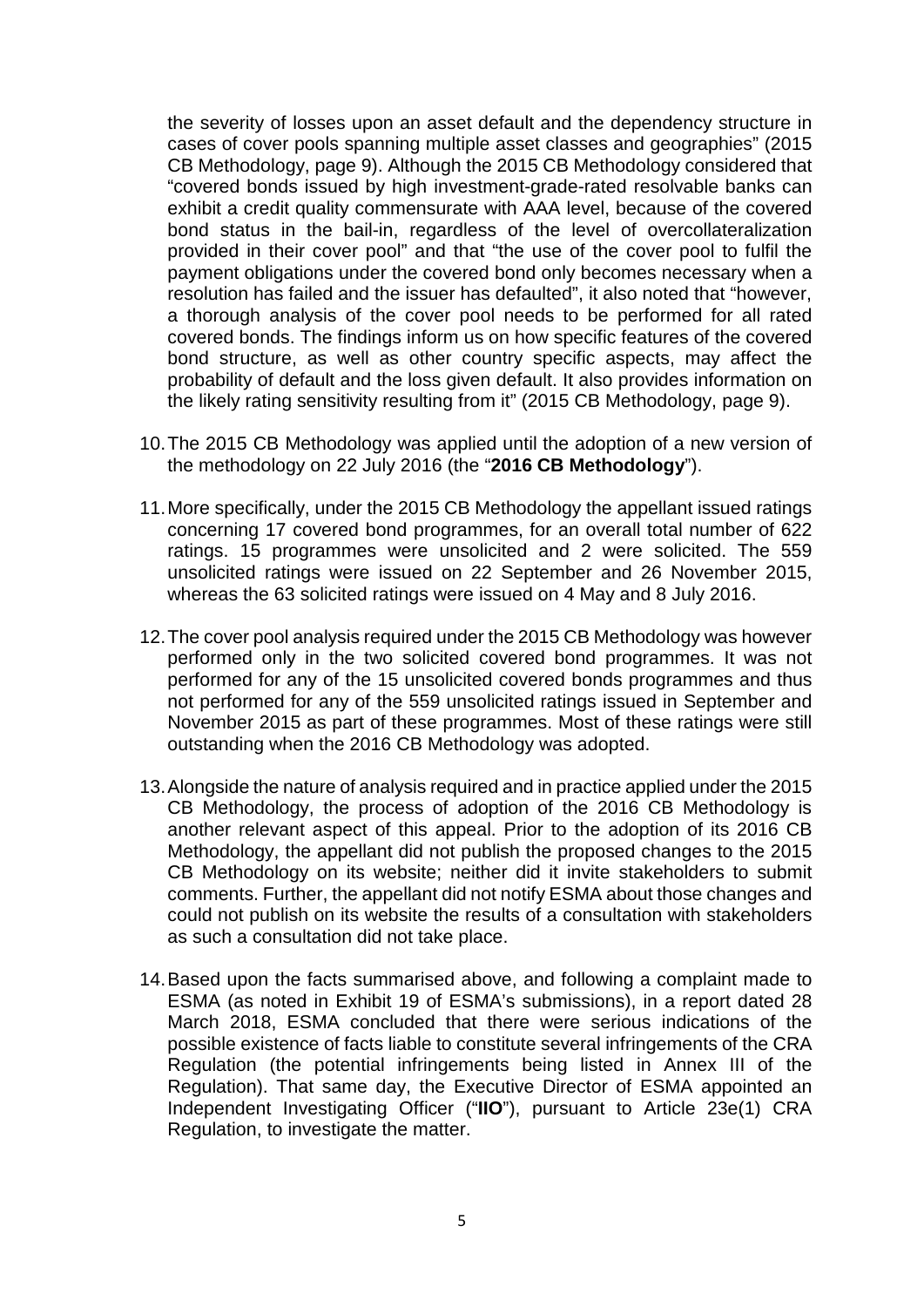- 15.On 16 May 2019, the IIO sent her initial statement of findings to the appellant. The document included the findings that the appellant had committed the infringements set out at: (i) point 43 of Section I of Annex III of the CRA Regulation (infringement of Article 8(3) by not applying the 2015 CB Methodology in a systematic way); (ii) point 3a of Section II of Annex III of the CRA Regulation (infringement of Article 14(3) by not having notified ESMA of the intended material changes to the 2015 CB Methodology); (iii) point 3b of Section II of Annex III of the CRA Regulation (infringement of Article 8(5a) by not having published on its website the proposed material changes to the 2015 CB Methodology) and (iv) point 4a of Section III of Annex III of the CRA Regulation (infringement of Article 8(6)(aa) by not having informed ESMA and not having published immediately on its website the results of a consultation about the 2015 CB Methodology).
- 16.On 24 June 2019, the appellant provided written observations in response to the initial statement of findings of the IIO.
- 17.On 25 July 2019, the IIO issued an amended statement of findings confirming the findings that the appellant committed the infringement set out at points 43 of Section I, 3a and 3b of Section II and 4a of Section III of Annex III of the CRA Regulation.
- 18.On 1 April 2020, based on the file containing the IIO's findings and taking account of the submissions made on behalf of the appellant, the ESMA Board of Supervisors sent a statement of findings to the appellant.
- 19.On 22 April 2020, the appellant provided written submissions in relation to the statement of findings of ESMA Board of Supervisors.
- 20.On 28 May 2020, the Board of Supervisors adopted the appealed decision (ESMA 41-356-77 of 28 May 2020: the "**Contested Decision**") in which it fully agreed with the IIO and: (a) found that the appellant negligently committed the infringements at points 43 of Section I, 3a and 3b of Section II and 4a of Section III of Annex III of the CRA Regulation; (b) adopted a supervisory measure in the form of a public notice pursuant to Article 24 of the CRA Regulation; and (c) imposed on Scope Ratings a fine of EUR 640,000, pursuant to Article 36a of the CRA Regulation.

# **The appeal against the Contested Decision and the proceedings before the Board of Appeal.**

- 21.On 28 August 2020, the appellant filed the Notice of Appeal with the Joint Board of Appeal of the European Supervisory Authorities pursuant to Article 60 of Regulation (EU) No 1095/2010 (the "**ESMA Regulation**") in which it requested the Board of Appeal not to confirm the Contested Decision and to remit the case to the ESMA Board of Supervisors to adopt an amended decision based on its findings.
- 22.On 1 September 2020, the Secretariat of the Board of Appeal notified to the parties the following communication from the President of the Board of Appeal: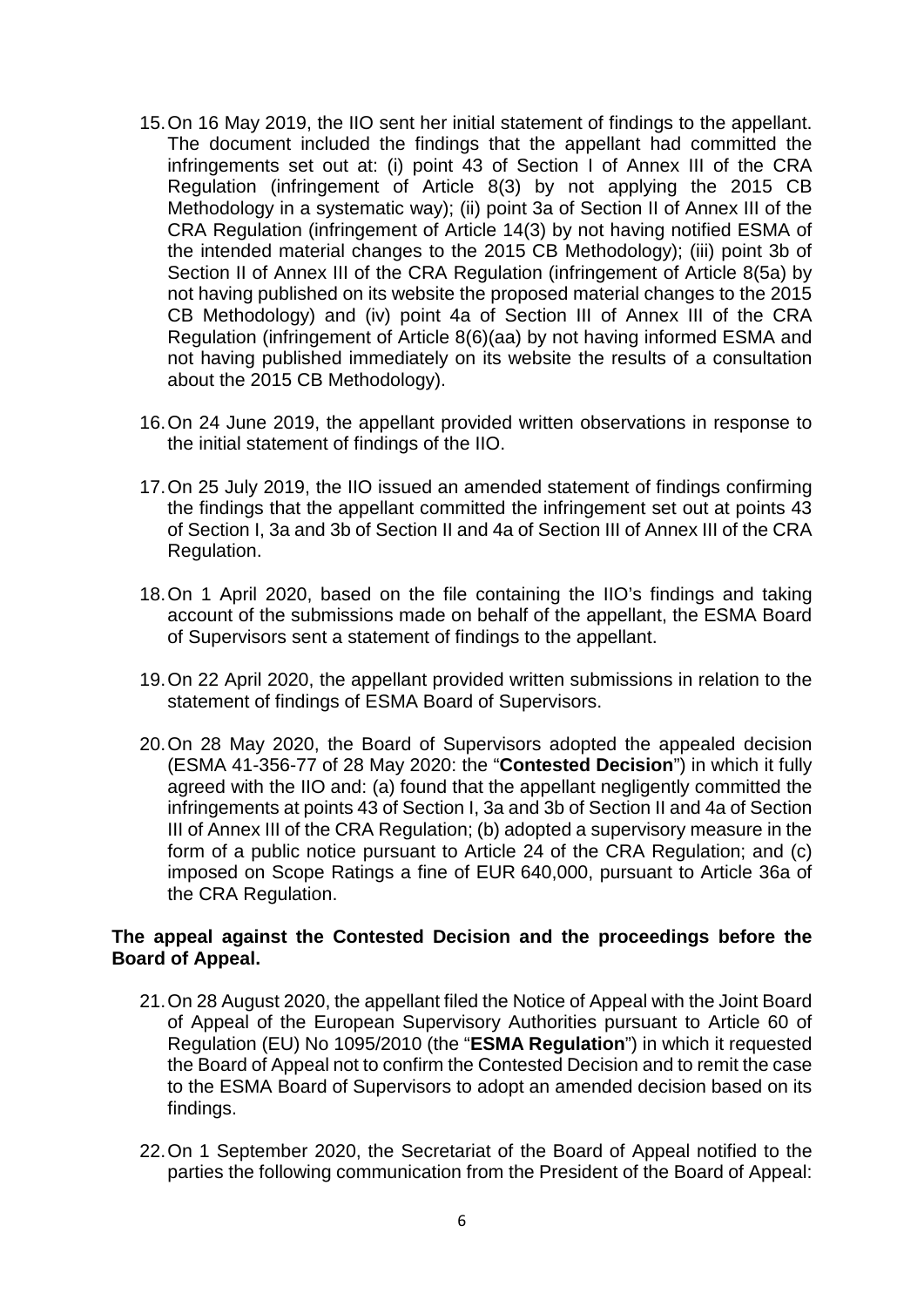*Dear Parties,*

*The President thanks the Appellant for the appeal received by the Board of Appeal Secretariat on 28 August 2020.*

*The President, having consulted with the Board of Appeal, makes the following observations:*

*Subject to the view of the parties, in light of Article 6 of the BoA Rules of Procedure, the President proposes giving (i) ESMA three weeks from the notice of these directions to respond to the appeal, (ii) the appellant two weeks to reply to ESMA response; (iii) ESMA two weeks to present, if any, a rejoinder to the appellant's reply.*

*According to Article 18 of the BoA Rules of Procedures, parties are entitled to make oral representations. In the absence of a request, the Board of Appeal may require oral representations if it considers it to be necessary for the just determination of the appeal. Both parties are invited therefore to communicate to the Secretariat of the Board of Appeal, one week from the expiry of the deadline for ESMA to present a rejoinder to the appellant's reply if they intend to make oral representations. The Board of Appeal shall issue further case management directions after the expiry of the above-mentioned deadline concerning the hearing and, if deemed necessary by the Board, further submissions in the merits.* 

*The President shall act as Rapporteur of the case.* 

*The parties are asked to confirm this proposal with the Secretariat and raise any other points they wish to raise at this stage.*

*The President wishes also to inform the parties that the filing and service of any further communication between the Parties and between the Parties and the Board of Appeal and its Secretariat (including the filing and service of the Respondent's response pursuant to Article 6 of the Rules of Procedure and of*  any other submissions of the parties) may take place by email. The acting *secretariat of the Board of Appeal [\(boardofappeal@eba.europa.eu\)](mailto:boardofappeal@eba.europa.eu) must always be copied.* 

*The parties are hereby informed about the sitting composition of the Board of Appeal according to Article 3(4) of the BoA Rules of Procedure:*

- *Marco Lamandini (President and Rapporteur)*
- *Pat McArdle*
- *Katalin Mérő*
- *Niamh Moloney*
- *Beata Mrozowska*
- *Michele Siri*
- 23.On 7 September 2020, ESMA filed an application for directions with the Board of Appeal pursuant to Article 11 of the Rules of Procedure in which it requested an extension of the deadline to submit its response to the Appeal (the "**ESMA Response**") in accordance with Article 6 of the Rules of Procedure of the Board of Appeal.
- 24.On 8 September 2020, the Board of Appeal issued directions pursuant to which ESMA was given five weeks to respond to the Notice of Appeal, starting from the notice to both parties of those directions, as follows: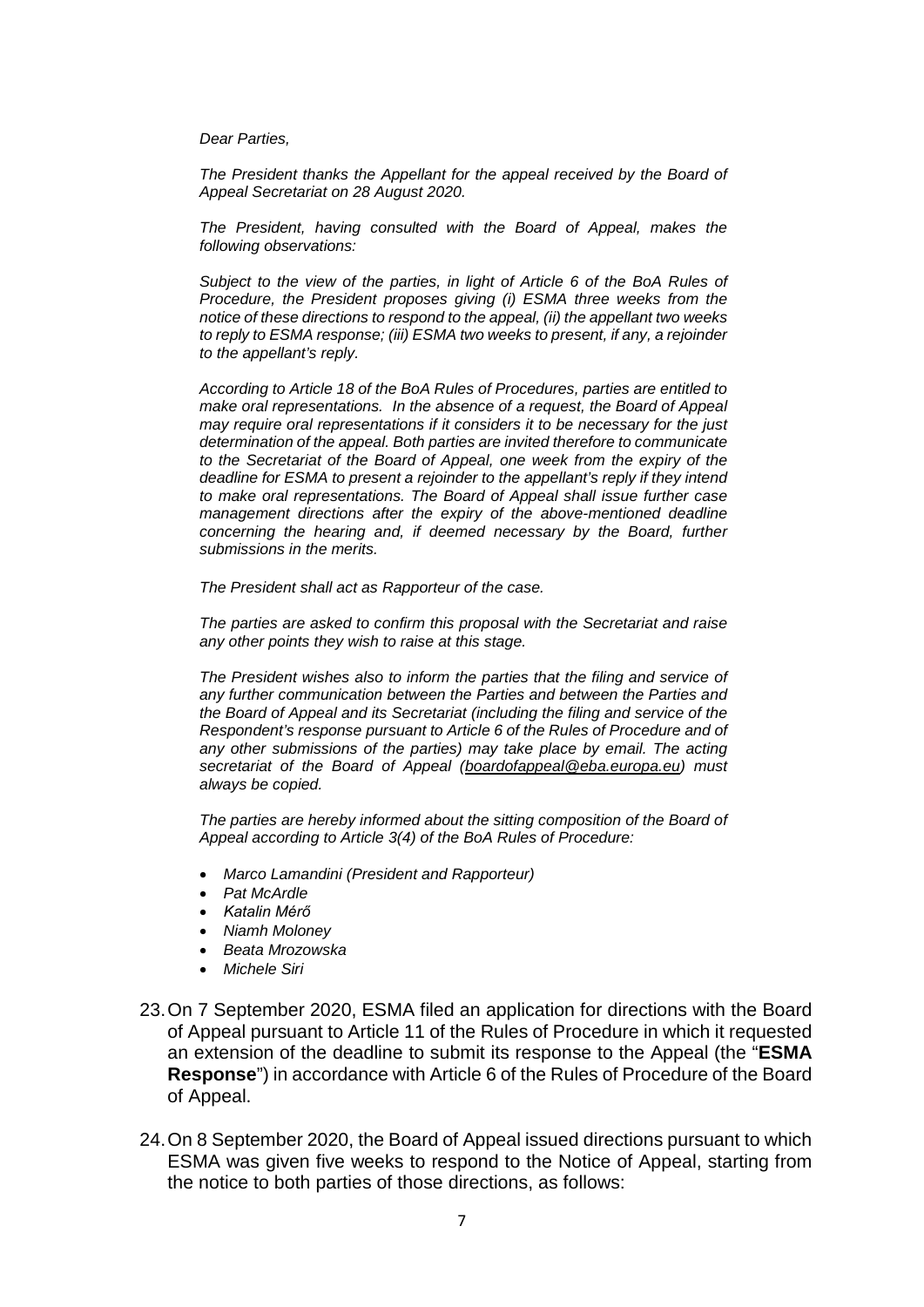*Dear Parties,*

*The President hereby informs the parties that he has received, on 7 September 2020, an application from the Respondent, ESMA, to amend the directions furnished to the parties on 1 September 2020.* 

*ESMA believes that the three-week period in the 1 September directions is not sufficient to adequately address the Notice of Appeal and its annexes and to deliver its Response and has asked the President to amend the directions as follows:* 

*"The Respondent to submit the Response within 2 months of receipt of the Notice of Appeal in full and in any case no later than 30 October 2020".* 

*Article 8(1) of the Board of Appeal (BoA) Rules of Procedure provides:* 

*"Any time limit prescribed by or imposed under these Rules may be extended by the Board of Appeal or by the President".*

*The President, having consulted with the Board of Appeal, makes the following observations:*

*The Board of Appeal acknowledges that the present appeal relates to an issue of great importance and that the outcome of this Appeal could have a significant impact on ESMA's supervisory powers and practices. It notes*  further that the Notice of Appeal is extensive and complex and needs careful *consideration by ESMA's Legal Team. The Board of Appeal also concedes that, in the current exceptional circumstances, the ESMA Legal Team – which is not a large team – may be under extreme pressure, since it must also address, alongside its regular work, a pressing work agenda relating to Covid-19 and Brexit.*

*The Board of Appeal further acknowledges that, unfortunately, Exhibit 7 was not attached to the Notice of Appeal notified to ESMA by the Secretariat on 1 September 2020 and that, accordingly, the supporting material was not complete.*

*The Board of Appeal considers that these circumstances justify an extension of the original term of three weeks proposed by the President in the first case management directions. However, the Board of Appeal considers that, in order to ensure a timely adjudication of the matter, the extension should be shorter than the one requested by ESMA, also considering that the next meeting of the ESMA Supervisory Board, is scheduled for 23 September 2020.* 

*Subject to the views of both parties, which are kindly requested to confirm their agreement, and in light of Article 6(6) and Article 8(1) of the BoA Rules of Procedure, the President, having consulted with the Board of Appeal, proposes to amend the original directions to give ESMA five weeks to respond to the Notice of Appeal, starting from the notice to both parties of these new directions, to which Exhibit 7 is now also attached.*

*Subject to the views of the parties, it remains confirmed that, after the filing of the ESMA's Response, (i) the Appellant is granted two weeks to reply to the ESMA response and (ii) ESMA is granted two weeks to present, if any, a rejoinder to the Appellant's reply. The Board of Appeal shall issue further case management directions after the expiry of the above-mentioned deadlines concerning the hearing and, if deemed necessary by the Board, further submissions on the merits.*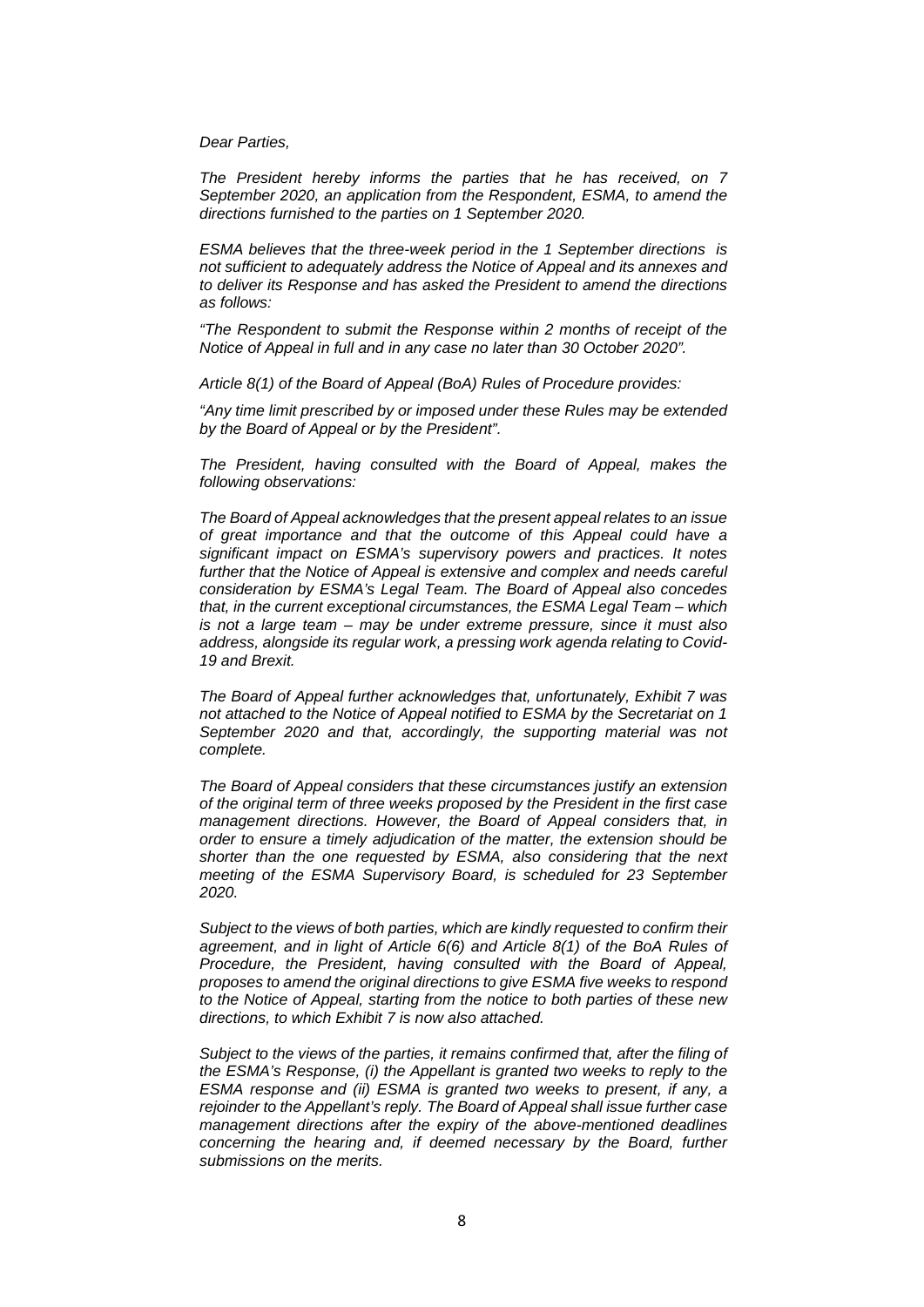- 25.On 9 September 2020, both parties informed the Secretariat in writing that they agreed with the directions issued by the Board of Appeal on 8 September 2020.
- 26.On 13 October 2020, ESMA submitted its Response, and related documents, in accordance with Articles 6, 7 and 8 of the Rules of Procedure and the directions issued by the Board of Appeal.
- 27.On 22 October 2020, the appellant filed an application for the amendment of the directions issued by the Board of Appeal on 8 September 2020, asking for an extension of one week of the two-week period originally granted to the appellant for filing a reply to ESMA Response.
- 28.On 23 October 2020, the Secretariat notified the parties the Board of Appeal directions following the appellant's application as follows:

*Dear Parties,*

*The President hereby informs the parties that he has received, on 22 October 2020, an application from the Appellant to amend the directions given to the parties on 1 and 8 September 2020.* 

*The Appellant asks for an extension of time for filing a reply to ESMA's response of 13 October 2020, because the two-weeks period set in the directions of the Board of Appeal given to the parties on 1 and 8 September is not sufficient, in the Appellant's view, to adequately address the Response and its annexes. The Appellant further notes that the appeal relates to issues of fundamental importance, the outcome of the appeal may strongly affect the applicant and ESMA response is extensive and complex and needs careful consideration by the Applicant in order to effectively exercise its right of defence. The Appellant asks therefore the extension of one week of the original deadline for the reply.*

*Article 8(1) of the Board of Appeal (BoA) Rules of Procedure provides:* 

*"Any time limit prescribed by or imposed under these Rules may be extended by the Board of Appeal or by the President".*

*The President, having consulted with the Board of Appeal, hereby grants to the Appellant the required extension of one week, and, in order to ensure equal treatment to both parties, also grants to the ESMA three weeks, instead of the two weeks originally set with the directions given to the parties on 1 and 8 September 2020, for its rejoinder, if any, to the Appellant's reply.*

*The Board of Appeal shall issue further case management directions after the*  expiry of the above-mentioned deadlines concerning the hearing and, if *deemed necessary by the Board, further submissions on the merits.* 

- 29.On 3 November 2020, the appellant submitted its reply to the ESMA Response, with related documents (**"Appellant Reply").**
- 30.On 24 November 2020, ESMA submitted its rejoinder to the appellant's reply, with related documents (**"ESMA Rejoinder").**
- 31.On 25 November 2020, the Secretariat of the Board of Appeal invited the parties, in accordance with the case management directions already agreed, to communicate within one week if they intended to make oral representations,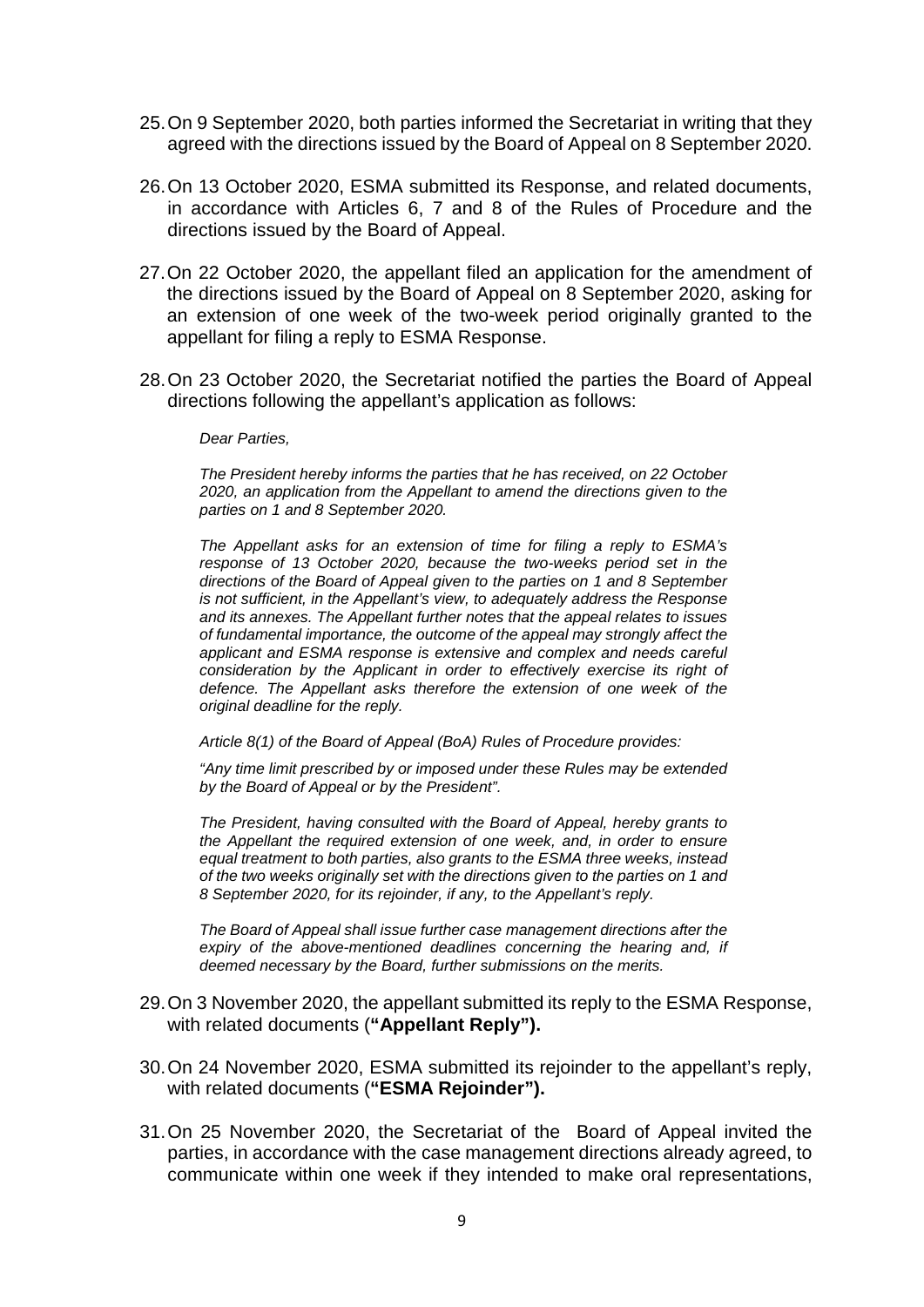anticipating that, due to the restrictions imposed to counteract the Coronavirus pandemic, the hearing, if requested, would have to be held via videoconference. On 26 November 2020, ESMA informed the Board of Appeal that it did not intend to make oral representations, in consideration of the extensive written submissions and documentation already exchanged between the parties and also because a hearing via videoconference could not fully preserve the principle of procedural immediacy. On 1 December 2020 the appellant, on the contrary, informed the Board of Appeal that it considered a hearing useful, also in light of the ESMA Rejoinder. The right for both parties to make oral representations at an online hearing was therefore granted by the Board of Appeal and the parties agreed to hold a hearing on 11 December 2020.

- 32.On 4 December 2020, the President issued case management directions as to the organisation and management of the hearing, which were agreed with the parties. The parties were also informed that, due to the importance of the matters in dispute, the President, having consulted with the Board of Appeal, had designated with her consent Professor Niamh Moloney as co-rapporteur to the purpose of Article 12 of the Rules of Procedure.
- 33.On 9 December 2020, the parties and the Board of Appeal made a pre-hearing test of the webex online platform to be used for the hearing and agreed on further details of the organisation and management of the forthcoming online hearing.
- 34.The hearing was held via webex videoconference on 11 December 2020. During the hearing the parties exercised their right under Article 60(4) of the ESMA Regulation to make oral representations, answered the questions raised by all sitting members of the Board of Appeal and were granted the opportunity to make short final replies.
- 35.At the end of the hearing, the Board of Appeal held that evidence was complete in relation to the appeal under Article 20 of Board of Appeal's Rules of Procedure for the purposes of Article 60(2) of the ESMA Regulation and the President informed the parties that the appeal was considered lodged as of the date of 11 December 2020.

# **The contentions of the parties.**

### The appellant

36.In its Notice of Appeal and further in its Reply, the appellant complains that the Contested Decision (ESMA 41-356-77 of 28 May 2020, communicated to Scope on 29 May 2020 and published by ESMA on its website on 4 June 2020), is not well founded in law. The appellant argues that, contrary to the findings of the Contested Decision, it has not negligently committed: (a) the infringement set out at point 43 of Section I of Annex III of Regulation (EC) No 1060/2009 (as amended where relevant by Regulation (EU) No 513/2011 and Regulation (EU) No 462/2013, hereinafter the "**CRA Regulation**") and (b) the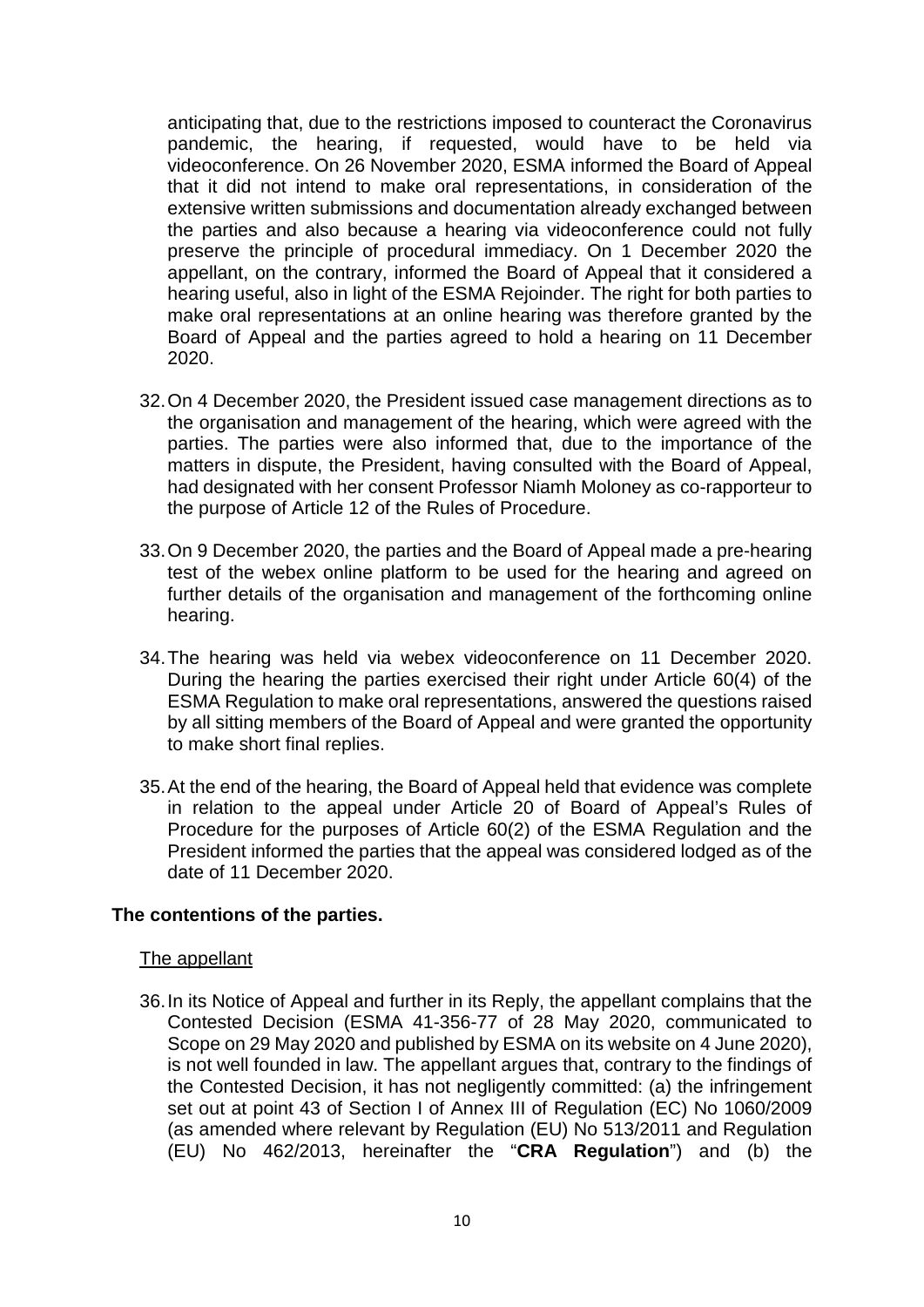infringements set out at points 3a and 3b of Section II of Annex III and point 4a of Section III of Annex III of the CRA Regulation.

- 37.More specifically, regarding the infringement set out at point 43 of Section I of Annex III of the CRA Regulation, the Contested Decision finds that the appellant did not apply its 2015 CB Methodology in a systematic way and therefore breached Article 8(3) of the Regulation. On this, the appellant puts forward several grounds of appeal as follows.
- 38.In the appellant's view, the wording of Article 8(3) of the Regulation, which is at the legal core of the alleged infringement, only concerns the design of a rating methodology. Article 8(3) does not relate to the application of a methodology. The grounding of the alleged infringement in point 43 of Section I of Annex III of the Regulation is therefore wrong in law. The appellant's argument relies, *inter alia*, on the textual meaning of Article 8(3) and its limitation to the content of a methodology; the EU legislature's deployment of a design/use distinction elsewhere in Article 8 (which relates to methodologies), and particularly Articles 8(2a) and 8(7); the objectives of the Regulation; and the dictates of the legal certainty principle. The appellant is also of the view that the interpretation adopted by ESMA in its Contested Decision of Article 5(1) of Commission Delegated Regulation (EU) No 447/2012 (hereinafter "**Delegated Regulation No 447/2012**"), which amplifies the meaning of "systematic" in Article 8(3), to complement its interpretation of Article 8(3), unlawfully extends the meaning of Article 8(3).
- 39.Alternatively, even if one assumes that Article 8(3) of the Regulation extends to the use of methodologies and so requires the systematic application of the rating methodology (and not only that the methodology be systematic), the appellant is of the view that this systematic application does not require that all of the steps of the analytical rating process laid out in the rating methodology should be applied, where some of those steps are not relevant for the determination of the final rating in an individual case. Specifically, if the highest rating in an individual case has already been achieved, the systematic application of a methodology does not require, in the appellant's view, the fulfilment of additional, but at that point irrelevant, steps, even if they are envisaged in the methodology. Further, on the facts, the appellant argues that all of the ratings issued by the applicant at the time were correctly assigned and that the result of the analysis would not have changed, even if a cover pool analysis had been carried out by the applicant at the time. Accordingly, the appellant argues that the cover pool analysis was, in the specific context of each rating analysis where the 2015 CB Methodology was not (fully) applied, not relevant. Therefore, the applicant argues that it systematically applied the 2015 CB Methodology when it carried out only those steps that were relevant or necessary for the rating. In the appellant's view, the application of a methodology is not an end in itself but a means to an end and, given also that judgment is to be exercised in the rating process, only relevant factors should be taken account of in the application of methodologies. The applicant also raises the principle of proportionality to argue that the enforcement action relating to Article 8(3) is disproportionate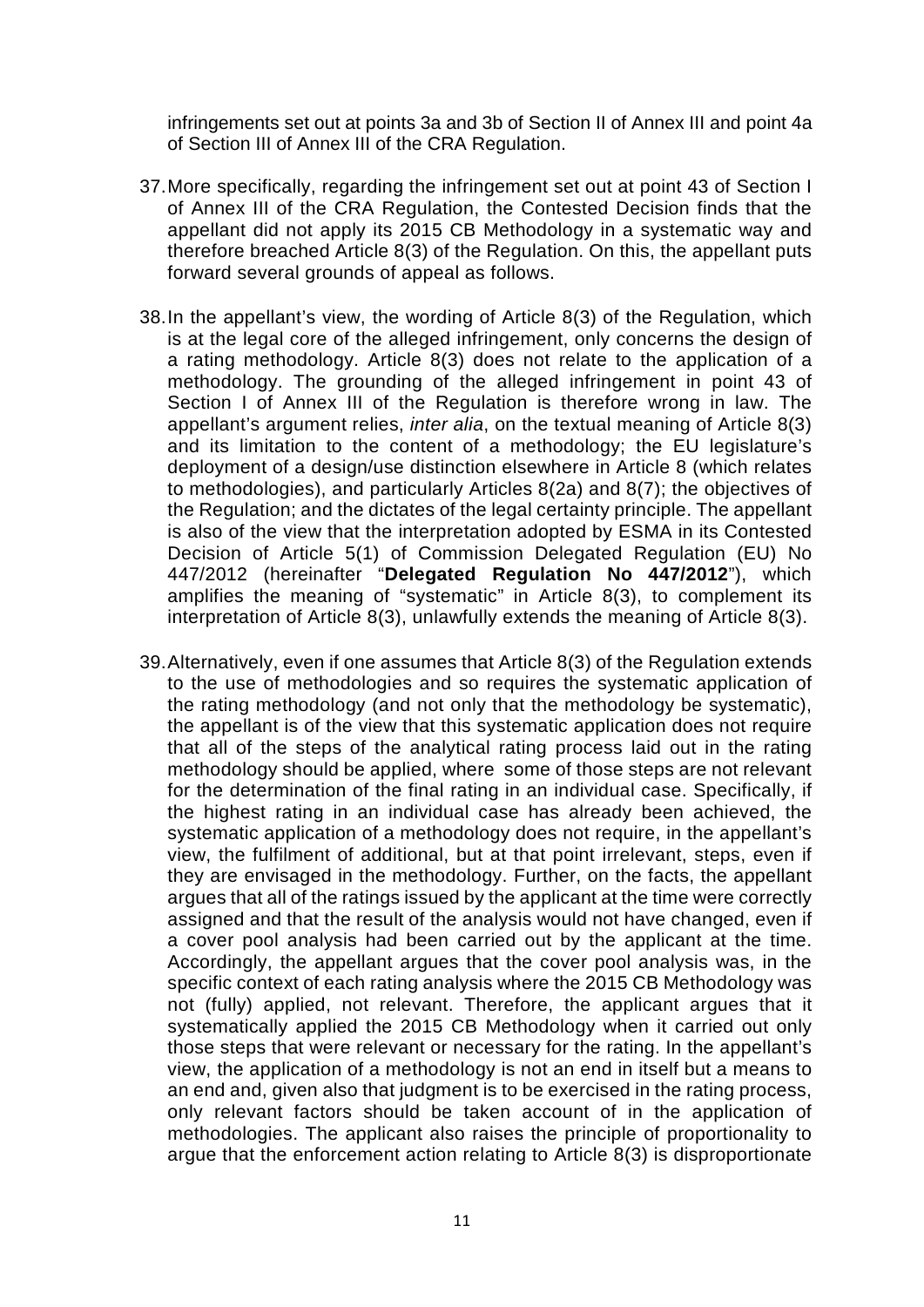as there was no decrease in the quality of the ratings and as full transparency was provided to the market.

- 40.Alternatively, even if one regards the approach of the applicant of carrying out only those steps it regarded as relevant for the rating result – as a divergence from the 2015 CB Methodology, the decision to concentrate rating efforts only on relevant steps is objectively justified and amounts to an "objective reason" for the divergence within the meaning of Article 5 of the Delegated Regulation No 447/2012. The appellant argues *inter alia* that the meaning of objective reason implies, given also the proportionality principle, that any divergence from the methodology must not be arbitrary and must be suitable, necessary and appropriate in light of the objectives of the CRA Regulation. The requirements for a divergence are met as the divergence related to the omission of steps that were not relevant, it did not make any difference to the ratings, and the omission of the cover pool analysis was published to the market through press releases.
- 41.Alternatively, even if one assumes a violation of Article 8(3) of the Regulation, the appellant did not act negligently, as the appellant acted according to common market practices or standards and provided full disclosure to investors about the absence of a cover pool analysis. Moreover, the appellant could not foresee the interpretation of Article 8(3) of the CRA Regulation adopted by ESMA, as this interpretation goes beyond the wording of Article 8(3) of the CRA Regulation and no ESMA guidance existed at the time of the alleged infringement. The appellant also argues that any claim of negligence must be established in relation to the application of the methodology only and not in relation to the design phase.
- 42.Alternatively, even if one assumes that the appellant committed a negligent infringement, the amount of the fine imposed on the applicant was not calculated correctly. In particular, the reasoning of the Contested Decision concerning the duration of the infringement and the calculation of the basic amount of the fine, and the application of mitigation factors, is incoherent and to the detriment of the appellant. Additionally, ESMA did not correctly apply the cap provided for in Article 36a(4) of the CRA Regulation regarding the turnover of the applicant. If it had, the fine would have amounted to EUR 310,929.
- 43.Overall, the fine is, in the appellant's view, clearly disproportionate to the alleged omission, because the omission did not have – and could not have – any negative effect on investor protection. Neither the quality of the ratings nor the level of transparency of the analytical approach that was provided to market participants were jeopardised. Such an alleged (minor) infringement cannot lead to one of the highest fines possible under the Regulation. This disproportionality is further evidenced by the fact that the fine significantly exceeds the revenues the appellant derived from using the 2015 CB Methodology. In fact, the appellant argues that the fine is more than 3.5 times higher than the revenues that Scope Ratings derived from using the 2015 CB Methodology. In this way, in the appellant's view, it clearly exceeds the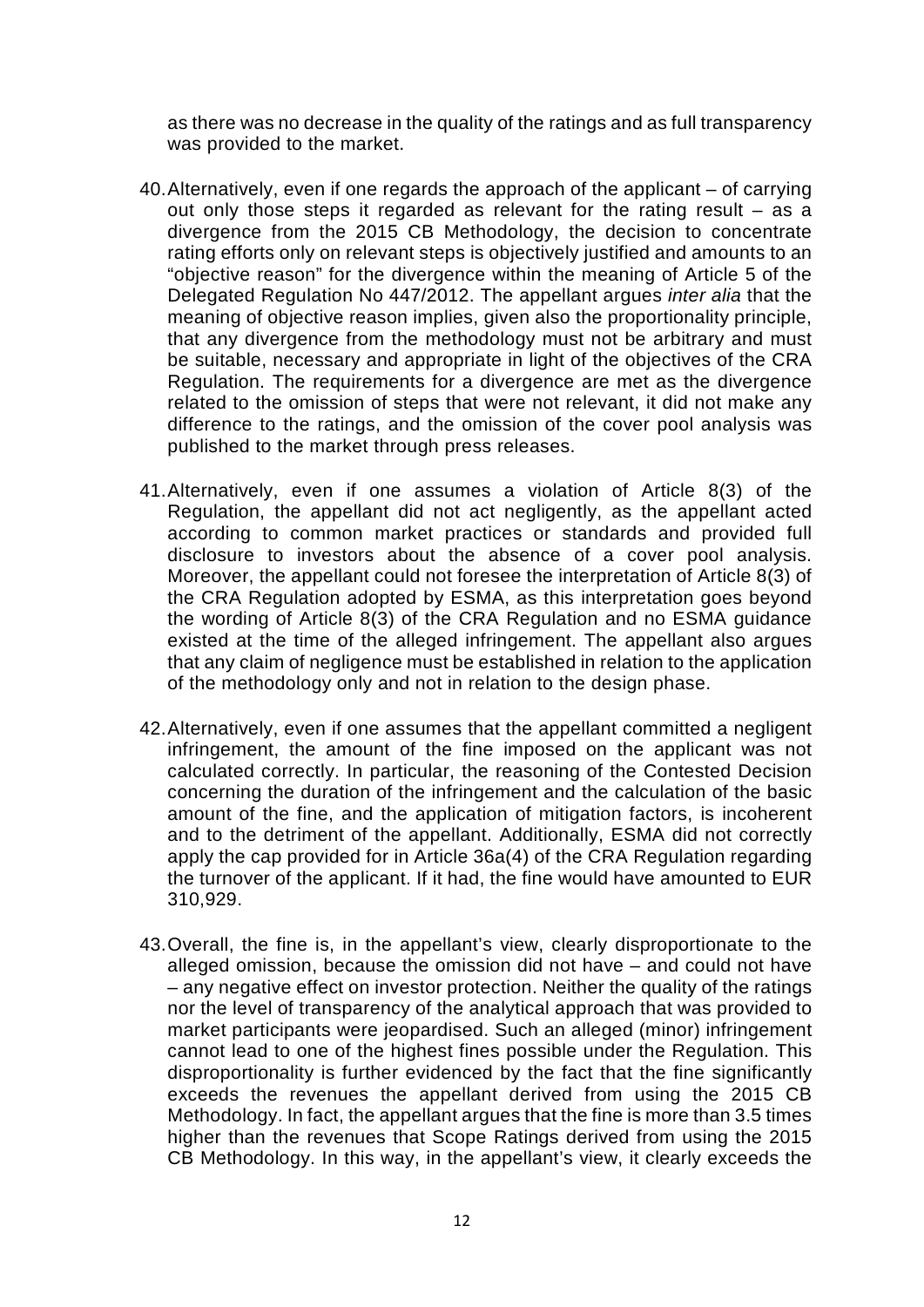limits of what is necessary in order to attain the objectives of the CRA Regulation

44.The arguments raised by the appellant are supported by an expert opinion of Professor Dr Christoph Kumpan of Bucerius Law School of April 2020, presented by the appellant with the Notice of Appeal.

45.In particular, Professor Kumpan's opinion reaches the following conclusions.

(a) When assessing whether a rating agency has breached one of the provisions in Annex III of the Regulation, a distinction must be made between the design of a methodology and its concrete application. In the case of Scope Ratings GmbH, the design of the 2015 CB Methodology (as well as of the 2016 CB Methodology) was in accordance with Article 8(3) of the Regulation. The alleged infringement only concerns the correct application of the methodology. In such a case, however, a fine cannot be imposed pursuant to point 43 of Section I of Annex III of the Regulation.

(b) For all credit ratings, the cover pool analysis can be regarded as a rating outlook within the methodology used by Scope Ratings GmbH in 2015, even if it is not described as a rating outlook in the 2015 CB Methodology. When issuing a rating outlook, point 43 of Section I of Annex III of the Regulation is not applicable (and thus cannot be violated), because Article 8(3) of the Regulation is not applicable to rating outlooks, as can be deducted from Article 8(2) of the Regulation.

(c) The non-application of the cover pool analysis can be based on an objective reason within the meaning of Article 5 of the Delegated Regulation. In particular, not applying one of several investigation methods if the best possible rating has already been achieved on the basis of the other investigation methods does not appear arbitrary, but rather sensible from both an analytical and an economic point of view and also suitable, necessary and appropriate, because in this way a proper rating is established and an unnecessary waste of resources is avoided.

(d) In its decision, ESMA has not taken sufficient account of the wording and the context of the provision, or of the objectives of the Regulation. ESMA's extensive reading of Article 8(3) of the Regulation disregards fundamental principles of European Union law, in particular, the principle of legality (*nulla poena sine lege*) and the principle of proportionality that have to be observed when applying provisions that lead to the imposition of a fine. ESMA broadens the scope of Article 8(3) of the Regulation in a way that could not have been foreseen by the applicant and that is still not supported by the text of the Regulation today.

(e) Moreover, ESMA interprets not only Article 8(3) of the Regulation but all other relevant provisions to the detriment of the applicant. As a result, the applicant is inflicted with a disproportionate fine considering that the (alleged) infringement in any case did not jeopardise the objectives of the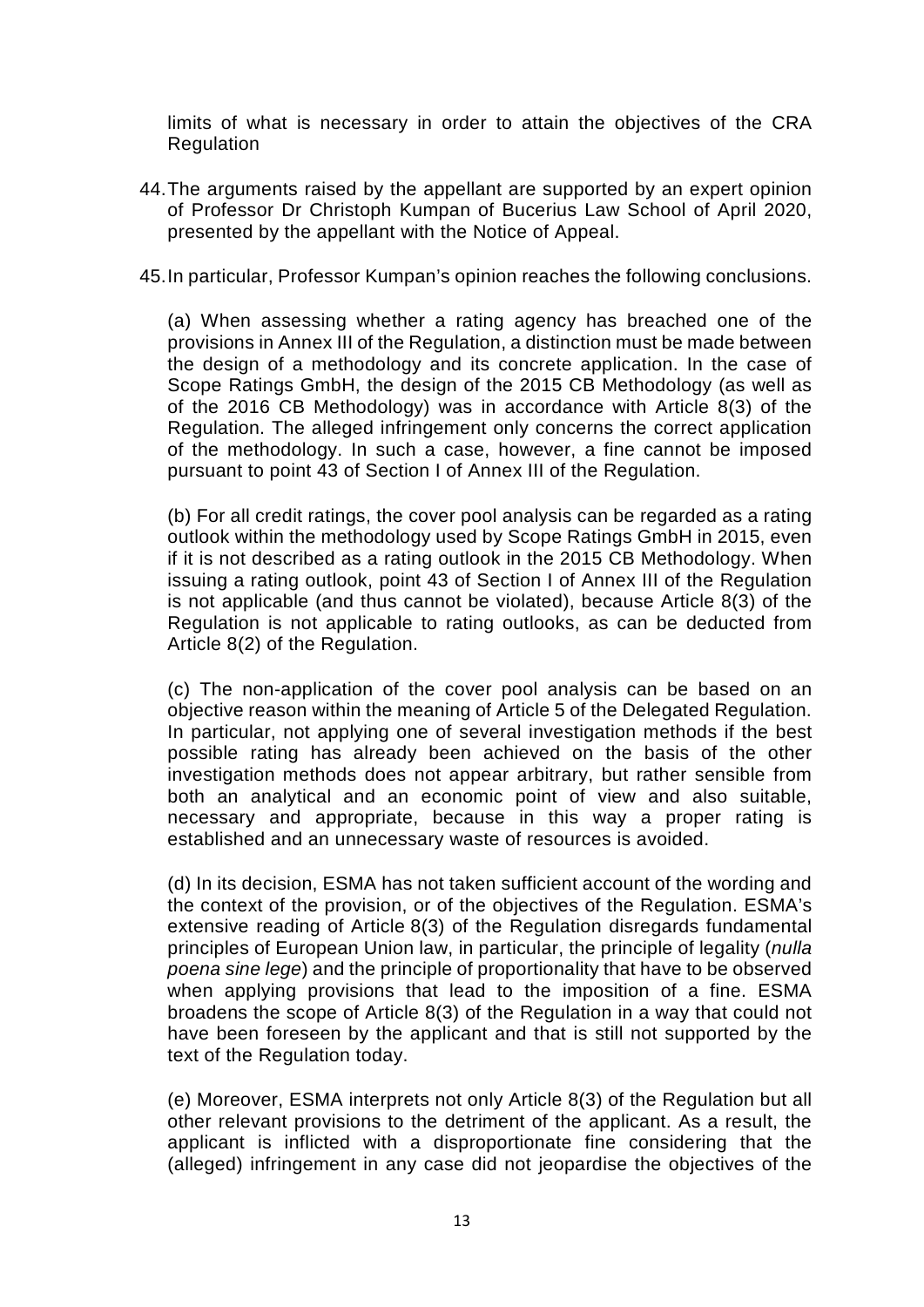Regulation at any time. In particular, the applicant provided for high quality ratings (only abstaining from a cover pool analysis where the highest rating had already been achieved) and made its approach to the 2015 CB Methodology fully transparent in a press release.

- 46.Regarding the infringements of points 3a and 3b of Section II of Annex III and point 4a of Section III of Annex III of the Regulation, the Contested Decision finds that the applicant has made material changes without complying with the procedures set out in Article 8(5a) of the Regulation.
- 47.The appellant submits that there has not been a material change to the 2015 CB Methodology in the sense of Article 8(5a) of the Regulation. The changes were simply a clarification of the rating methodology that was already in use and/or concerned only the rating outlook.
- 48.With its Reply to the ESMA Response, the appellant reiterates its position as expressed in the Notice of Appeal and further expands on its arguments that (a) the scope of Article 8(3) of the CRA Regulation applies to the design of a methodology, but not to its application, noting in this respect that an incorrect application of a systematic methodology falls under Article 8(7) and not under Article 8(3) of the CRA Regulation; (b) pursuant to the *Meroni*doctrine, ESMA is strictly bound by the provisions of the Regulation, i.e. their wording, and (c) ESMA's interpretation of Article 8(3) of the CRA Regulation violates the principles of legality and legal certainty as well as the principle of proportionality. If one assumed – *quod non* – that the wording of Article 8(3) of the CRA Regulation would allow for different interpretations, ESMA has to apply the principle of proportionality when deciding which interpretation to adopt.
- 49.Furthermore, the appellant reiterates that it acted with a high standard of care as would be expected from a regulated firm when it developed and approved the 2015 CB Methodology. In the appellant's view, the design reflected the proprietary data and information the appellant had at that time with respect to covered bonds programmes. The design contained analytical building blocks which the appellant was able to perform as described by the 2015 CB Methodology. Further, the members of the credit ratings committees which met in September and November 2015 acted with high professional care and analytical diligence when applying the 2015 CB Methodology, with a deviation regarding the level of necessary cover pool analysis.
- 50.The appellant argues further, in this respect, that the appellant had sufficient public information to undertake a robust qualitative and quantitative analysis for the covered bonds programmes of the 12 European banks which were rated by it in two bulk rating actions on 22 September 2015 and 26 November 2015. The analytical approach which was taken by the members of the appellant's rating committees for the credit rating actions of 22 September 2015 and 26 November 2015 did include a deviation from the 2015 CB Methodology. This deviation was based, in the appellant's view, on an objective reason. Whilst the appellant agrees with ESMA that any deviation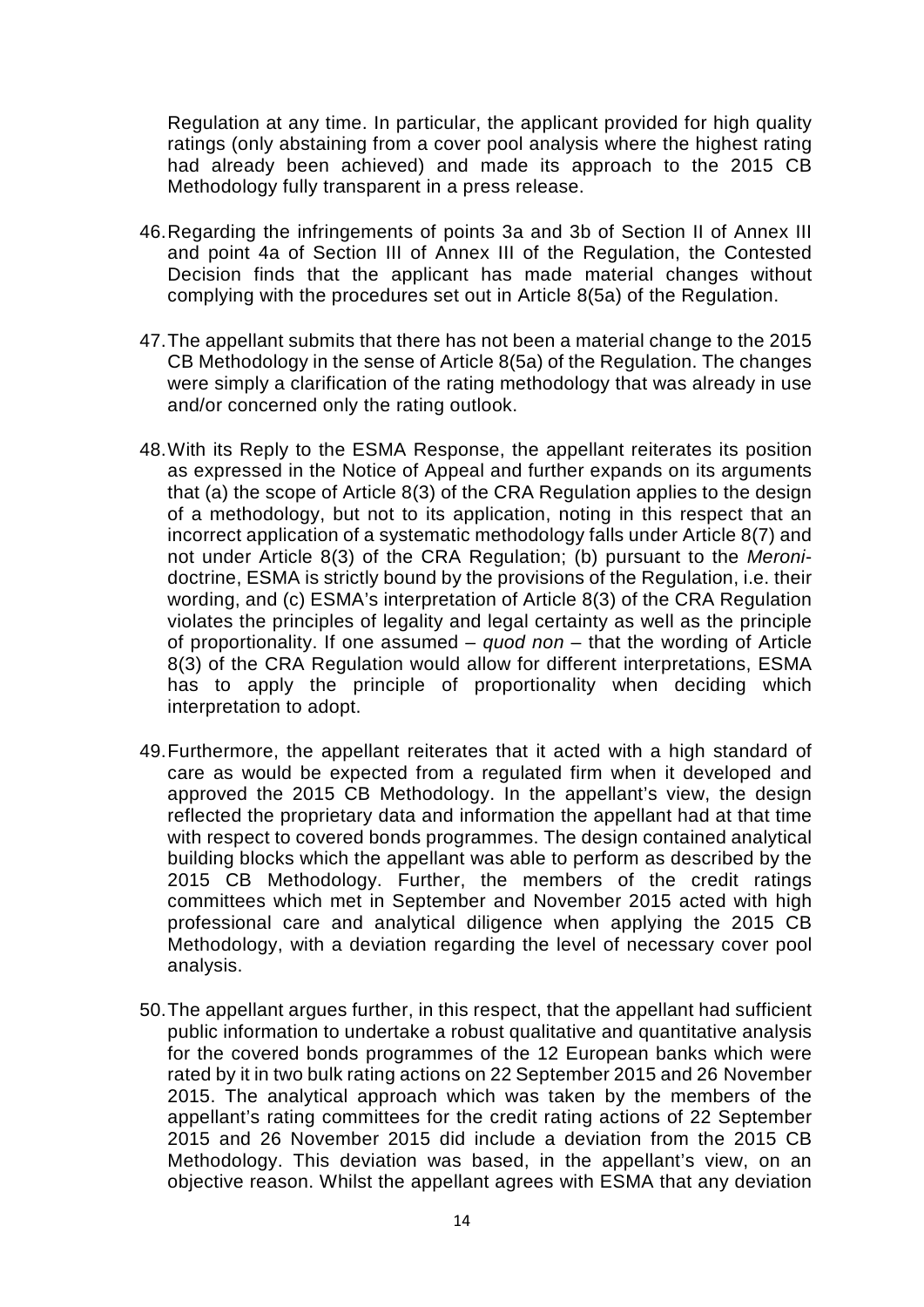for objective reasons must preserve the quality and accuracy of the credit rating, the appellant is also of the opinion that (a) the rating committee's analytical rationale which justified the deviation from the 2015 CB Methodology in September and November 2015 was not foreseeable at the time when the 2015 CB Methodology was developed and approved and (b) such rationale was derived from on an issuer specific interplay of analytical components (of the 2015 CB Methodology). By contrast, the rating committees for the credit rating actions of 3 May 2016 and 16 July 2016 needed the complete qualitative and quantitative cover pool analysis to reach the highest possible covered bond ratings and thus the analytical scenarios of both these credit rating actions were not comparable with those of the 2015 credit rating actions.

- 51.Finally, as to the amount of the fine, the appellant upholds the argument that ESMA did not factor in mitigating factors and incorrectly factored in aggravating factors when calculating the fine. There was no aggravating factor as regards the duration of the infringement extending for more than six months. The duration of the infringement, if any, in the appellant's view, is limited to the dates of the credit rating actions on 22 September 2015 and 26 November 2015. In this regard, the application of a methodology when issuing a credit rating has to be differentiated from monitoring a credit rating. Finally, ESMA failed to apply a mitigating factor as regards the appellant's full transparency during the investigation process and its enabling of ESMA to establish the facts of the alleged infringement.
- 52.For the reasons summarised above and more widely discussed in the Notice of Appeal and in the appellant's Reply to ESMA's Response, the appellant asks the Board of Appeal not to confirm the decision taken by the Board of Supervisors (ESMA41-356-77 of 28 May 2020) and remit the case to the Board of Supervisors to adopt an amended decision based on the findings of the Board of Appeal.

### ESMA

- 53.ESMA acknowledges that the appeal is admissible and argues that it is unfounded for several reasons, that can be summarized as follows.
- 54.With regard to the infringement of Article 8(3) of the CRA Regulation, ESMA makes the following submissions.
- 55.ESMA did not err in law in the interpretation of the scope of application of Article 8(3) of the CRA Regulation. In ESMA's view, the legal basis that ESMA used to impose the fine, viz Article 8(3) of the CRA Regulation, is correct. The scope of application of Article 5(1) of the Delegated Regulation No 447/2012 is aligned with the scope of application of the above Article 8(3) of the CRA Regulation and therefore does not go beyond the scope of the powers conferred on ESMA and the Commission in Article 21(4)(d) of the CRA Regulation.
- 56.From the textual, contextual and teleological reading of Article 8(3) of the CRA Regulation, it is obvious that this provision does not only cover the design stage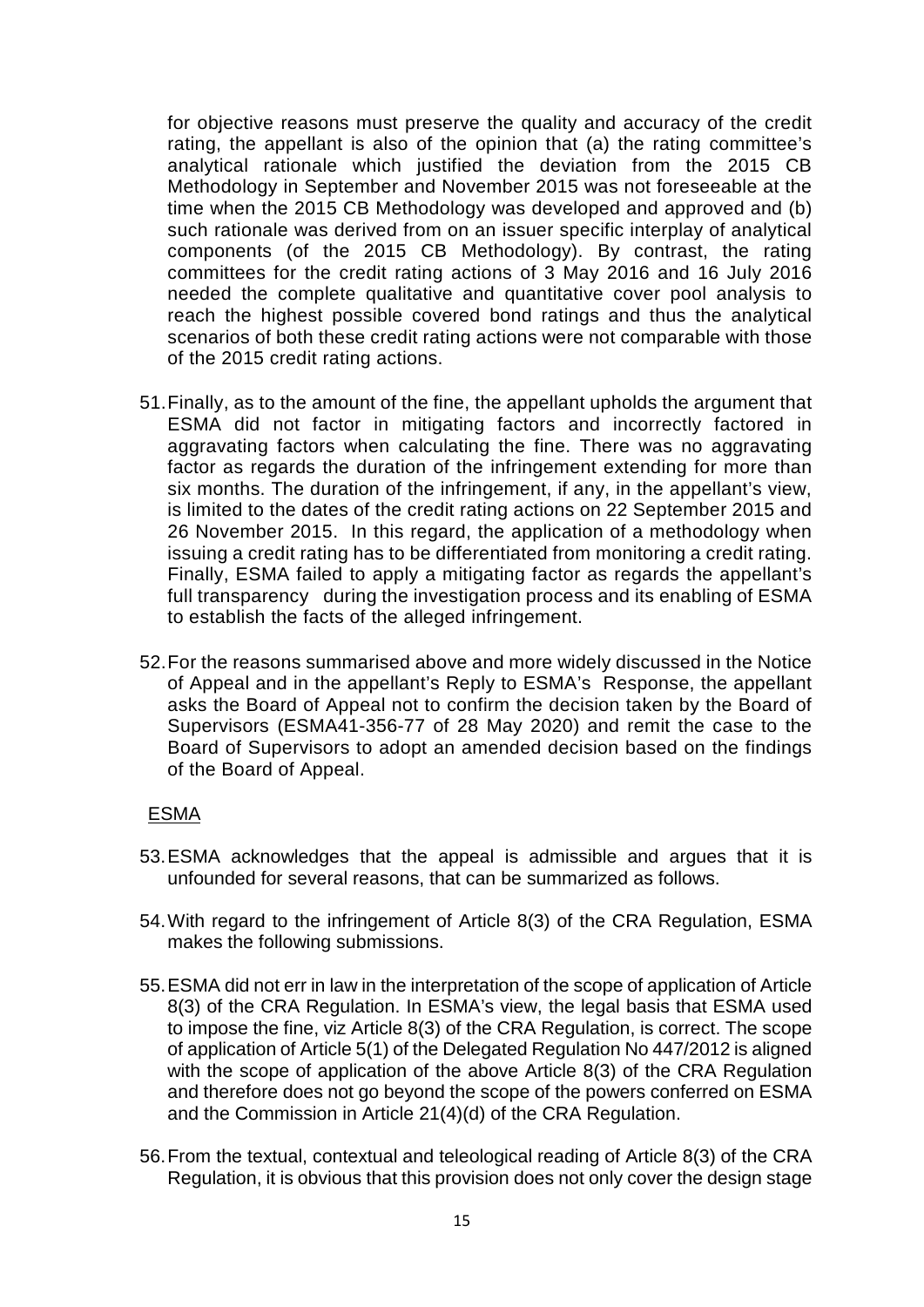of a methodology but also its application stage. Indeed, (i) from a textual reading of Article 8(3) of the CRA Regulation, also complemented by Article 5(1) of the Delegated Regulation and by the corresponding infringement provision[2,](#page-15-0) ESMA argues that it is self-evident that this provision points to the application of the rating methodologies, as it refers to their use. (ii) Likewise, from a contextual and combined reading of the different provisions in Article 8 of the CRA Regulation, it is also clear that Article 8(3) of the CRA Regulation is dedicated to both the design and the application of the methodologies. Whereas Articles 8(2a) and 8(7) of the CRA Regulation, which are mentioned by the appellant as possible alternative legal bases for the infringement described in the Contested Decision, have different aims and, therefore, are not applicable in the present case. The contextual and combined reading of the CESR guidance published on ESMA's website<sup>[3](#page-15-1)</sup> also supports ESMA's conclusion. (iii) A teleological reading of Article 8(3) of the CRA Regulation leads to the same conclusion. Article 8(3) of the CRA Regulation should be interpreted and applied in accordance with the objectives of integrity, transparency, responsibility, and good governance pursued by the CRA Regulation. ESMA is tasked with the regular examination of the compliance by CRAs with the requirements under Article 8(3) of the CRA Regulation. If ESMA's assessment was limited to the design of the methodology and not its application (as suggested by the appellant), ESMA's task would be pointless.

- 57.For all the above reasons, ESMA argues that the appellant's allegations, including the ones regarding the alleged violation of the principles of legal certainty and legality, are all unfounded and should be dismissed.
- 58.ESMA further notes that the appellant did not apply its 2015 CB Methodology systematically in the formulation of all the covered bond ratings that it issued under that methodology. ESMA argues that the 2015 CB Methodology, voluntarily designed and adopted by the appellant, included a clear and unequivocal commitment to perform the cover pool analysis for all credit ratings issued under that methodology. It was only in July 2016, when the 2015 CB Methodology was amended, that it was defined as an optional step. Therefore, irrespective of whether or not the analysis of the cover pool was needed to achieve a AAA rating, according to its own methodology the appellant had to perform it for all credit ratings.
- 59.However, for the 559 unsolicited ratings issued in September and November 2015 the appellant did not perform such an analysis even though it did not have an objective reason for this deviation. Most of these ratings remained outstanding at least until the adoption of the 2016 CB Methodology in July 2016. Contrary to the appellant's argument that the only reason for the absence of the cover pool analysis was its lack of importance for the issued ratings and not their unsolicited/solicited nature, the evidence demonstrates that there is a clear causal link between the unsolicited nature of the ratings and the lack of

<span id="page-15-1"></span><span id="page-15-0"></span><u>.</u>

<sup>2</sup> Point 43 of Section I of Annex III of the CRA Regulation.

<sup>3</sup> CESR's Guidance on common standards for assessment of compliance of credit rating methodologies with the requirements set out in Article 8.3 (the '**CESR Guidance'**).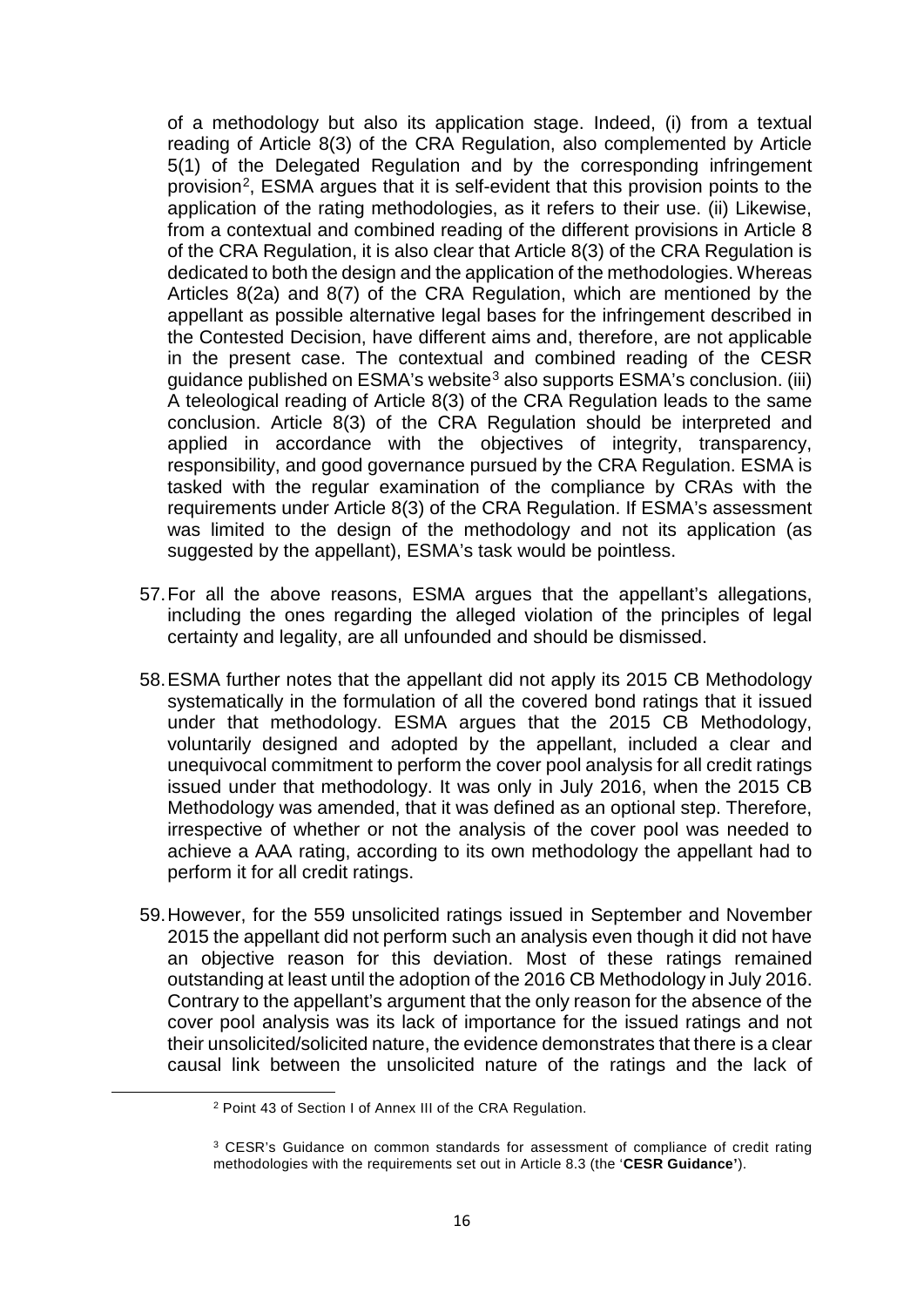performance of the cover pool analysis. This link is in a way recognised by the appellant in the press releases.

- 60.While ESMA acknowledges that a certain degree of judgement (notably, during the consideration of specific analytical factors) may be required when issuing ratings, such judgement is circumscribed by the methodology that the rating committees have to use to issue such ratings. Under the 2015 CB Methodology, the rating committees did not have any discretion as regards the building blocks. It is also clear from the text of the 2015 CB Methodology that the CB ratings in this methodology were defined as forward-looking opinions and therefore any reference to 'stability' in the methodology (which the appellant, ESMA argues, is seeking to link to the concept of 'rating outlook') must be read within this context.
- 61.Moreover, ESMA argues that the fact that the non-performance of the cover pool analysis did not have an impact on the result and quality of the ratings that the appellant issued under the 2015 CB Methodology is immaterial. The impact on the quality of the ratings is not a pre-condition for the establishment of the infringement. It only prevents the application of the corresponding aggravating coefficient, which in fact was not applied by the Board of Supervisors in the Contested Decision.
- 62.Lastly, ESMA notes that the appellant is trying to make a case of proportionality and of arbitrary and detrimental application of the CRA Regulation. However, ESMA applied the CRA Regulation in an objective way. Article 8 of the CRA Regulation applies to all registered CRAs, whether big or small, and the Board of Supervisors applied Article 8(3) of the CRA Regulation because, given the facts of the case, it was the right legal basis for the infringement committed by the appellant. ESMA precisely embraces the principle of undistorted competition between CRAs and therefore cannot offer preferential treatment when an infringement has taken place. Therefore, the arguments put forward by the appellant to try to demonstrate that it applied the 2015 CB Methodology systematically should also be dismissed.
- 63.ESMA further argues that the appellant did not have an objective reason for diverging from the 2015 CB Methodology. An objective reason justifying the divergence from the systematic application of a given rating methodology should be identified in an objective situation that arises during its application. Therefore, where, at the moment of the adoption of a methodology a potential situation is already known, as it is the case here, i.e. it is foreseeable that it would arise, this has to be integrated and explained in the methodology itself and, therefore, cannot be considered to be an objective reason to diverge from a methodology.
- 64.In the present case, the appellant considered and consciously included in its 2015 CB Methodology – that the performance of the analysis of the cover pool for all highly and lowly rated issuers was not only relevant but also necessary. Although there is no legal obligation to provide for a rating buffer, the appellant nonetheless committed to conduct the cover pool analysis in all cases to ensure the stability of the (forward-looking) CB ratings. Therefore, the fact that a AAA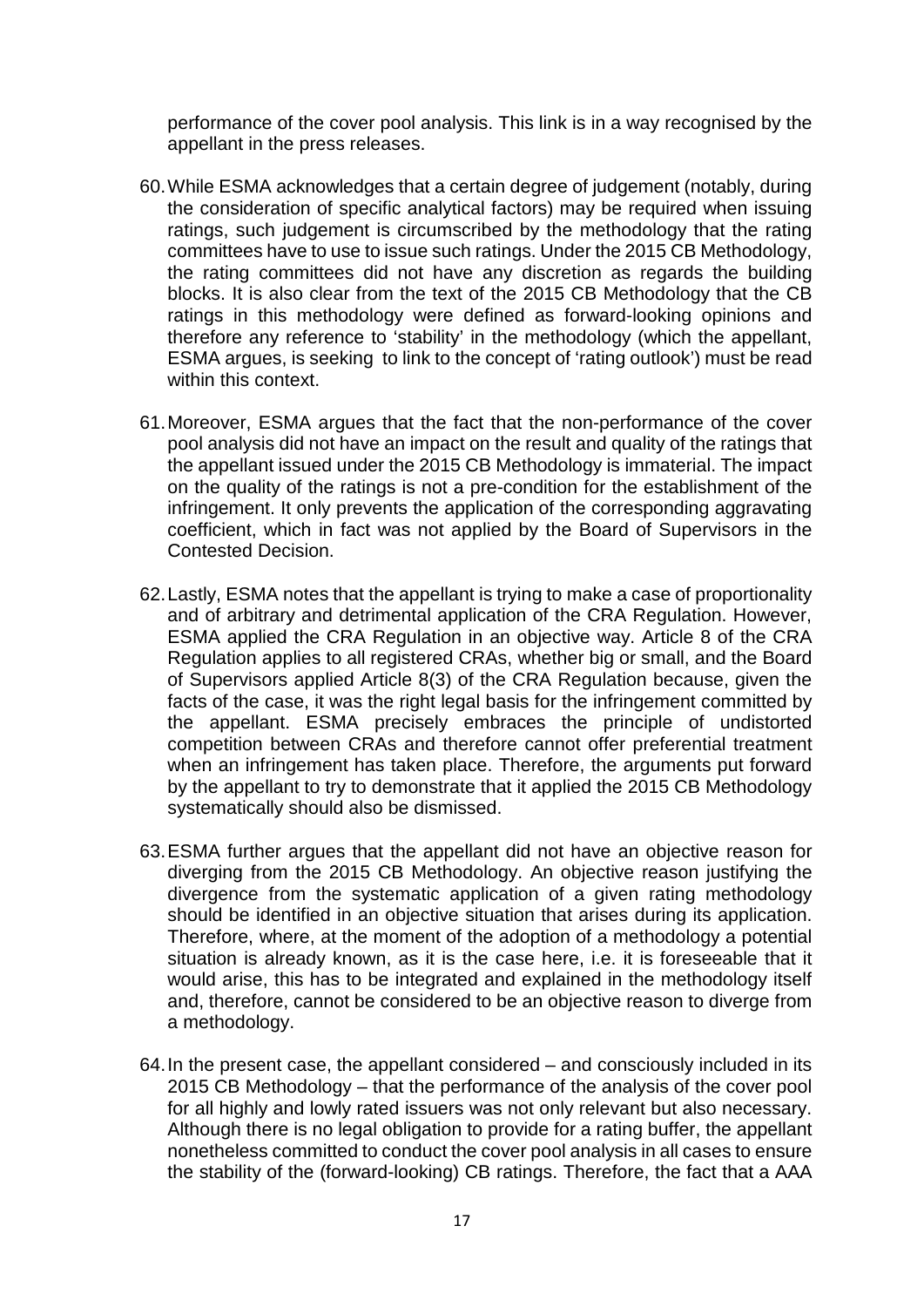rating could already be achieved before the performance of the cover pool analysis cannot be considered to constitute an objective reason to diverge from the methodology.

- 65.Lastly, ESMA reiterates that the fact that the quality of the ratings was not impacted by the non-performance of the cover pool analysis is immaterial because the impact on the quality of the ratings is not a pre-condition to establish the infringement and therefore cannot play a role in the determination of the existence of an objective reason to diverge either.
- 66.Similarly, the fact that the lack of performance of the cover pool analysis was disclosed to the public through the press releases cannot legitimise diverging from a methodology. Therefore, the arguments of the appellant trying to demonstrate the existence of an objective reason should also be dismissed.
- 67.As regards the appellant's claim that it did not act negligently, ESMA argues that the appellant in fact acted negligently**.** The Board of Supervisors conducted a thorough assessment of the evidence gathered by ESMA's Supervision Department and by the IIO throughout the entire investigation.
- 68.Part of the evidence even pointed to the existence of intention in committing the infringement. However, far from acting to the detriment of the appellant, the Board of Supervisors considered that the overall factual background was not sufficient to establish that the infringement was committed intentionally and, therefore, turned itself to assess whether the infringement had been committed with negligence.
- 69.With regards to the existence of negligence, the Board of Supervisors considered that — as confirmed by the Board of Appeal in the appeals of Svenska Handelsbanken AB, Skandinaviska Enskilda Banken AB, Swedbank AB and Nordea Bank Abp against ESMA's decision (the *Nordic Banks* case)[4](#page-17-0) — taking into account the duty of special care required from professional firms who are used to having to proceed with a high degree of caution, and the nature and extent of the requirements imposed on CRAs under the CRA Regulation, a high standard of care was expected from the appellant.
- 70.Moreover, whether a natural or legal person is acting negligently has to be determined in light of all the circumstances of the specific case, taking into account, as part of the assessment, any specific acts or omissions identified, which, taken separately or as a whole, would amount to negligence.
- 71.The circumstances around the drafting and the adoption of the 2015 CB Methodology showed that, from the outset, the appellant demonstrated a clear lack of care. In particular, based on the evidence in the file, the Board of Supervisors found that the appellant already knew, during the drafting stage, that it would not be able to perform such assessments in all cases, notably due to the lack of sufficient public information on the cover pools (Contested

<span id="page-17-0"></span> $\overline{a}$ 

<sup>4</sup> Ref. BoA D 2019 01, BoA D 2019 02, BoA D 2019 03 and BoA D 2019 04.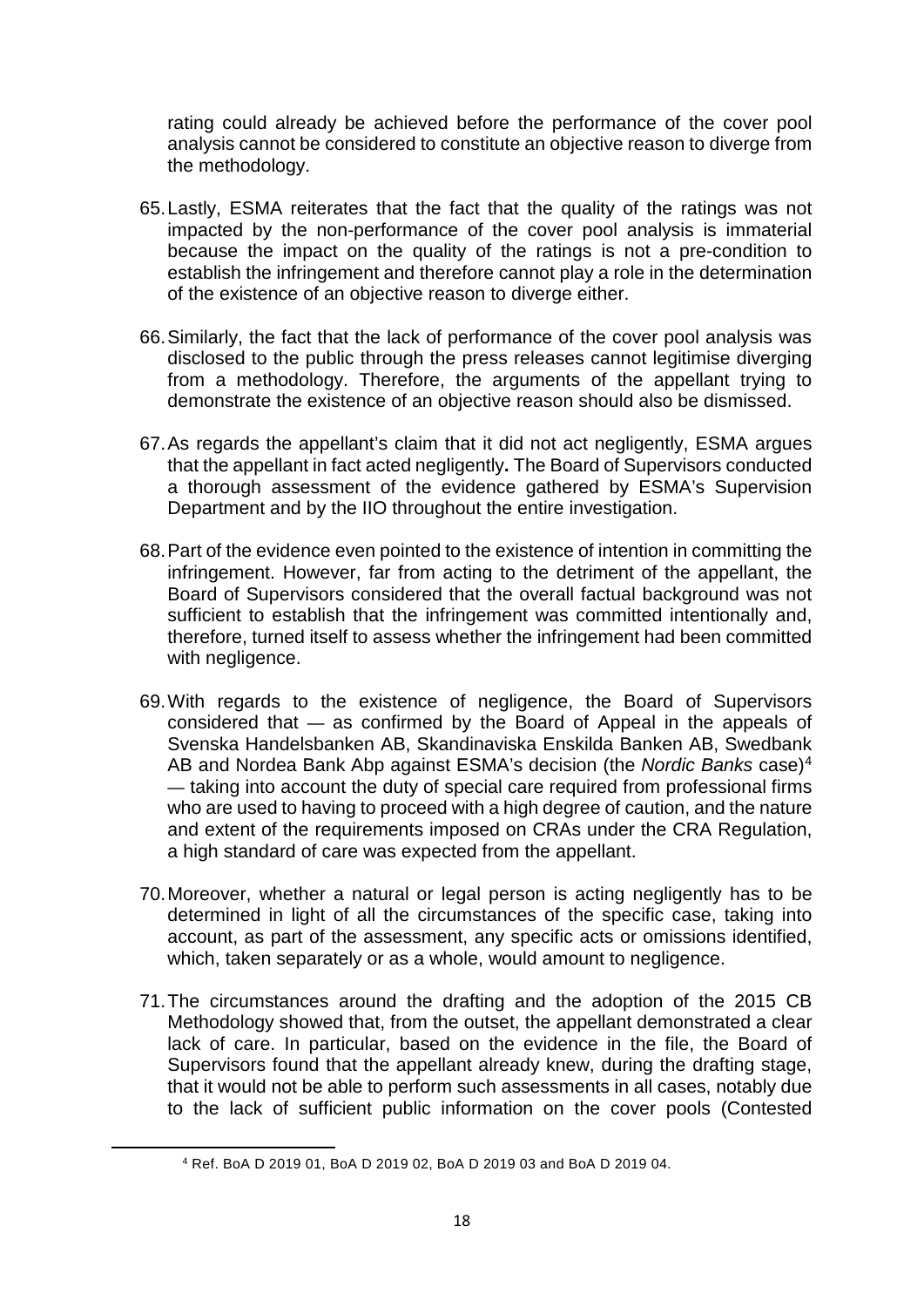Decision, Annex I, para. 323). For instance, in response to the IIO, the appellant indicated that "(…) in light of the small amount of public information for all possible assets in a cover pool, (...) the analysts were aware that at the initial stage of establishing a pool of CB ratings it would not seem appropriate to start with the most complex covered bond structures" (paragraph 220 of the ESMA Response). Further examples of the evidence on negligence gathered are provided in paragraphs 218 to 221 of the ESMA Response.

- 72.As the design and the application of a methodology are strictly intertwined, the evidence demonstrating the existence of negligence during the drafting and adoption of the 2015 CB Methodology necessarily implies, due to a cascade effect, that the appellant did not care whether the methodology was going to be correctly applied thereafter.
- 73.Nevertheless, the Board of Supervisors did not focus its assessment exclusively on those aspects, but also took into account circumstances that transpired during the application, such as for instance the fact that the appellant did not carry out any assessment of what could constitute an objective reason to diverge from the systematic use of a methodology or that it did not contact ESMA to check in advance whether the reason to not perform the cover pool analysis could be considered as an objective reason. The lack of a careful assessment was confirmed by the appellant in its response to the second request for information of the IIO and is also demonstrated by the fact that the rating committee memoranda that were prepared for the unsolicited ratings that were issued in September and November 2015 are silent on this point (paragraph 223 of the ESMA Response). Moreover, taking into account that the wording of Article 8(3) of the CRA Regulation is clear and that there was also guidance publicly available on ESMA's website, the appellant knew or ought to have known that the Board of Supervisors would interpret Article 8(3) of the CRA Regulation as also covering the application of the methodology.
- 74.ESMA further argues that, contrary to the appellant's allegations that it acted according to an alleged common market standard/understanding, the '2015 ECBC European Covered Bond Fact book' issued by the European Covered Bond Council - ECBC (i.e. a platform representing over 95% of the cover bond issuers in the EU) in 2015 shows that such an alleged market understanding actually did not exist.
- 75.Moreover, the fact that the press releases indicated that for the unsolicited ratings the appellant had not analysed the cover pools, cannot legitimate an incorrect action nor can it prove the good faith of the appellant, as the press releases do not serve the same purpose and cannot replace and substitute or supersede a rating methodology. Therefore, the appellant negligently infringed Article 8(3) of the CRA Regulation.
- 76.ESMA also concludes that the calculation of the fine is correct. To fix the amount of the fine related to a specific infringement, ESMA must use the methodology set out in Article 36a of the CRA Regulation.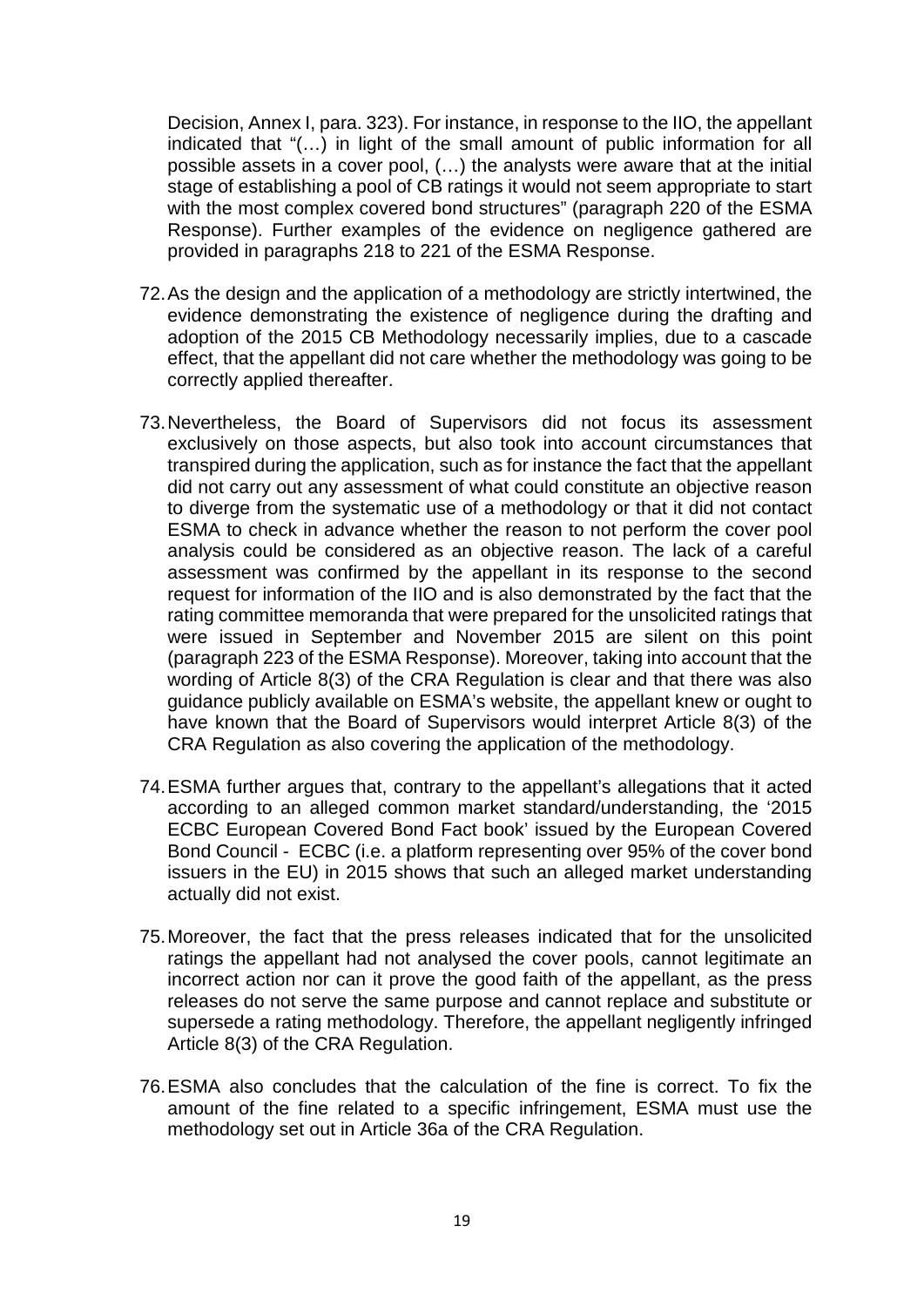- 77.In the present case, the infringement started in September 2015, when the first unsolicited ratings without a cover pool analysis were issued by the appellant – in clear contravention of the 2015 CB Methodology – and lasted until 22 July 2016, when the 2015 CB Methodology was revised. In calculating the duration of the infringement, ESMA, in full consistency with the nature of the infringement that was linked to the application, took into account the overall period during which there was a clear mismatch between the 2015 CB Methodology (submitted to the supervisory authority and announced to the public), which foresaw the performance of a thorough cover pool analysis, and the content of the unsolicited ratings issued under that methodology (which did not include such an analysis). The unsolicited ratings were issued in September and November 2015 and many of them remained outstanding at least until the revision of the 2015 CB Methodology on 22 July 2016 (when *de facto* they became aligned with the new version of the CB Methodology). Therefore, since the infringement lasted for more than six months, the aggravating factor for duration applies.
- 78.The Board of Supervisors, also in line with its past practice, considered the 'preceding business year' that has to be taken into account to decide the basic amount of the fine under Article 36a(2) of the CRA Regulation and the legal cap in accordance with Article 36a(4) of the CRA Regulation to be the last business year preceding the end of the infringement (i.e. 2015).
- 79.Lastly, the appellant cannot benefit from the application of the mitigation factor for bringing quickly, effectively, and completely an infringement to ESMA's attention because it has never recognised having committed an infringement. Therefore, it cannot be considered to have brought it to ESMA's attention. In addition, in order to benefit from the application of this mitigating factor, a CRA must go beyond its legal obligations, such as the obligation to explain in a press release the key elements of a rating when announcing it to the public. Therefore, the Board of Supervisors correctly calculated the fine.
- 80.With regards to the infringement of Article 8(5a), 8(6)(aa) and 14(3) of the CRA Regulation, ESMA makes the following submissions.
- 81.ESMA did not err in law in the interpretation of the scope of the concept of 'material changes' and in finding that the changes introduced by the appellant to its 2015 CB Methodology were material for the purposes of the CRA Regulation.
- 82.The Board of Supervisors assessed the changes that the appellant introduced to the 2015 CB Methodology and concluded that the two intrinsically linked conditions for the application of Article 8(5a) of the CRA Regulation (i.e. materiality and potential impact on ratings) were met. Since it is sufficient that an impact could (at least in theory) exist as a result of a change, once the materiality of a change is established it is very likely that the requirement of a potential impact is also met.
- 83.With regards specifically to the materiality of a change in a methodology, the Answer 7 of the Q&A on Implementation of the Regulation (EU) No 462/2013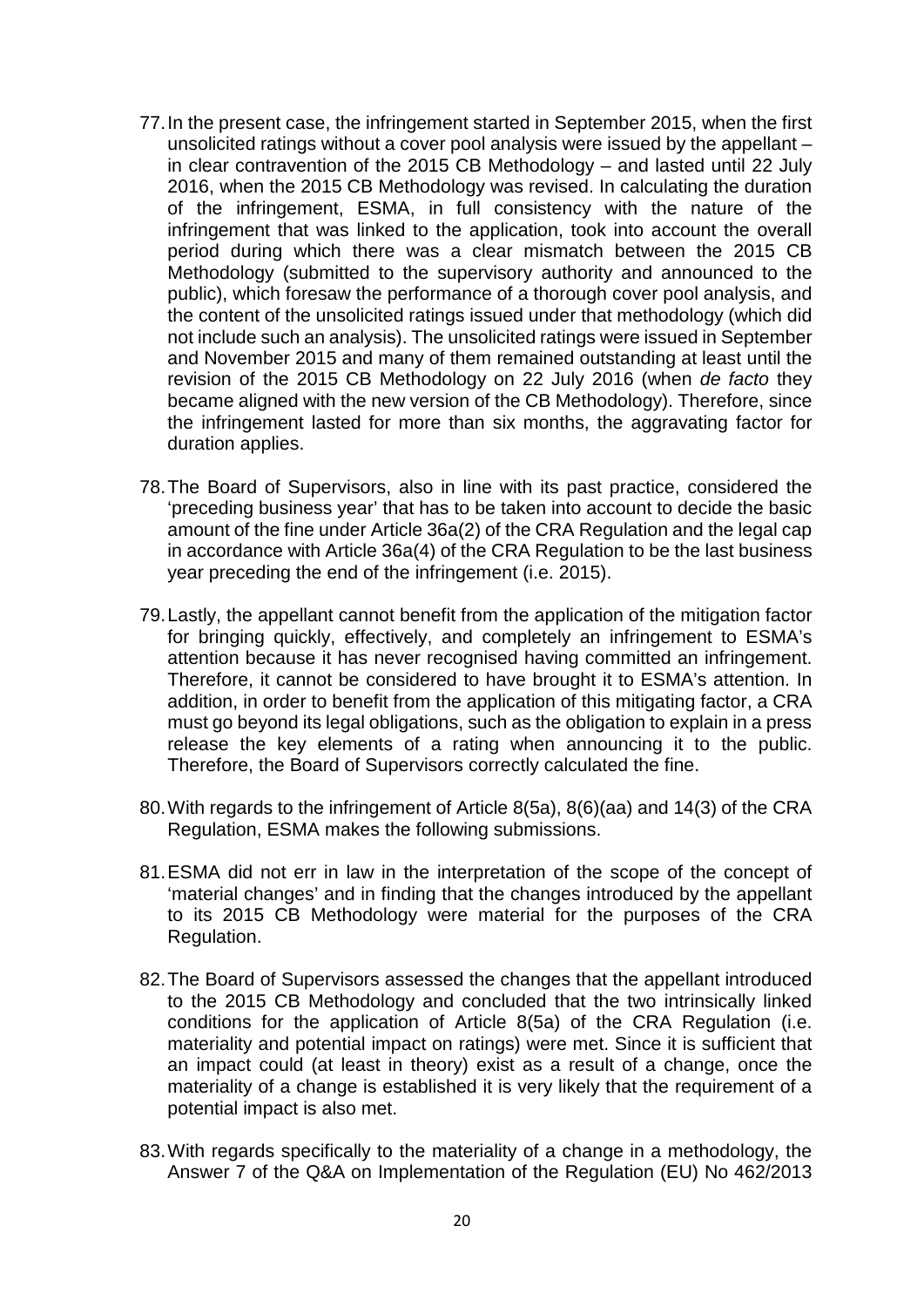on Credit Rating Agencies (the "**Q&A"**) – to which the appellant makes reference – only provides a non-exhaustive list of the cases where changes to specific elements in a methodology (such as changes to key criteria, key rating assumptions, key variables or driving factors) would, under any circumstances, be considered as material. However, whether a change is to be considered as material for the purposes of the CRA Regulation has to be assessed on a caseby-case basis and taking into account the importance or consequence of those changes for the methodology in question. The materiality of a change must thus be assessed considering the methodology that is subject to those changes. Whether the amendments were aimed at aligning the methodology with what the CRA was already doing in practice is irrelevant and should not be used as benchmark.

- 84.Contrary to the appellant's allegations that the changes that it introduced to the 2015 CB Methodology were not material changes but mere clarifications, it is clear from a comparative analysis of the 2015 and 2016 CB Methodologies that the main changes were related to the performance of the cover pool analysis and were principally aimed at changing the way in which such analysis had to be performed. Moreover, the 2016 CB Methodology included an entirely new appendix with completely new information describing how the covered bond risk assessment was to be performed. The mere fact of having included such an appendix in the 2016 version of the CB Methodology should have been sufficient for the appellant to launch the procedure laid down in Article 8(5a), 8(6) and 14(3) of the CRA Regulation. Therefore, the arguments put forward by the appellant should be dismissed.
- 85.ESMA further claims that, also in this respect, the appellant acted negligently In ESMA's view, some of the statements of the appellant raise doubts regarding the appellant's willingness to comply with Articles 8(5a), 8(6)(aa) and 14(3) of the CRA Regulation and could be even considered to be constitutive of intent in committing the infringement. However, in the absence of further elements, in the Contested Decision, the Board of Supervisors did not conclude on the intent, but it did establish that the appellant had acted with negligence. In fact, ESMA argues that the lack of care demonstrated by the appellant is particularly striking in this case.
- 86.Despite the fact that the Independent Review Function (IRF) considered that the changes could be material, the appellant never performed and documented a thorough assessment of the materiality of the changes that were going to be introduced in the 2015 CB Methodology, before dismissing the possibility that they could be material just because no credit rating was actually impacted by those changes. The appellant's conclusion was reached after an extremely limited and careless analysis of the non-exhaustive list of examples provided in Answer 7 to the Q&A.
- 87.In addition, despite the existence of internal conflicting views and the ongoing contacts with ESMA, the appellant never raised any question to ESMA in order to ascertain whether the changes should have been considered as material. Therefore, in ESMA's view, the appellant negligently committed the infringements of Article 8(5a), 8(6)(aa) and 14(3) of the CRA Regulation.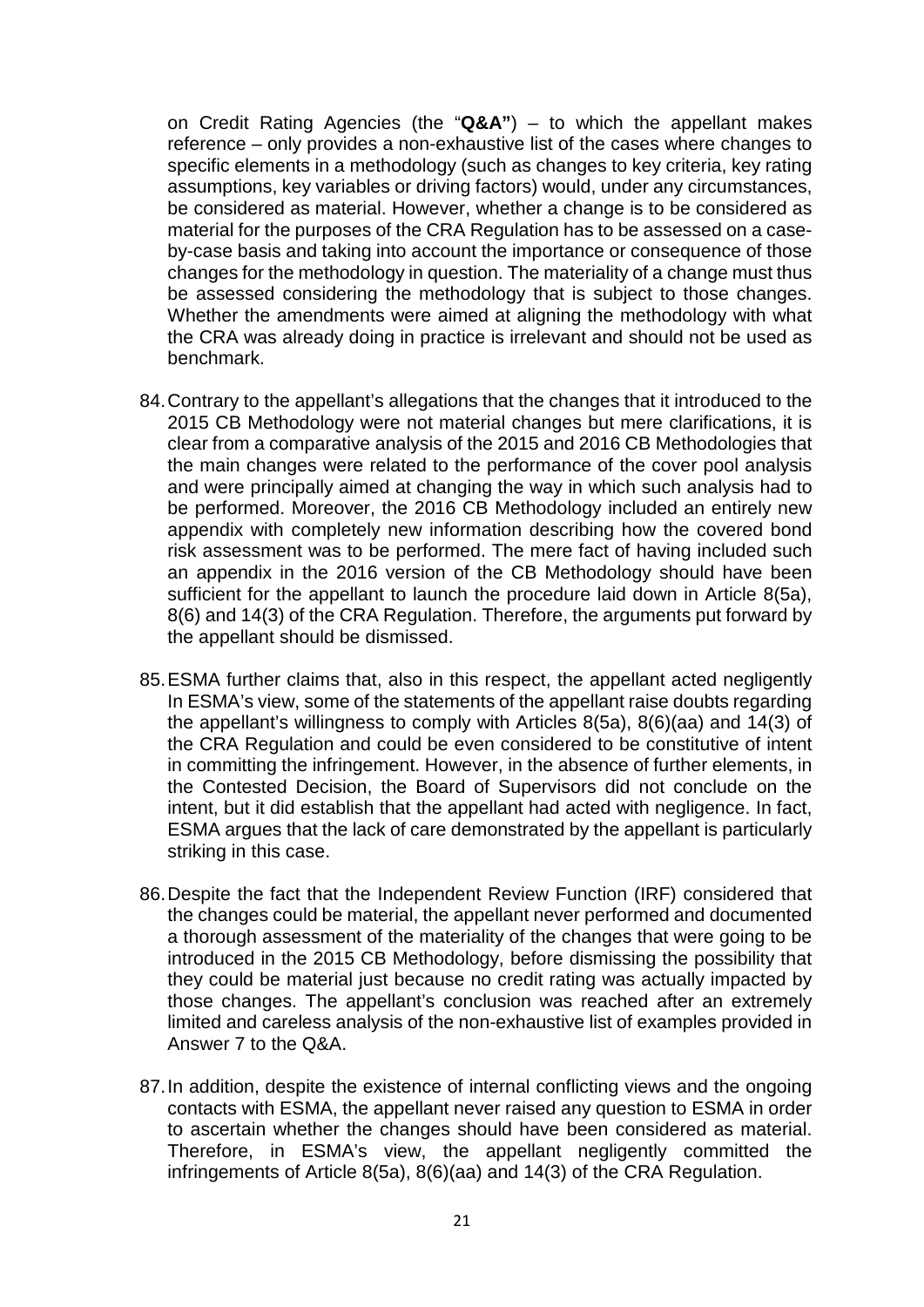- 88.ESMA concludes, also in this regard, that the calculation of the fine is correct**.**  In respect to the appellant's allegation, it is to be noted that the notification to ESMA of changes to a methodology following the annual review (in accordance with Article 8(5) of the CRA Regulation) and referring to the newly adopted methodology within the context of the periodic information to be submitted to ESMA, are not sufficient for the appellant to benefit from the application of the mitigating factor for bringing quickly, effectively and completely an infringement to ESMA's attention. As explained in the Contested Decision, the appellant has never recognised that it committed an infringement. On the contrary, it has always challenged that the changes to the 2015 CB Methodology were material. Therefore, it cannot be considered to have brought the infringement to ESMA's attention.
- 89.Lastly, the voluntary measures that the appellant took until the adoption of the Contested Decision by ESMA were not sufficient to ensure that a similar infringement could not be committed again. Therefore, the corresponding mitigation factor does not apply. Therefore, in ESMA's view, the Board of Supervisors correctly calculated the fine to be imposed for the infringements of Articles 8(5a), 8(6)(aa) and 14(3) of the CRA Regulation.
- 90.In its Rejoinder ESMA stresses first, as regards the infringement of Article 8(3) of the CRA Regulation, that this is a case about a CRA which, without having an "objective reason", deviated from the methodology that it had itself established, submitted to ESMA (its supervisor) and published on its website giving the impression to the public that an in-depth cover pool analysis would be performed in all covered bond ratings. In ESMA's view, accepting such behaviour from a CRA would lead to the nullification of methodologies. ESMA further notes, as regards its interpretation of Article 8(3) as covering not only the design of methodologies but also their use, that it has followed the methods established by the Court of Justice of the EU ("**CJEU**") for the interpretation of provisions of Union law; in so doing, it has not contravened the *Meroni* doctrine or infringed the proportionality principle.
- 91.ESMA further stresses in its Rejoinder that the appellant has not replied to some of the important points raised by ESMA in its Response, such as for instance the fact that in the 2015 CB Methodology the covered bonds ratings were described as 'forward-looking ratings' or the fact that there was no 'common market understanding' with regards to whether analysing the cover pool was needed.
- 92.As to the existence of an "objective reason to diverge", ESMA reiterates that if a potential situation is already known at the moment of the adoption of a methodology, it has to be integrated and explained in the methodology itself. However, in ESMA's view, it is clear from the evidence that at the moment of the adoption of the 2015 CB Methodology, the appellant already knew that there would be situations where the Issuer Credit Strength Rating (ICSR) and the legal framework and resolution regime would be strong enough to support a AAA rating without undertaking a cover pool analysis. Therefore, this situation was not unpredictable or exceptional and, therefore, it could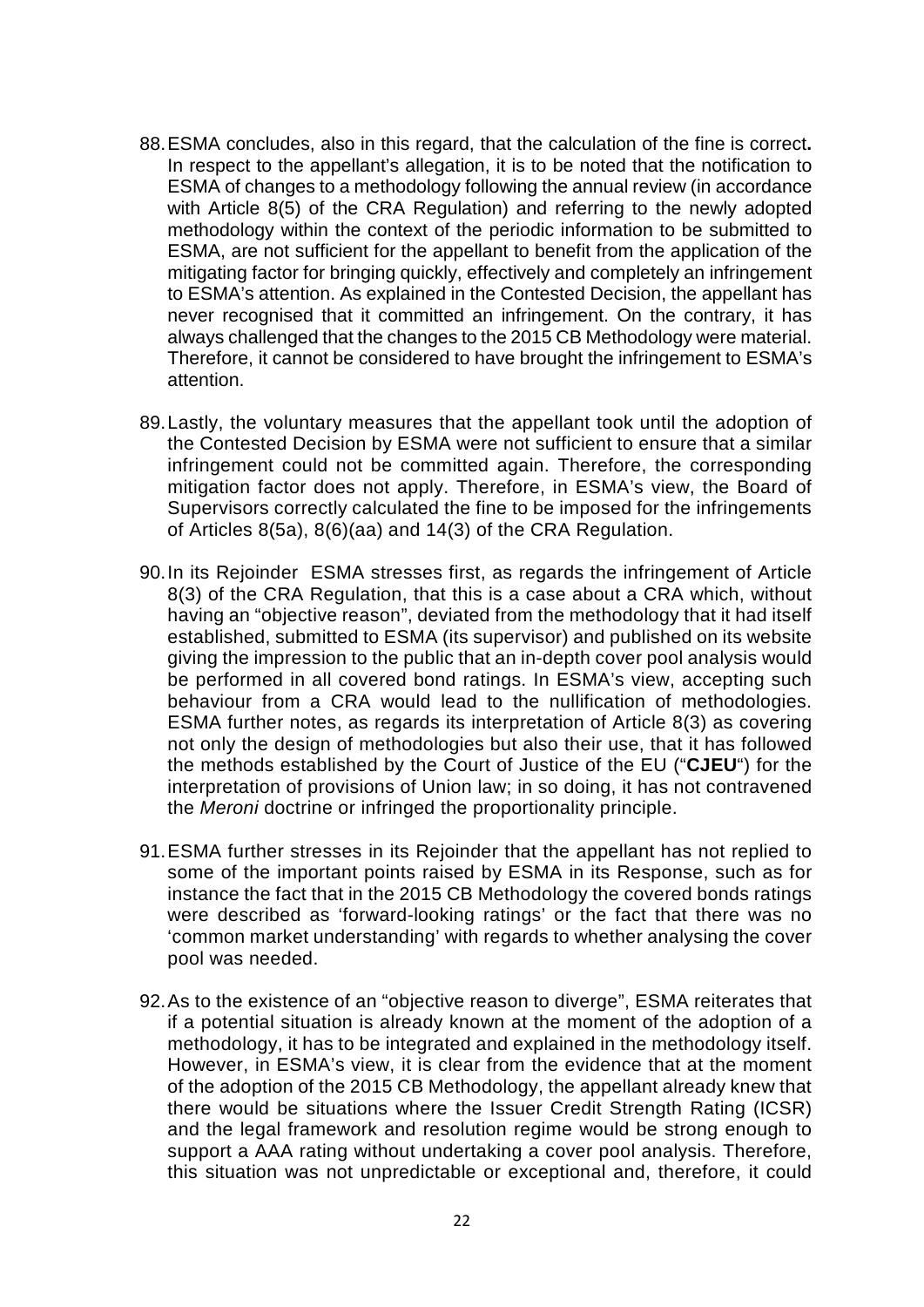have been reflected in the 2015 CB Methodology (as the appellant in fact did in 2016 when it revised the 2015 CB Methodology).

- 93.Furthermore, ESMA notes in the Rejoinder that it is also clear from the evidence that the appellant knew that the publicly available information on the cover pools (as a result of the entry into effect of the Capital Requirements Regulation No 573/2013 and the additional transparency requirements needed to obtain the European Covered Bond Council (ECBC)'s 'Covered Bond Label') was not sufficient to perform an in-depth qualitative and quantitative cover pool analysis. In fact, even after the unsolicited ratings of September and November 2015 were issued by the appellant, the situation as regards publicly available disclosures was not different. Despite these circumstances, during the design and adoption phase of the 2015 CB Methodology, the appellant decided that it would perform an in-depth qualitative and quantitative cover pool analysis in all cases and prominently indicated this in the 2015 CB Methodology. However, in the application phase, the appellant decided to diverge from its 2015 CB Methodology and purposely selected a series of jurisdictions and issuers that would allow it to reach AAA rating levels based on the credit differentiation provided by the ICSR together with the legal framework and the resolution regime, without performing the in-depth cover pool analysis prescribed in the 2015 CB Methodology. Therefore, ESMA concludes, also to support its finding of the appellant's negligence, that the evidence in this case demonstrates that: (i) the appellant knew that the publicly available information on the cover pools was not sufficient to perform an in-depth qualitative and quantitative cover pool analysis and yet decided to include the performance of such an in-depth cover pool analysis for all credit ratings (thus also for unsolicited ratings issued without the interaction of the issuers) in the 2015 CB Methodology; and (ii) the appellant knew that in specific cases AAA ratings could be reached without the analysis of the cover pool and yet in the 2015 CB Methodology decided not to exclude its performance in those cases.
- 94. As to the calculation of the fine for the infringement of Article 8(3) of the CRA Regulation, ESMA notes in the Rejoinder that where ratings are issued in breach of the obligation to apply a rating methodology in a systematic manner, the infringement of Article 8(3) of the CRA Regulation has to be considered as lasting until such ratings are either reviewed or withdrawn. Therefore, if overall the infringement lasts more than six months, the aggravating factor for duration needs to be applied. Furthermore, ESMA notes that the fine imposed by the Board of Supervisors for this infringement already reflects the fact that the appellant voluntarily took remedial actions (i.e. a EUR 200,000 reduction of the fine).
- 95.On the infringement of the third subparagraph of Article 14(3), Article 8(5a) and 8(6)(aa) of the CRA, ESMA upholds, in its Rejoinder, all the arguments put forward in the Response.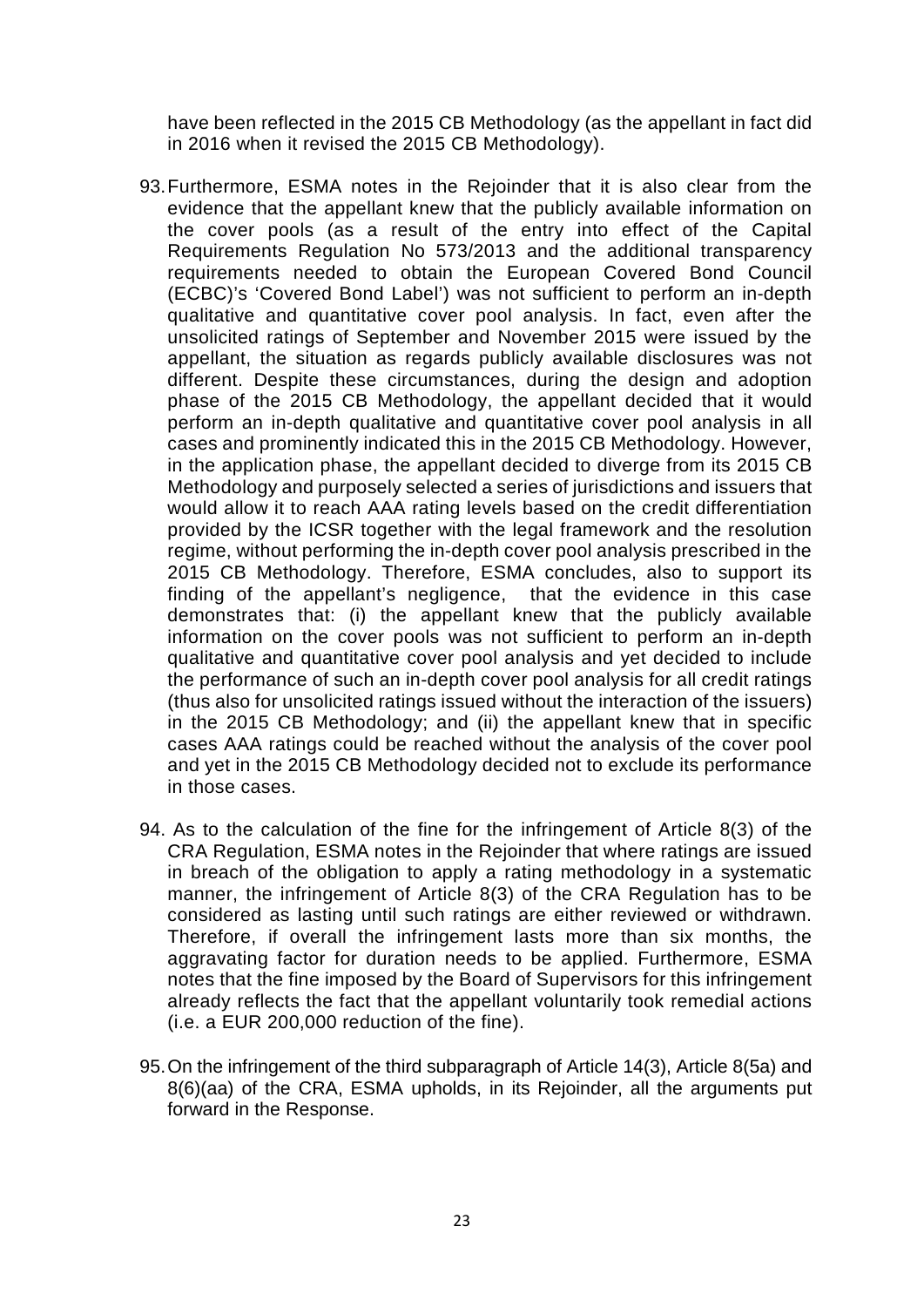96.For all the above reasons, ESMA requests the Board of Appeal to dismiss the Appeal as entirely unfounded and to confirm the Contested Decision in its entirety.

## **Discussion by the Board of Appeal of the parties' contentions**

- 97.The Board of Appeal is part of the governance structure of ESMA (and the other European Supervisory Authorities of which it is a joint body under their founding regulations). The members are required to be independent in making their decisions and undertake to act independently and in the public interest (Article 59 of the ESMA Regulation).
- 98.As an appeal body of ESMA, the Board of Appeal must decide whether the decisions of the Board of Supervisors were correct or not and may confirm the decisions or remit the cases to the Board of Supervisors (Article 60(5) of the ESMA Regulation).
- 99.This is a complex appeal, and the parties have filed a considerable volume of written submissions, with supporting documents, and have exercised their rights under Article 60(4) of the ESMA Regulation to make oral representations. The initial submissions of both parties, the appellant's Reply and the ESMA's Rejoinder, as well as the oral representations at the hearing (including related powerpoint presentations) were all particularly helpful in illuminating the issues and have been carefully considered in detail by the Board of Appeal.
- 100. The Board of Appeal acknowledges the high quality of the submissions presented by both parties. All the parties' contentions have been taken into account, whether expressly referred to herein or not.
- 101. The findings of the Board of Appeal are as follows.

### **I – Grounds of appeal regarding the part of the Contested Decision concerning the infringement of Article 8(3) of the CRA Regulation**

### **(a) Whether or not ESMA erred in law in the interpretation of the scope of application of Article 8(3) of the CRA Regulation.**

102. Article 8 of the CRA Regulation is as follows:

#### *Article 8*

#### *Methodologies, models and key rating assumptions*

*1. A credit rating agency shall disclose to the public the methodologies, models and key rating assumptions it uses in its credit rating activities as defined in point 5 of Part I of Section E of Annex I.* 

*2. A credit rating agency shall adopt, implement and enforce adequate measures to ensure that the credit ratings and the rating outlooks it issues are based on a thorough analysis of all the information that is available to it and that is relevant to its analysis according to the applicable rating methodologies. It shall adopt all necessary measures so that the information it uses in assigning credit ratings and rating outlooks is of sufficient quality and*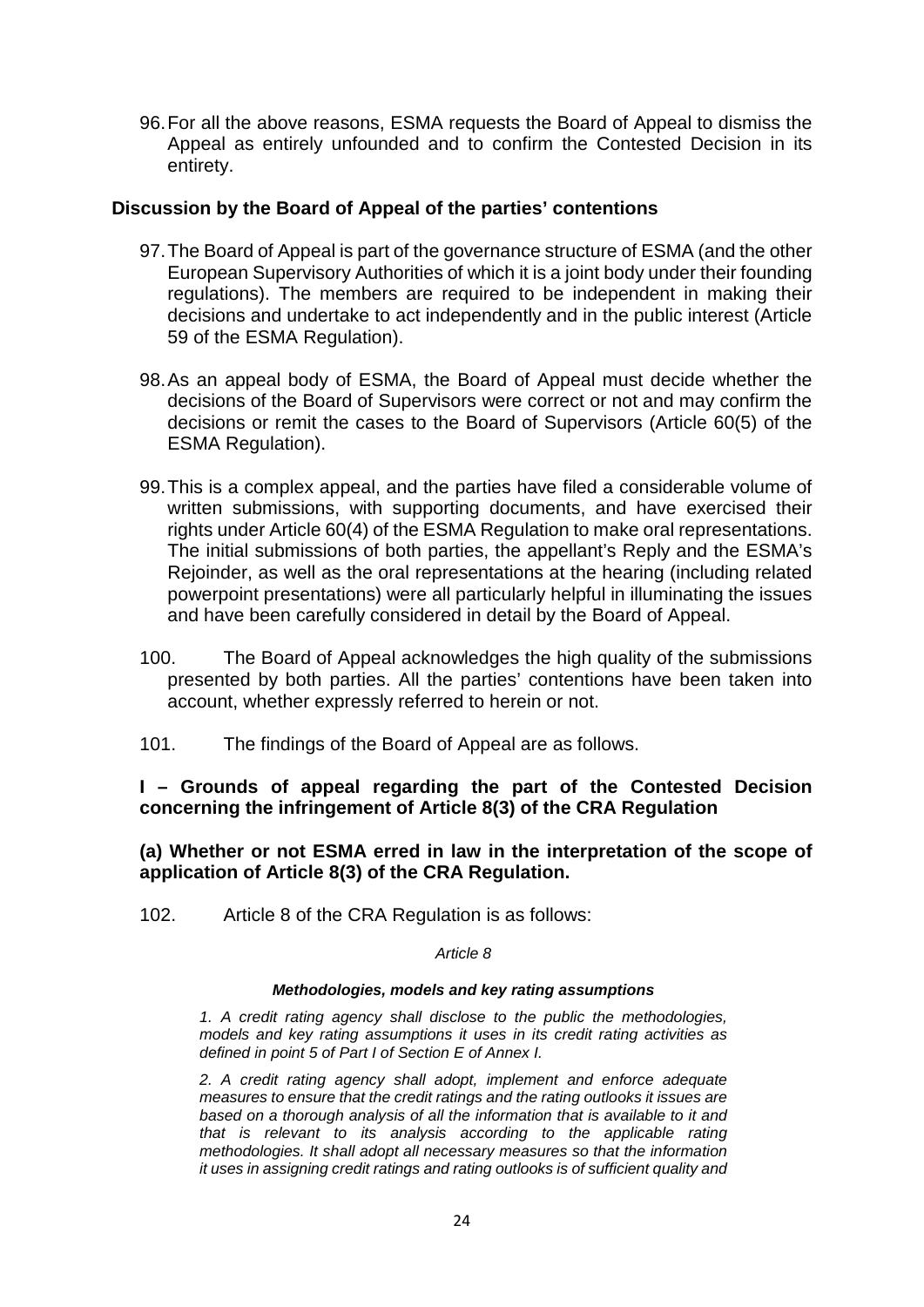*from reliable sources. The credit rating agency shall issue credit ratings and rating outlooks stipulating that the rating is the agency's opinion and should be relied upon to a limited degree.*

2a. Changes in credit ratings shall be issued in accordance with the credit *rating agency's published rating methodologies.*

*3. A credit rating agency shall use rating methodologies that are rigorous, systematic, continuous and subject to validation based on historical experience, including back-testing.*

*4. Where a credit rating agency is using an existing credit rating prepared by another credit rating agency with respect to underlying assets or securitisation instruments, it shall not refuse to issue a credit rating of an entity or a financial instrument because a portion of the entity or the financial instrument had been previously rated by another credit rating agency.*

*A credit rating agency shall record all instances where in its credit rating process it departs from existing credit ratings prepared by another credit rating agency with respect to underlying assets or securitisation instruments providing a justification for the differing assessment.*

*5. A credit rating agency shall monitor credit ratings and review its credit ratings and methodologies on an ongoing basis and at least annually, in particular where material changes occur that could have an impact on a credit rating. A credit rating agency shall establish internal arrangements to monitor the impact of changes in macroeconomic or financial market conditions on credit ratings.*

*Sovereign ratings shall be reviewed at least every six months.*

*5a. A credit rating agency that intends to make a material change to, or use, new rating methodologies, models or key rating assumptions which could have an impact on a credit rating shall publish the proposed material changes or proposed new rating methodologies on its website inviting stakeholders to submit comments for a period of one month together with a detailed explanation of the reasons for and the implications of the proposed material changes or proposed new rating methodologies.*

*6. Where rating methodologies, models or key rating assumptions used in credit rating activities are changed in accordance with Article 14(3), a credit rating agency shall:*

*(a) immediately, using the same means of communication as used for the distribution of the affected credit ratings, disclose the likely scope of credit ratings to be affected;*

*(aa) immediately inform ESMA and publish on its website the results of the consultation and the new rating methodologies together with a detailed explanation thereof and their date of application;*

*(ab) immediately publish on its website the responses to the consultation referred to in paragraph 5a except in cases where confidentiality is requested by the respondent to the consultation;*

*(b) review the affected credit ratings as soon as possible and no later than six months after the change, in the meantime placing those ratings under observation; and*

*(c) re-rate all credit ratings that have been based on those methodologies, models or key rating assumptions if, following the review, the overall combined effect of the changes affects those credit ratings.*

*7. Where a credit rating agency becomes aware of errors in its rating methodologies or in their application it shall immediately:*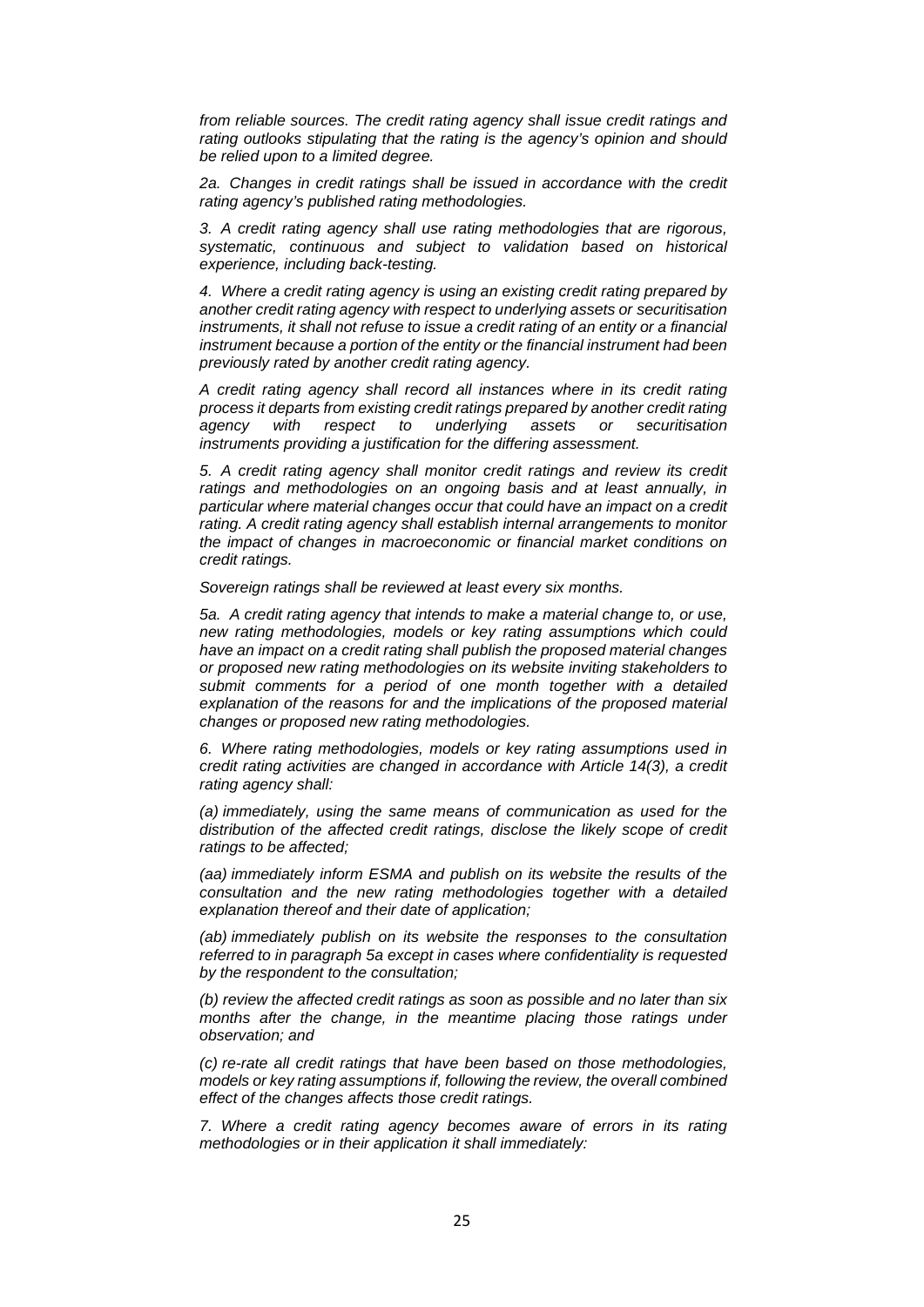*(a) notify those errors to ESMA and all affected rated entities explaining the impact on its ratings including the need to review issued ratings;*

*(b) where errors have an impact on its credit ratings, publish those errors on its website;*

*(c) correct those errors in the rating methodologies; and*

*(d) apply the measures referred to in points (a), (b) and (c) of paragraph 6*

- 103. At the heart of this appeal is whether the requirement under Article 8(3) that credit rating agencies shall use rating methodologies that are systematic implies also that the use or application of the methodologies must be systematic.
- 104. The Board of Appeal considered all the arguments raised by both parties on this issue. It finds that Article 8(3) requires that credit rating agencies use rating methodologies that are systematic, and that credit rating agencies use (or apply) methodologies systematically. It is of the view that the notion of "systematic" in the context of Article 8(3), and also of the CRA Regulation generally, cannot be dis-associated from the notion of application or use; to do so would render Article 8(3) devoid of meaning. This would, in the Board of Appeal's view, defeat the intention of the EU legislature as it would render ESMA powerless to supervise the ongoing application by rating agencies of methodologies in a systematic and consistent way. Specifically, it finds that a rating methodology is systematic (and continuous, as also required by Article 8(3) of the CRA Regulation) when it is designed in such a way that it can be applied systematically and continuously, unless there are exceptional reasons to deviate from it, and that these requirements for the rating methodology refer both to the methodology's design (in the ex ante supervisory examination) and its use (in the ex post supervisory examination).
- 105. This conclusion is supported, in the first place, by the literal meaning of Article 8(3), also considering its versions in the other official languages (see e.g. the German version: " Eine Ratingagentur *wendet* Ratingmethoden *an*, die streng, systematisch und beständig sind", the French version: "Les agences de notation de crédit *utilisent* des méthodes de notation rigoureuses, systématiques, sans discontinuités"; The Italian version : "Un'agenzia di rating del credito *utilizza* metodologie di rating rigorose, sistematiche, continuative"; the Spanish version : "Las agencias de calificación crediticia *emplearán*  métodos de calificación que sean rigurosos, sistemáticos, continuados"; the Portuguese version: "As agências de notação de risco devem *utilizar* metodologias de notação rigorosas, sistemáticas e contínuas"). A similar text is also used in recital (23) of the CRA Regulation. In the Board of Appeal's view, it is clear from the literal meaning of the provision of Article 8(3) that the rating methodology must be considered not only in its design but also in its use. This is confirmed by the initial words of Article 8(3), which sets out that "A credit rating agency shall *use* rating methodologies that are rigorous, systematic, continuous" *(emphasis added),* and by point 43 of Section I of Annex III of the CRA Regulation ("a credit rating agency infringes Article 8(3) by not using rating methodologies that are (…) systematic"). Similarly, recital 23 provides that "credit rating agencies should use rating methodologies that are rigorous, systematic, continuous (...). Further, according to the Cambridge Dictionary,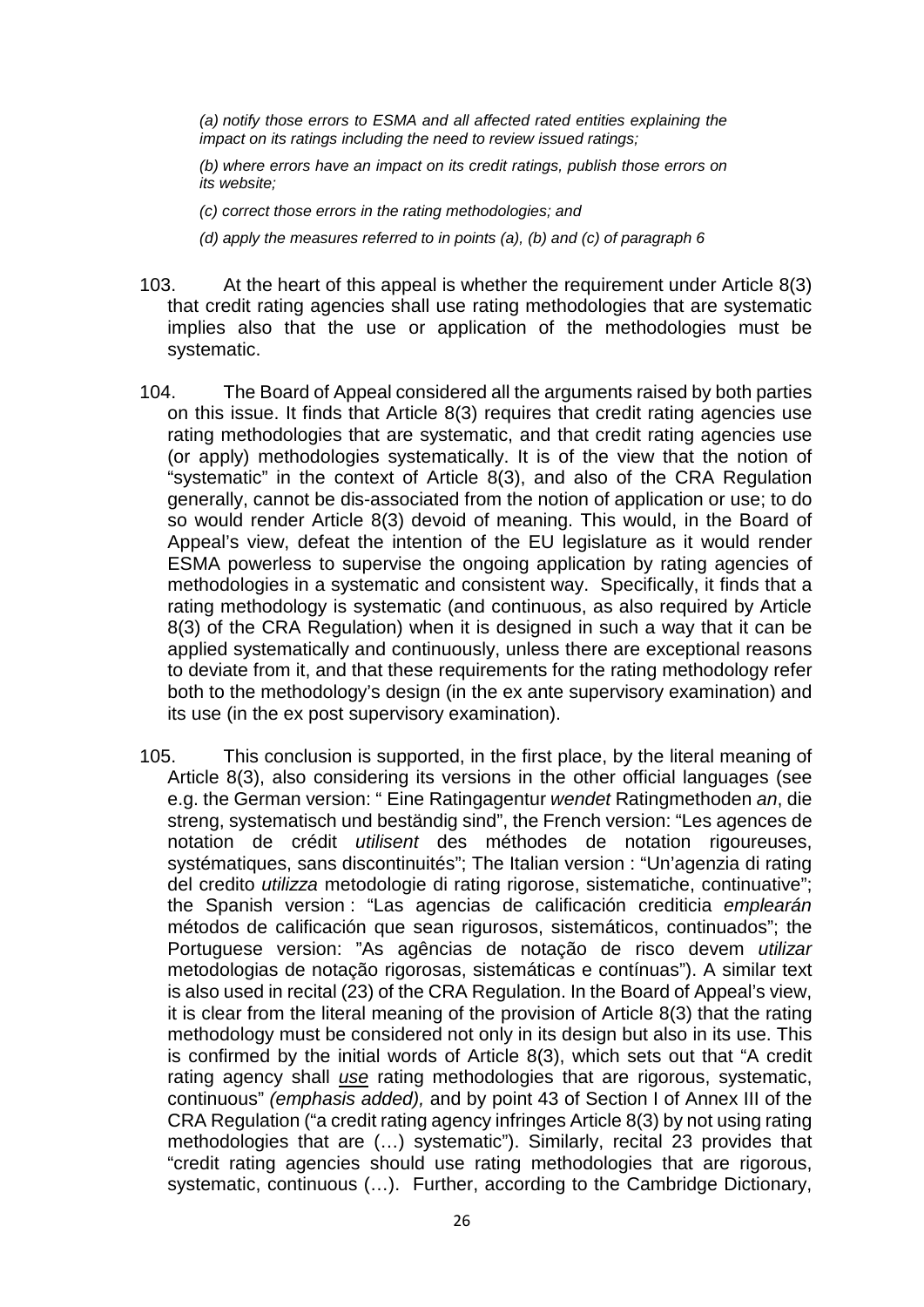systematic means "using an [organized](https://dictionary.cambridge.org/dictionary/english/organized) [method](https://dictionary.cambridge.org/dictionary/english/method) that is often [detailed"](https://dictionary.cambridge.org/dictionary/english/detail) and continuous means "without a [pause](https://dictionary.cambridge.org/dictionary/english/pause) or [interruption"](https://dictionary.cambridge.org/dictionary/english/interruption). The notion of use is, accordingly, on a clear reading of the text, intrinsic to the Article 8(3) requirement that credit rating agencies shall use methodologies that are systematic; this translates into a requirement that not only the design of the methodology, but also its use, must be systematic and continuous. Furthermore, recital 34, by requiring that credit rating agencies "should ensure that methodologies (…) *used* (emphasis added) for determining credit ratings are properly maintained, up-to-date and subject to a comprehensive review", clearly implies that rating methodologies must be used as described and must be maintained and updated in consideration of their use. The design and the use of the methodologies are, therefore, equally relevant to the purpose of assessing the methodology's compliance with the necessary qualifications set out in Article 8(3). Finally, the Board of Appeal notes that, under Article 8(3), a rating agency must use methodologies that are rigorous, systematic, continuous and subject to validation based on historical experience, *including back-testing* (emphasis added). The Board of Appeal notes that if a methodology is not applied or used systematically, there is no way to back-test the results that follow from the methodology. Accordingly, there is no way, if design is disassociated from use in the interpretation of Article 8(3), of using methodologies that are "systematic…….and subject to validation based on historical experience, including back-testing". The provision would be inoperable as regards the back-testing element and this would defeat the clearly-expressed intention of the co-legislators. The Board of Appeal is therefore of the view that the insertion of back-testing into Article 8(3) further underlines the inseparability of the design of the methodology and its application in the structure of Article 8(3).

106. This textual interpretation is supported by the 2010 CESR guidance on common standards for assessment of compliance of credit rating methodologies. The Board of Appeal finds these standards to be of strong persuasive force, as authoritative guidance in force since 2010, and applied by ESMA in its implementation of its supervisory mandate over credit rating agencies. The guidance provides that credit rating agencies, to demonstrate that methodologies are systematic, must have procedures so that "pre-defined methodologies are *applied consistently* (emphasis added) in the formulation of ratings in a given asset class, or appropriate records of the reasons why a rating has diverged from the pre-defined methodology are kept" (paragraph 42). The guidance also notes that the requirement for methodologies to be "continuous" means that "rating methodologies should remain globally consistent and appropriate over time unless there is a robust reason for not treating the methodology consistently" (paragraph 50). In other words, as also rightly acknowledged by the expert opinion submitted by the appellant (at paragraph 52), the rating methodology must, in principle, "be followed consistently and implemented as planned". To do so, the methodology must, in the first place, be designed in such a way that it can be conducive to such consistent application. But once it is designed as systematic, the methodology also has to be applied consistently with its systematic character, because a systematic design not followed by a consistent application would simply prove illusory and would circumvent the requirement that the credit rating agency must use a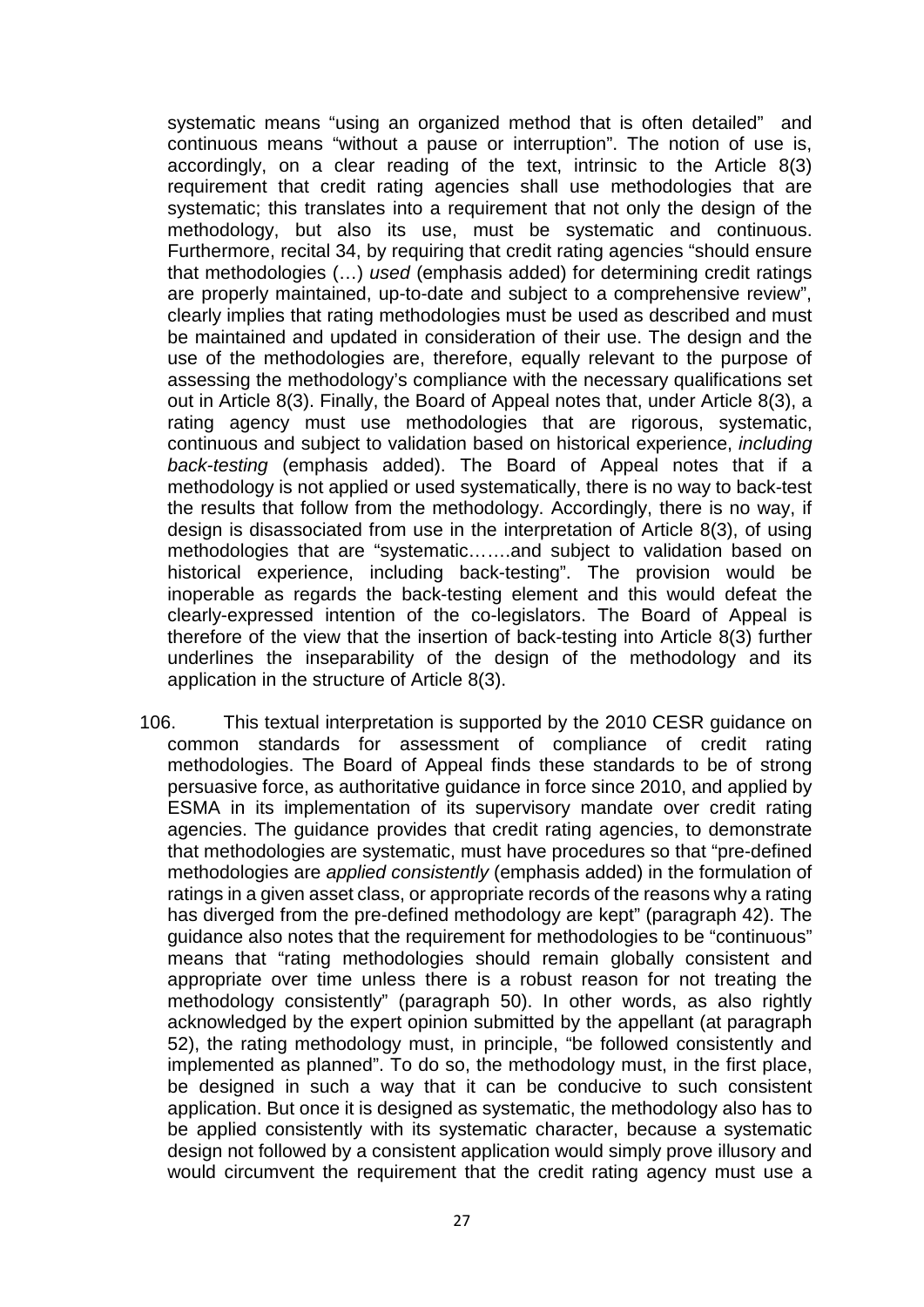methodology which is systematic (and continuous). The Board finally notes that the CESR Guidance highlights that a rating agency is responsible for demonstrating compliance with the requirements on an ongoing basis (paragraph 7). This requirement, which reflects the foundational obligation on rating agencies to comply at all times with the conditions for initial registration (CRA Regulation, Article 14(3)), together with the CESR Guidance read as a whole, reinforces the clear textual implication from Article 8(3) that ongoing application/use cannot be dis-associated from design.

- 107. In a related point, the Board of Appeal does not consider that this textual interpretation may be leading to a risk of circularity, as the expert opinion submitted by the appellant suggests (at p.63: "If a rating methodology would only be classified as systematic within the meaning of Article 8(3) of the CRA Regulation and Article 5 of the Delegated Regulation No 447/2012 if it were also systematically applied, this would mean that a rating methodology could never be classified as systematic when it was developed"). Indeed, this argument from the appellant seems to neglect, in the Board of Appeal's view, that, at the stage of development of the methodology (and before its initial application), the adjectives "systematic" and "continuous" mean that the methodology must be designed in such a way that, once it is applied, the methodology's application will be systematic and continuous. In other words, the methodology must be developed so as to ensure the possibility of its systematic and continuous application. The factual compliance with these requirements may be assessed by the supervisor (which is given the task of regularly examining the methodology's compliance with Article 8(3) under Article 22a(1) of the CRA Regulation) ex ante, before the application of the methodology, by considering whether the design of the methodology is convincingly appropriate and apt to ensure the required outcome, and ex post, judging from its factual application.
- 108. This is also in line with the finality of the provision and its contextual, teleological interpretation. It is indeed settled case-law that in interpreting a provision of EU law it is necessary to consider non only its wording but also, where appropriate, the context, in which it occurs and the objects of the rules of which it is part (judgment of 30 January 1997, C-340/94, de Jaeck and Staatsecretaris van Financien, ECLI:EU:C:1997:43, paragraph 17 and caselaw cited herein). The history, purpose and legislative intent of the CRA Regulation confirm the centrality of rating methodologies, and their consistent application, to ensuring a high quality of ratings, which was the aim of the inclusion of credit rating agencies into the European regulatory framework (see e.g., to this effect, recitals (1), (10), (11), (23), (25), (26), (34), (37) and (38) of the CRA Regulation).
- 109. As regards the context, the Board of Appeal notes that the CRA Regulation is one of the pillars of the EU's financial-crisis-era reform programme, and also that, in an indication of its importance, Article 8(3) and its strict requirements on rating methodologies was adopted as part of the first rating agency regulation in 2009. Weaknesses in, and failures of, methodologies were strongly associated with the financial crisis, and were among the main drivers of the CRA Regulation's adoption. The 2008 Proposal,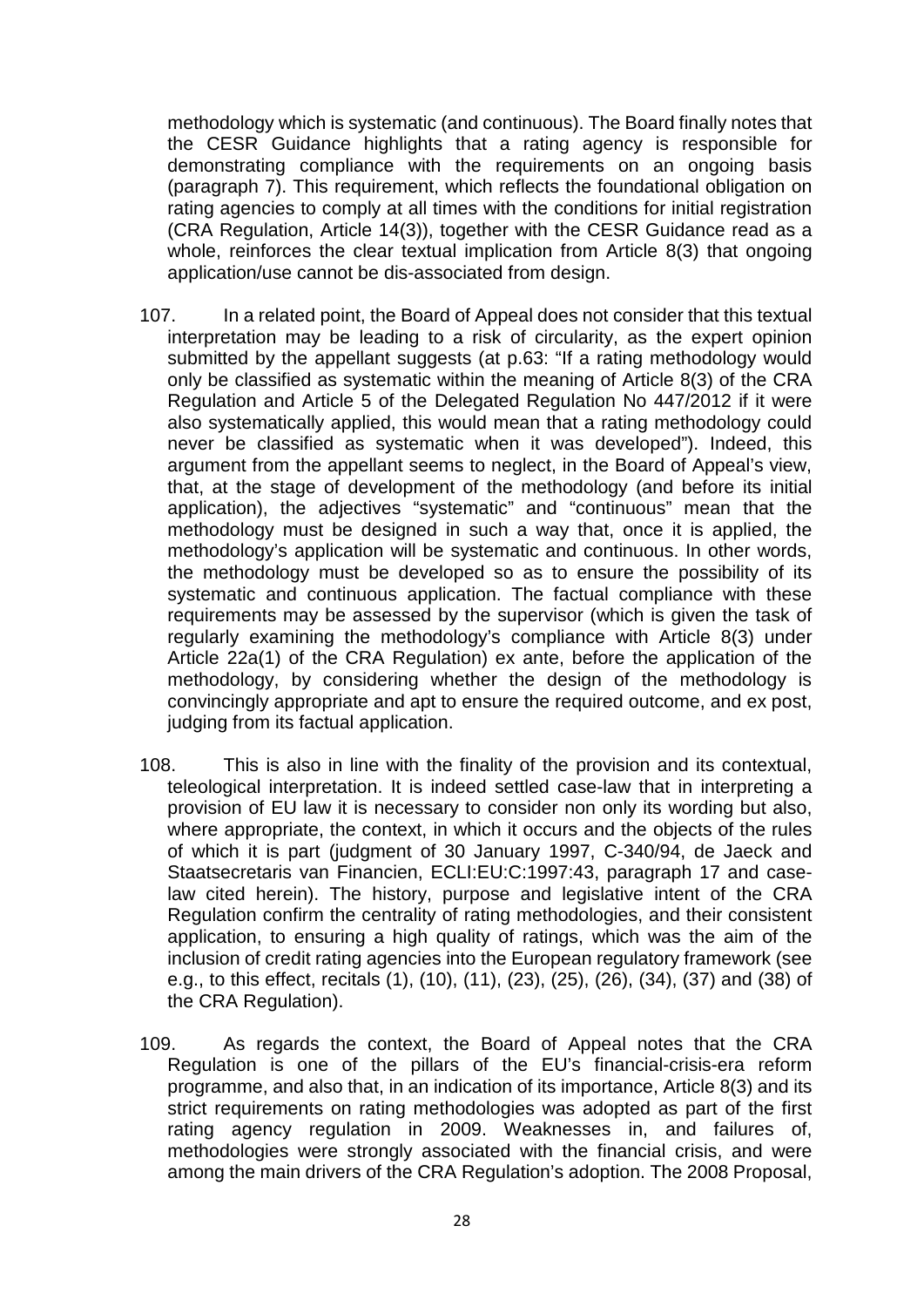from which Article 8(3) derives, states that the new regime has the objective of improving the quality of the methodologies used by credit rating agencies and the quality of ratings.<sup>[5](#page-28-0)</sup> In this context, and given in particular the dependence of rating quality on the application of methodologies, it is a core objective of the Regulation, as expressed in Article 8(3), to address the quality of ratings through review of methodologies and also their application in practice. Further evidencing the centrality of the quality of methodologies to the design of the CRA Regulation, Delegated Regulation No 447/2012, which implements Article 8(3), introduced regulatory technical standards (RTS) on rating methodologies. Furthermore, ESMA has adopted Guidelines on the validation and review of Credit Rating Agencies' methodologies (Guidelines ESMA/2016/1575). The Guidelines provide for measures that ESMA typically expects a CRA to use in implementing the RTS, as well as examples of complementary measures which a CRA should consider appropriate.

- 110. The Board of Appeal also notes, by way of background, that ESMA has highlighted that methodologies are critical to ensuring high quality ratings,<sup>[6](#page-28-1)</sup> while Article 8(3) has been recognised to be one of the most important requirements of the CRA Regulation, given the centrality of methodologies to the rating decision<sup>[7](#page-28-2)</sup>. Limiting Article  $8(3)$  to the design phase, and thereby disabling ESMA from supervising whether the application of a methodology was systematic, would, in the view of the Board of Appeal, defeat the clear objective of the CRA Regulation to ensure that rating activities are "conducted in accordance with the principles of integrity, transparency, responsibility, and good governance in order to ensure that resulting credit ratings used in the Community are independent, objective and of adequate quality" (recital 1). It would also defeat the Regulation's specific incorporation of rules expressly designed to address methodologies.
- 111. Further, and considering Article 8(3) within the context of Article 8, which covers different aspects of the regulation of methodologies, the Board of Appeal notes that Article 8 deploys a series of regulatory techniques, including disclosure and operational rules, alongside supervisory rules, to address the dependence of high-quality ratings on methodologies. It is constructed with a wide application and with regards to design and application. The Board of Appeal is of the view that it would accordingly defeat the design and purpose of Article 8 to limit Article 8(3), which is the central element of Article 8, to the design phase, and thereby cut out the critical application period during which methodologies have a live impact on ratings decisions. Were it otherwise, a credit rating agency could choose which of the elements of a methodology to apply, thereby defeating the objectives of the CRA Regulation as regards contributing to the quality of ratings issued in the Union, while achieving a high level of consumer and investor protection (CRA Regulation, Article 1). Allowing such a choice to a rating agency would also defeat the purpose of Article 8 which, *inter alia*, requires transparency to the market on methodologies and

<sup>&</sup>lt;u>.</u> <sup>5</sup> COM(2008)704, 4.

<span id="page-28-1"></span><span id="page-28-0"></span><sup>6</sup> ESMA Supervision, Annual Report 2019 and Work Programme 2020, 37.

<span id="page-28-2"></span><sup>7</sup> See, eg, the view of some respondents to ESMA's consultation on the development of Delegated Regulation No 447/2012, summarised in ESMA, Final Report, Draft RTS on the assessment of compliance of credit rating methodologies with the CRA Regulation (2011), 6.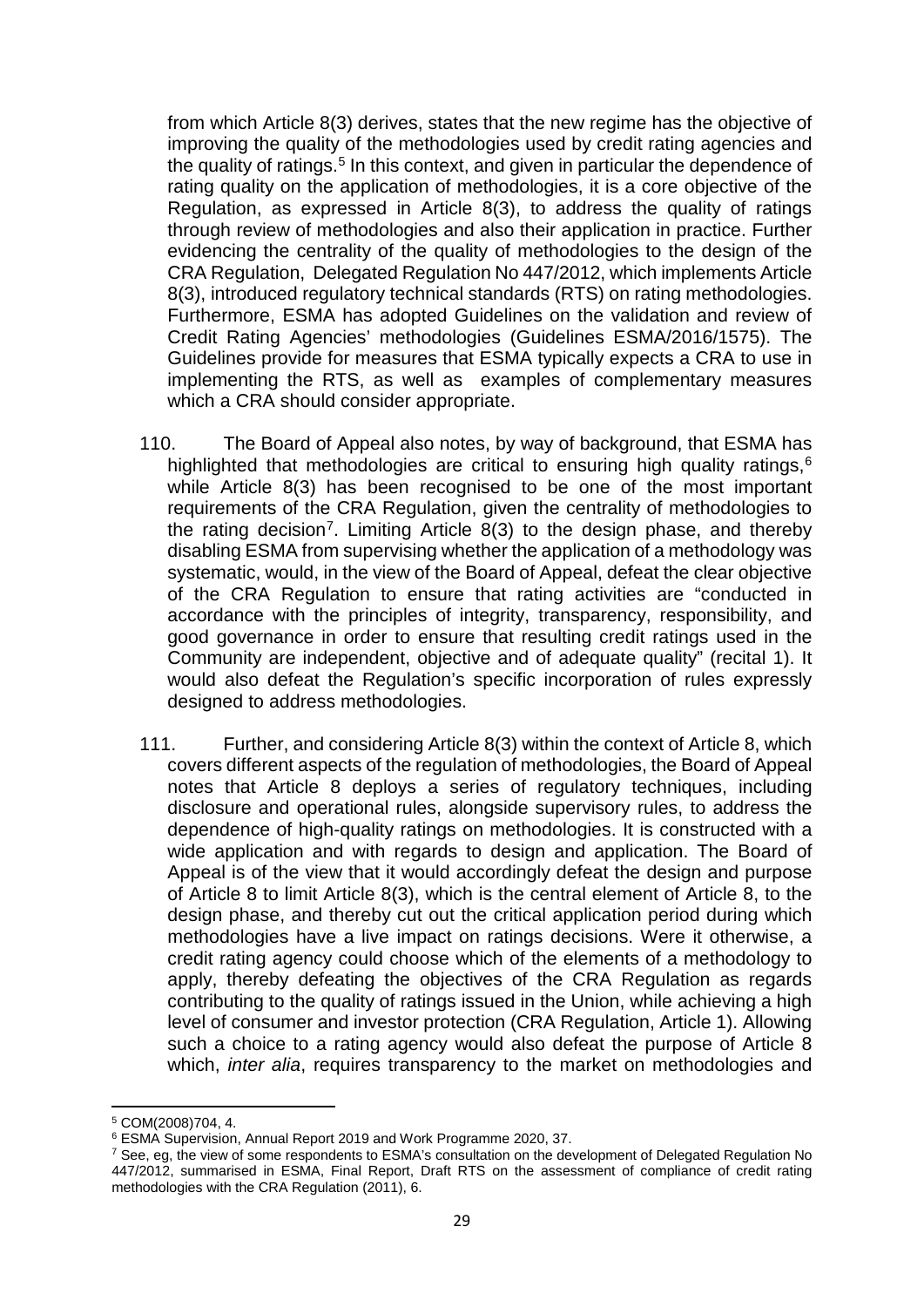their use (Article 8(1)) and which requires any changes to ratings to be issued in accordance with the credit rating agency's published methodologies (Article 8(2a)). Consistency and predictability are accordingly core concerns of Article 8. Finally as regards the Article 8 context, the Board of Appeal is of the view that Article 8(7) and Article 8(2a), which are relied on in argument by the appellant as evidencing the EU legislator's intention to make a distinction between design and use/application, speak to different aspects of the Article 8 methodology regime and so do not qualify or restrict the scope of Article 8(3).

- 112. The Board of Appeal further notes, with regard to the structure of the CRA Regulation, that the CRA Regulation, in Article 22a, makes express and distinct reference to ESMA's supervisory obligations as regards examination of *compliance* with methodologies. Specifically, in its exercise of its ongoing supervision of credit rating agencies, ESMA shall examine regularly compliance with Article 8(3). The conferral of this targeted supervisory obligation on ESMA as regards methodologies, and the related reference to "examine regularly", reinforces the Board of Appeal's view that the systematic application and use of methodologies forms part of Article 8(3)'s requirement for methodologies to be systematic.
- 113. This interpretation is also in line with legislative history prior to the adoption of the CRA Regulation. Article 8(3) of the CRA Regulation reflects, in the European context, a principle on the quality of rating which was already part of the 2004 IOSCO Code of Conduct Fundamentals for Credit Rating Agencies. Article 1.2. of the Code set out that "the CRA should use rating methodologies that are rigorous, systematic and, where possible, result in ratings that can be subjected to some form of objective validation based on historical experience". Article 1.3. of the Code, in turn, set out that "in assessing an issuer's creditworthiness, analysts involved in the preparation or review of any rating action should use methodologies established by the CRA. Analysts should apply a given methodology in a consistent manner, as determined by the CRA".
- 114. The Board of Appeal finds therefore that, contrary to the appellant's claim, Article 8(3), and its qualifications "systematic" and "continuous", apply both to the design and application of methodologies. The Board of Appeal also shares the argument put forward by ESMA in this respect, that a methodology is nothing but the description of what a credit rating agency is expected to do in practice, and that assessing compliance of the concept or design of a methodology alone, without assessing whether it is used effectively or not, is vain. The Board of Appeal further shares the view put forward by ESMA that the systematic application of a methodology does not imply the mechanistic application of the methodology and allows for an appropriate margin of judgment.
- 115. The Board of Appeal concludes, therefore, that ESMA's interpretation of Article 8(3) in the Contested Decision is correct.
- 116. The Board of Appeal is also of the view that this interpretation, being grounded on solid arguments derived from the literal, contextual and teleological interpretations of Article 8(3), does not violate the fundamental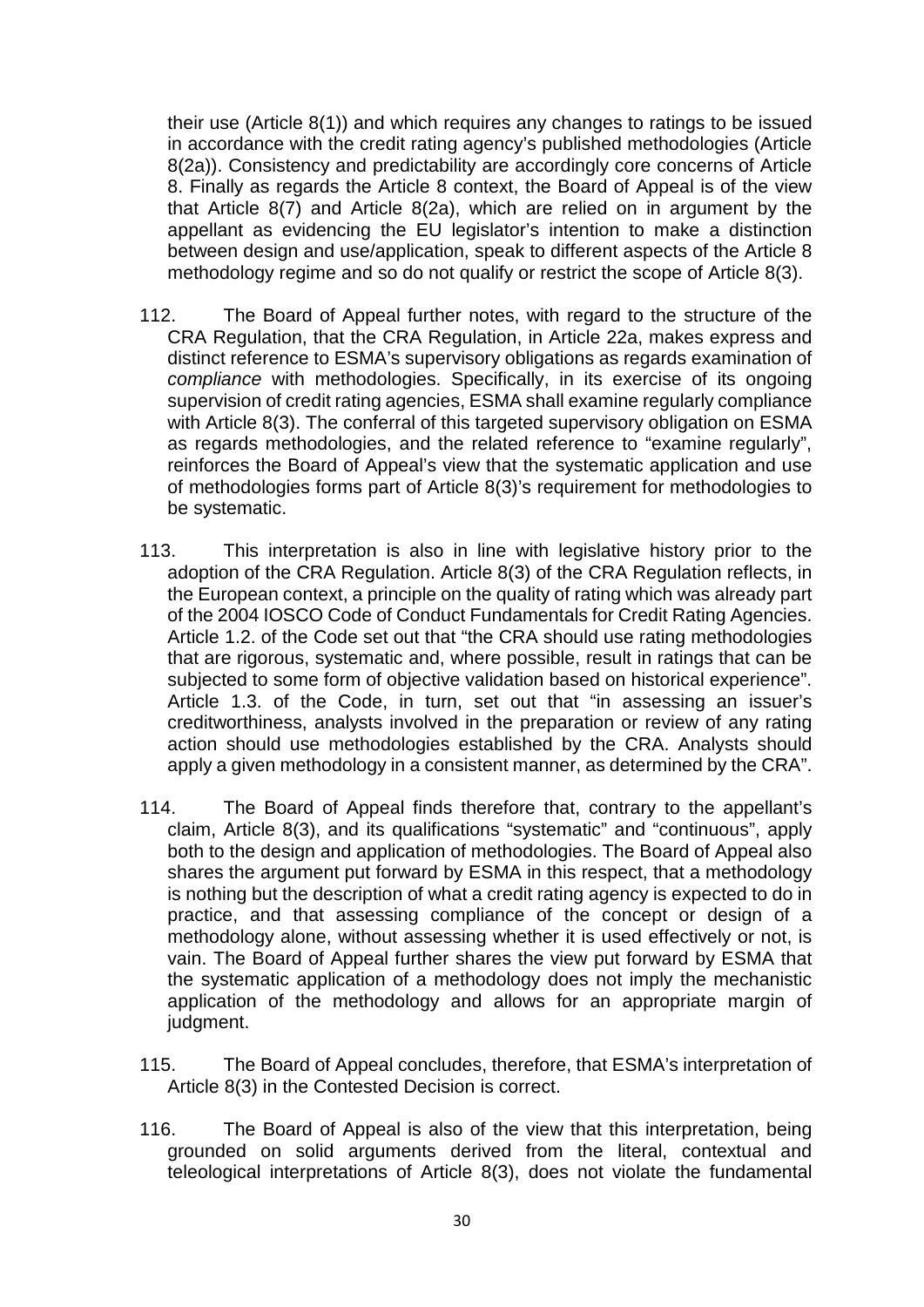principles of legal certainty and legality, contrary to the argument raised by the appellant.

- 117. In this regard, the Board of Appeal notes that EU legislation benefits from the presumption of legality, but acknowledges (and agrees) that, as is clear from the case-law of the CJEU, the principle that penalties must have a proper legal basis is a corollary of the principle of legal certainty, which constitutes a general principle of European law and requires in particular that any European legislation, when it imposes or permits the imposition of sanctions, must be clear and precise so that the persons concerned may know without ambiguity what rights and obligations flow from it and may take steps accordingly (see to this effect judgment 5 April 2006, T-279/02, Degussa v European Commission, ECLI:EU:T:2006:103, at paragraph 66). That principle, which forms part of the constitutional traditions common to the Member States, must be observed in regard both to provisions of a criminal nature and to specific administrative instruments imposing or permitting the imposition of administrative sanctions (judgment 5 April 2006, T-279/02, Degussa v European Commission, ECLI:EU:T:2006:103, at paragraph 67, and case-law cited herein). It is relevant in this appeal accordingly.
- 118. However, in the instant case, the Board of Appeal finds that credit rating agencies, as addressees of the relevant provision, are in a position, on the basis of the clear wording of the relevant provision, to know or at least to reasonably foresee which acts or omissions would trigger the violation of Article 8(3) and make the credit rating agency liable for the administrative sanction provided for in Annex III of the CRA Regulation.
- 119. The Board of Appeal is further of the view that a rating agency, as a professional market participant, could foresee that it could make a request to ESMA if it was unclear as to the scope of a provision of the CRA Regulation before taking any action which could amount to a breach of the relevant provision.
- 120. The Board of Appeal is, further, not persuaded that there was a material ambiguity as regards the interpretation of Article 8(3) that would offend against the principle of legal certainty. The Board of Appeal shares with ESMA the view that it is not sufficient for a party to raise an alternative interpretation for legal certainty to be offended, as previously also determined by this Board of Appeal in the Nordic Banks case.
- 121. Further, it is well settled that the principles of legality and legal certainty cannot be interpreted as precluding the gradual, case-by-case clarification of the rules by way of interpretation, provided that the result is reasonably foreseeable at the time the violation was committed. As the CJEU already clarified (see judgment of 22 October 2015, C-194/14, AC Treuhand v European Commission, ECLI:EU:C:2015:717, at paragraphs 42 and 43), the scope of the notion of foreseeability depends to a considerable degree on the content of the text in issue, the field it covers and the number and status of those to whom it is addressed; and a law may still satisfy the requirement of foreseeability even if the person concerned has to take appropriate legal advice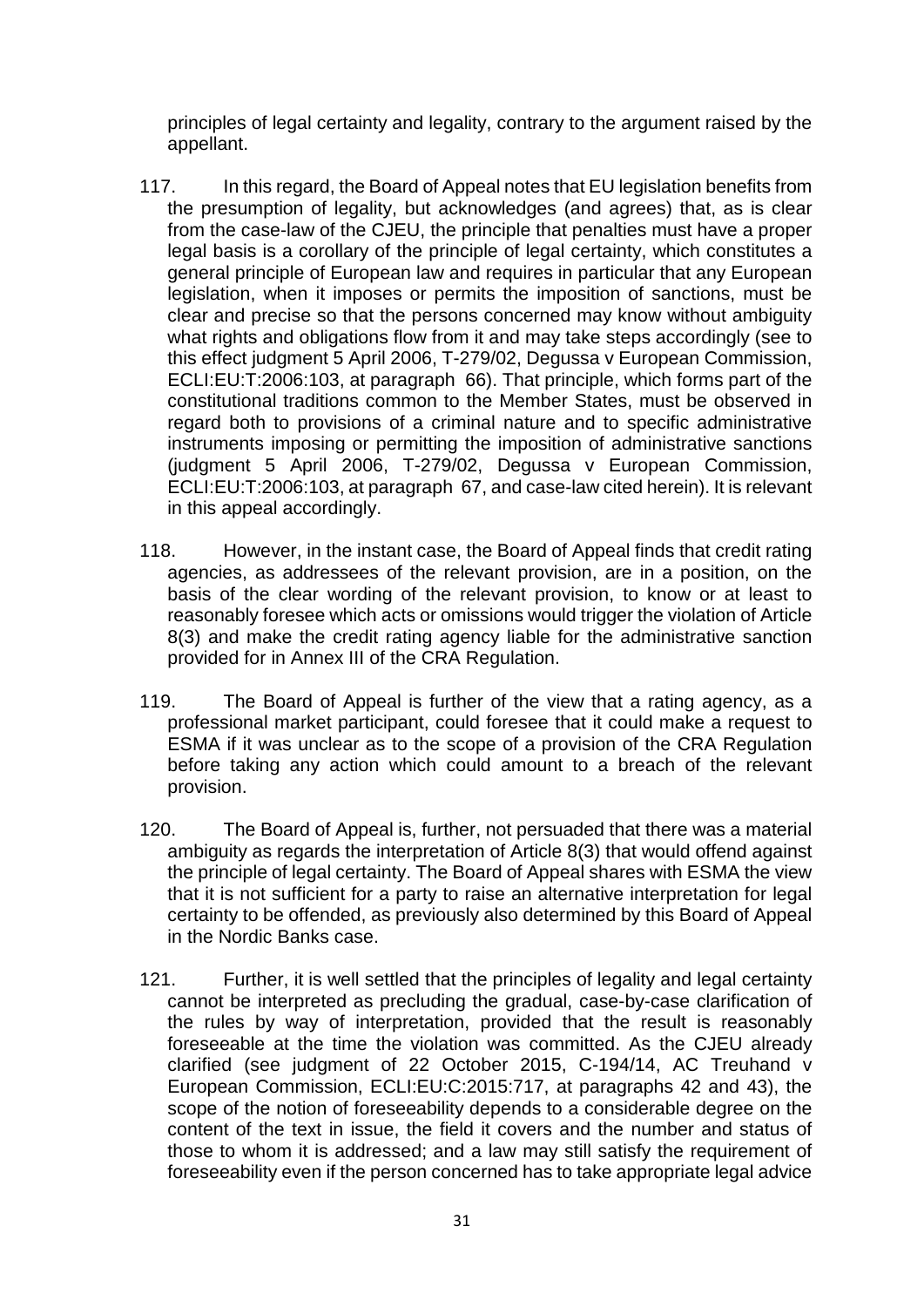to assess, to a degree that is reasonable in the circumstances, the consequences which a given action may entail. This is particularly true in relation to persons carrying on a professional activity, and even more so for credit rating agencies whose professional activity requires registration or certification and, in the words of the CRA Regulation "play[s] an important role in global securities and banking markets, as credit ratings are used by investors, borrowers, issuers, and government as part of making informed investment and financing decisions" (recital 1 CRA Regulation). Credit rating agencies, therefore, are used to having to proceed with a high degree of caution when pursuing their activity and can therefore be expected to take special care in evaluating the risk that such an activity entails, including as regards compliance with relevant rules.

- 122. The CJEU also clarified that these principles apply also in the context where courts had not yet had the opportunity to rule specifically on the relevant conduct, especially where  $-$  like in the instant case  $-$  the addressee of the sanction could have expected, if necessary after taking appropriate legal advice, its conduct to be declared in violation of the relevant provision (judgment of 29 March 2012, T-336/07, Telefonica v European Commission, ECLI:EU:T:2012:172, paragraph 323; judgment of 8 September 2016, T-472/13, Lundbeck v. European Commission, ECLI:EU:T:2016:449, paragraph 763 and 767). The Board of Appeal is therefore of the view that the appellant could have been expected to take special care in evaluating the risks of its approach to Article 8(3) and of its approach to the application of the 2015 CB Methodology, particularly as regards the likelihood of non-compliance.
- 123. The Board of Appeal is also of the view that ESMA's approach to the supervision of Article 8, and of Article 8(3) specifically, was reasonably foreseeable and that interpretive material was available, including the 2010 CESR Guidelines, but also through Articles 5 and 6 of Delegated Regulation No 447/2012, as discussed in the following paragraphs. The Board of Appeal notes further, and by way of relevant background, that in its first major report on the supervision of credit rating agencies in 2012, ESMA noted that rating agencies should make sure that relevant control functions effectively contribute to ensuring the consistent application of credit rating methodologies.<sup>[8](#page-31-0)</sup>
- 124. Our interpretation of Article 8(3) is further confirmed (as a complementary argument but in no way as the only reason to justify such interpretation) by Article 5 (and, to some extent, also Article 6) of Delegated Regulation No 447/2012, which are as follows:

#### Article 5

### **Assessing that a credit rating methodology is systematic**

1. A credit rating agency shall use a credit rating methodology and its associated analytical models, key credit rating assumptions and criteria that are applied systematically in the formulation of all credit ratings in a given asset class or market segment unless there is an objective reason for diverging from it.

<span id="page-31-0"></span> $\overline{a}$ <sup>8</sup> ESMA, Report on the Supervision of Credit Rating Agencies (2012), 10.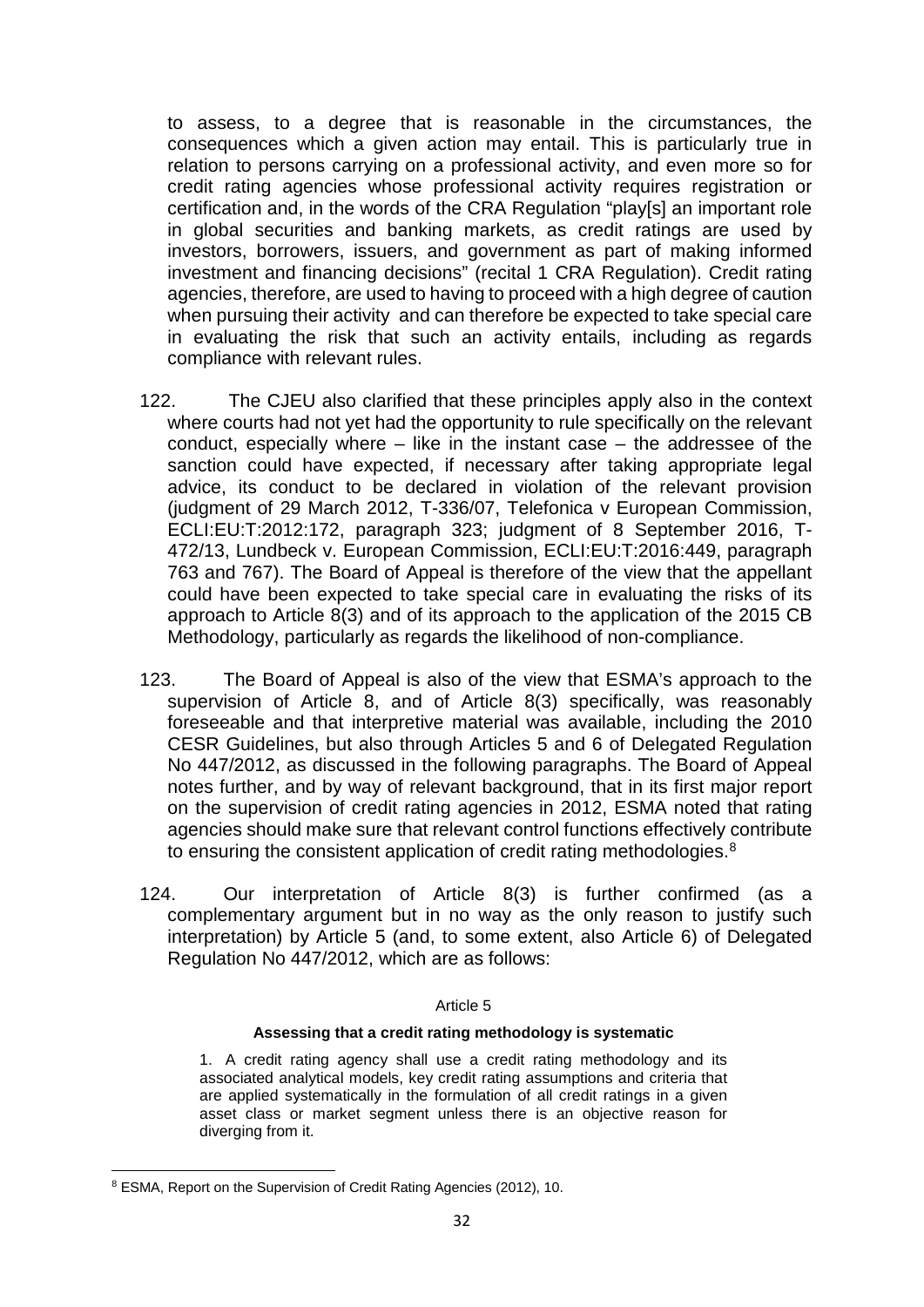2. A credit rating agency shall use a credit rating methodology which is capable of promptly incorporating the findings from any review of its appropriateness.

#### Article 6

#### **Assessing that a credit rating methodology is continuous**

A credit rating agency shall use credit rating methodologies shall that are designed and implemented in a way that enables them to:

- (a) continue to be used unless there is an objective reason for the credit rating methodology to change or be discontinued;
- (b) be capable of promptly incorporating any finding from ongoing monitoring or a review, in particular where changes in structural macroeconomic or financial market conditions would be capable of affecting credit ratings produced by that methodology;
- (c) compare credit ratings across different asset classes.
- 125. The Board of Appeal agrees with both parties that the interpretation of the Delegated Regulation has to be in accordance (and in full conformity) with the CRA Regulation (which granted the European Commission in Article 21(4)(d) the delegated power to this effect) and that the Delegated Regulation may be used as a tool of interpretation. It is settled case-law that an implementing regulation must be given, if possible, an interpretation consistent with the basic regulation (however that case-law does not apply in the case of a provision of an implementing regulation whose meaning is clear and unambiguous and therefore requires no interpretation: judgment of 25 November 2009, T-376/07, Germany v. Commission, ECLI:EU:T:2009:467, paragraph 22 and the case-law cited herein; judgment of 28 February 2017, T-157/14, JingAo Solar v Council of the European Union, ECLI:EU:T:2017:127, paragraph 151). The Board of Appeal further notes, however, that in so far as the provisions of the Delegated Regulation No 447/2012 are compliant with the principles laid down in the CRA Regulation, the Delegated Regulation may also supplement the CRA Regulation within the limits of the delegation conferred by Article 21(4)(d) and Article 290 TFEU. In the instant case, the Board of Appeal finds that, even without the need to consider the presumption of legality of the acts of EU institutions and the fact that only the CJEU can declare illegal such acts, Articles 5 and 6 of the Delegated Regulation No 447/2012 are fully aligned with Article 8(3) and within the limits of the delegation conferred to the European Commission.
- 126. Specifically, Article 5(1), which interprets the meaning of a "systematic" methodology, links systematic to the use of the methodology in the formulation of all ratings in a given asset class or market segment (unless there is an objective reason not to), in compliance with the meaning and finality of Article 8(3) of the CRA Regulation. It makes clear, accordingly, that application is inextricably linked with design. The Board of Appeal notes, incidentally, that there is no material evidence of industry confusion on the meaning of "systematic" from the consultation ESMA carried out over the initial proposal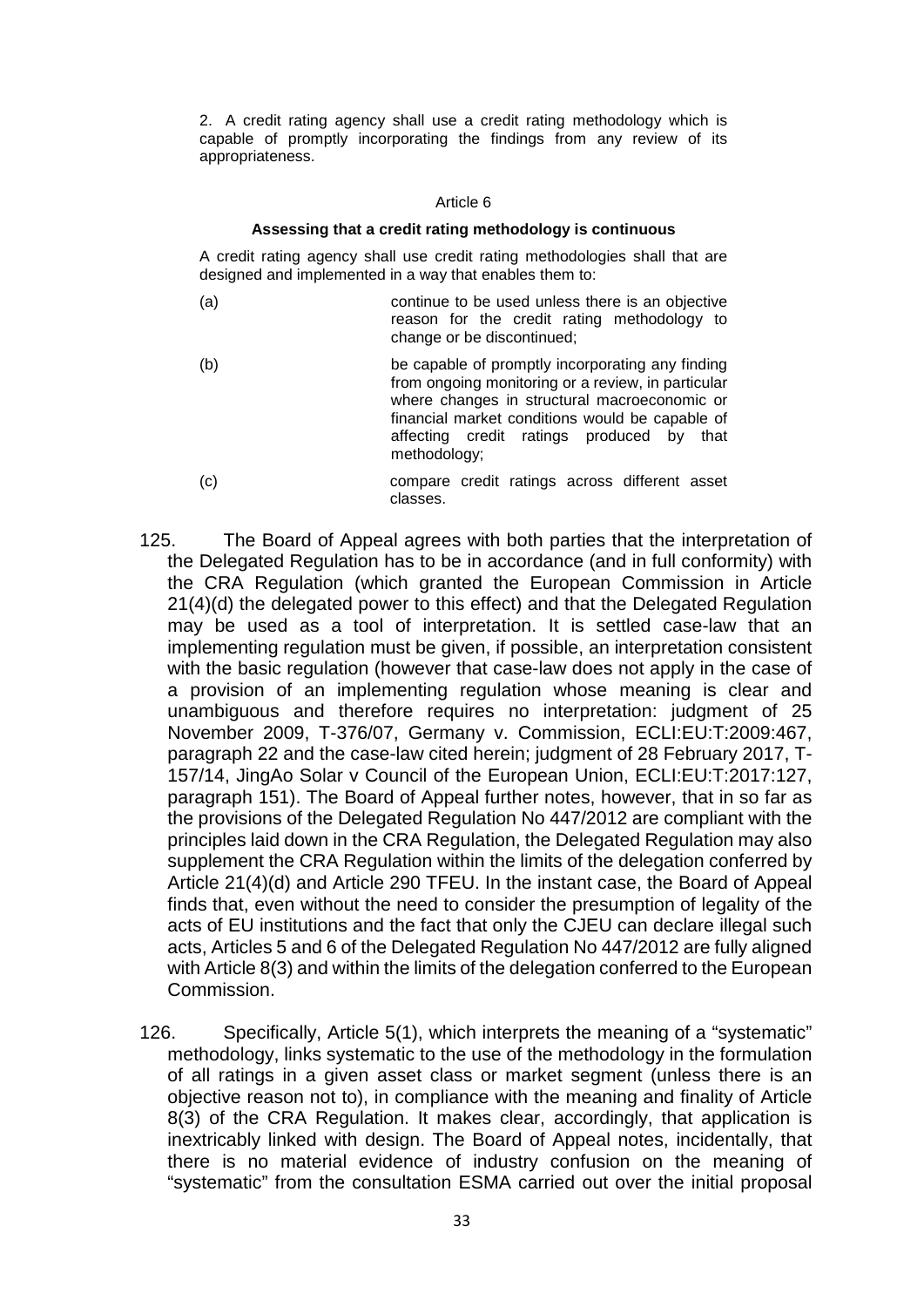and development of Article 5(1). Indeed, specifically on Article 5(1), ESMA noted that most respondents to its proposed language for Article 5(1) (which was adopted in its entirety in the Delegated Regulation) did not foresee major issues with the text as regards systematic application. [9](#page-33-0)

127. The Board of Appeal therefore concludes on this point that the Contested Decision is based on the correct interpretation of Article 8(3) and that ESMA correctly relied primarily, therefore, on such legal basis to properly substantiate its conclusions. Article 5(1) of the Delegated Regulation No 447/2012 was rightly used as a complementary source, without introducing any expansion of the scope of application of Article 8(3) of the CRA Regulation by way of application of the Delegated Regulation.

# **(b) Whether or not the appellant applied its 2015 CB Methodology systematically in the formulation of all the covered bonds ratings that is issued under it.**

- 128. The Contested Decision found that, although the 2015 CB Methodology indicated that the cover pool analysis had to be performed for all credit ratings issued under that methodology, it was clear from the evidence gathered that the appellant did not conduct the cover pool analysis foreseen by the 2015 CB Methodology for the unsolicited CB ratings issued in September and November 2015, whereas it conducted the required cover pool analysis for the solicited ratings of May and July 2016.
- 129. The appellant argues that the application of methodologies is not a mechanistic operation but requires the exercise of judgment, and that the systematic application of a methodology does not require a credit rating agency to carry out all the steps of the analytical rating process laid down in the methodology, where some of these steps are considered to be not relevant for the determination of the final rating in the individual case. In particular, in the instant case, the appellant claims that the lack of the cover pool analysis where the covered bonds being rated had already achieved AAA ratings did not constitute an infringement, because such an analysis would be irrelevant for the final result of the ratings. All the (unsolicited) ratings issued by the appellant at the time were correctly assigned and the result of the analysis would not have changed, even if a cover pool analysis had been carried out. The appellant in addition claims that the Contested Decision disregards the principle of proportionality. Furthermore, the appellant claims that the cover pool analysis required by the 2015 CB Methodology could only serve as a rating outlook and that the provisions of Article 8(3) of the CRA Regulation are not applicable to rating outlooks.
- 130. The Board of Appeal refers to paragraphs 3 to 9 of this decision for the short description of the 2015 CB Methodology and notes that, in the express words of the 2015 CB Methodology:

(a) the Issuer Credit Strength Rating or ICSR is "the fundamental anchor point for the covered bond analysis". Scope Ratings ICSR "represents a credit

<span id="page-33-0"></span> $\overline{a}$ <sup>9</sup> ESMA, Final Report, Draft RTS on the assessment of compliance of credit rating methodologies with the CRA Regulation (2011), 7.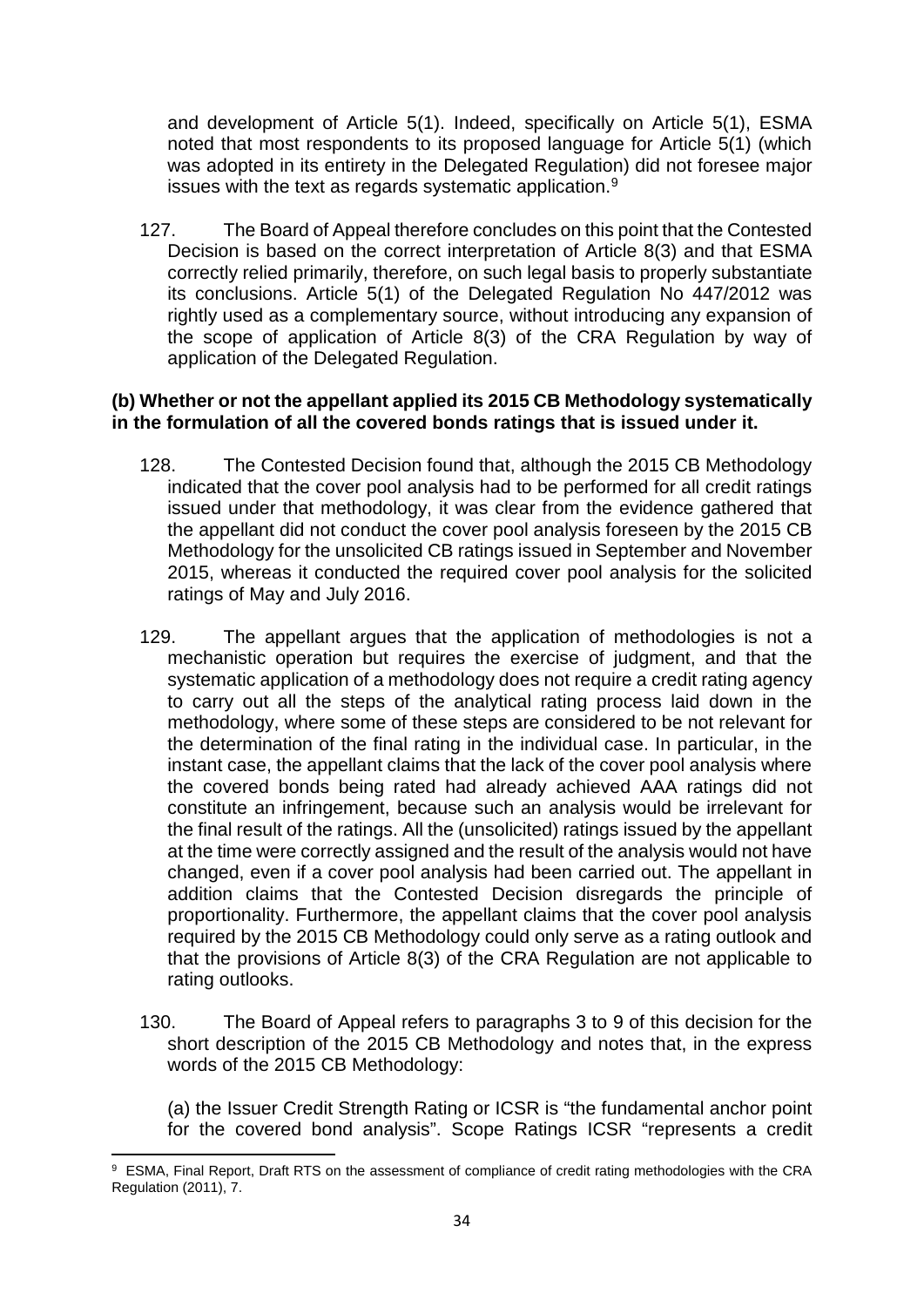opinion on a bank's ability to meet its contractual commitment on a timely basis, and in full, as a going concern" and it signals "the relative risk of a default-like event" (2015 CB Methodology, page 4, footnote 4). However, there are two additional supporting elements for the covered bond analysis which are taken in consideration by the 2015 CB Methodology and in particular (i) "the combination of the legal and resolution frameworks" as "the most important supporting element for the covered bond rating" (2015 CB Methodology, page 4), because "covered bond ratings for highly rated banks are driven primarily by the fundamental benefits of the regulatory framework applicable to banks and their covered bonds" and (ii) "the benefit of the cover pool [which] represents a second recourse coming after a chain of events affecting the issuer. On the latter, the 2015 CB Methodology is explicit in stating that: "*The benefit of the cover pool is limited but it provides additional security and stability to the rating" (2015 CB Methodology, page 4)*. (emphasis added);

(b) "covered bonds issued by high investment-grade-rated resolvable banks can exhibit a credit quality commensurate with AAA level, because of the covered bond status in the bail-in, regardless of the level of overcollateralization provided in their cover pool". In turn, "the use of the cover pool to fulfil the payment obligations under the covered bond only becomes necessary when a resolution has failed and the issuer has defaulted". However, the 2015 CB Methodology expressly states that: "*However, a thorough analysis of the cover pool needs to be performed for all rated covered bonds. The findings inform us on how specific features of the covered bond structure, as well as other country specific aspects, may affect the probability of default and the loss given default. It also provides information on the likely rating sensitivity resulting from it*" (2015 CB Methodology, page 9). (emphasis added).

131. In light of these provisions of the 2015 CB Methodology, the Board of Appeal finds that the 2015 CB Methodology clearly required the cover pool analysis in all cases, including where the covered bond already merited a AAA rating, without introducing any distinction between solicited and unsolicited ratings. The Board of Appeal further finds that, under the 2015 CB Methodology, the cover pool analysis for AAA ratings should have remained part of the overall rating assessment because it was described by the 2015 CB Methodology as a necessary step for all ratings and, as already noted, in the words of the 2015 CB Methodology "it provides additional security and stability to the rating" and "informs on how specific features of the covered bond structure, as well as other country specific aspects, may affect the probability of default and the loss given default. It also provides information on the likely rating sensitivity resulting from it." The 2015 CB Methodology is, in the Board of Appeal's view, unequivocal as regards the need for the cover pool analysis in all cases, including "covered bonds issued by high investment-grade-rated resolvable banks [that] can exhibit a credit quality commensurate with AAA level, because of the covered bond status in the bail-in", although the methodology itself concedes that in such a case the cover pool analysis may have less impact and significance for the rating; the methodology shows, however, that also in these cases the information deriving from the cover pool analysis may prove helpful to inform on the probability of default and loss given default and on the rating sensitivity.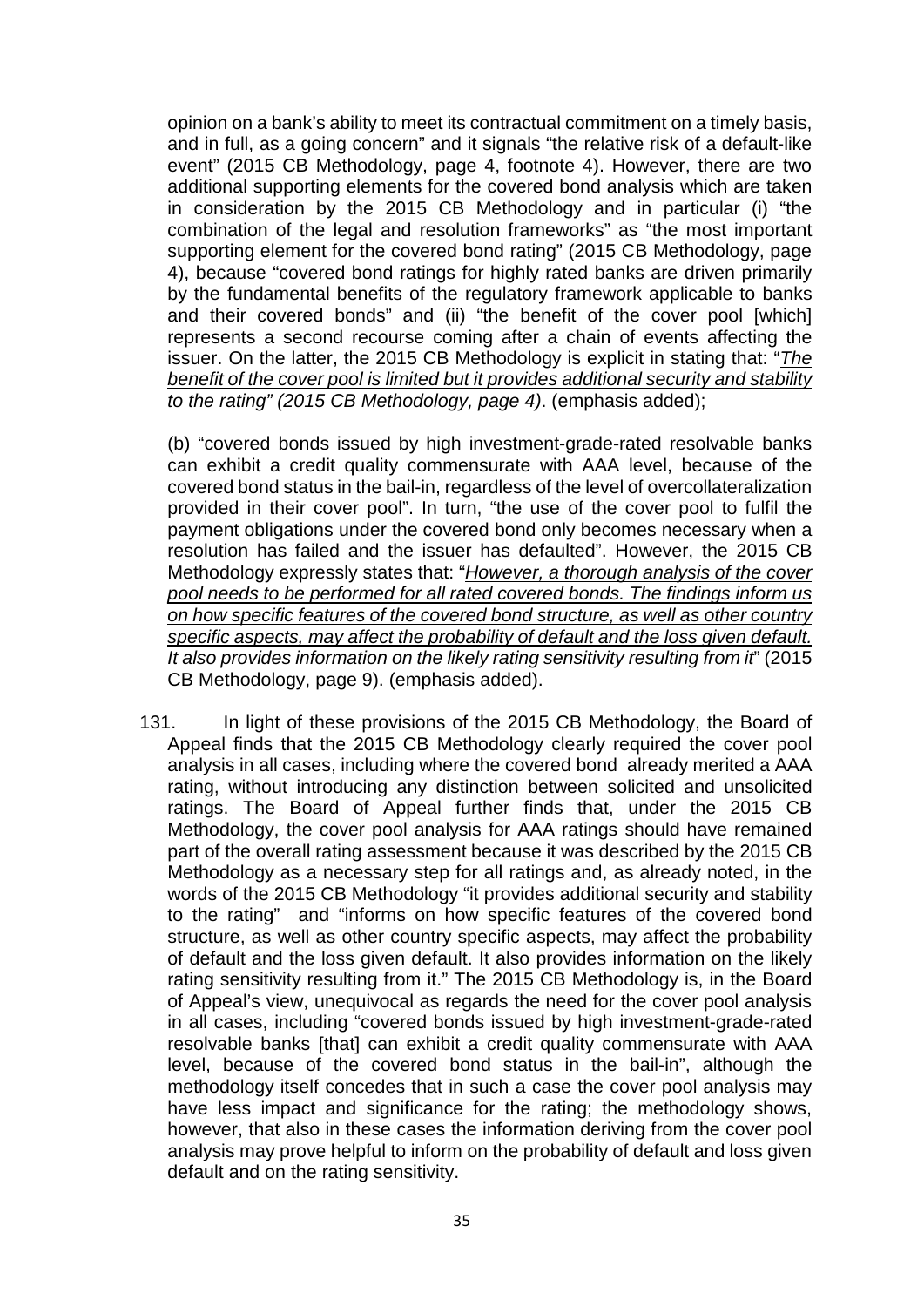- 132. Relatedly, the appellant's argument as to the cover pool analysis becoming a non-mandatory rating outlook in circumstances where the analysis is not necessary because the highest rating has already been achieved is, in the Board of Appeal's view, not made out. As already noted, the 2015 CB Methodology expressly required that the cover pool analysis be carried out in all cases and regardless of the rating already achieved. ESMA, in the Board of Appeal's view, rightly emphasises that the appellant's ratings according to the 2015 CB Methodology were forward looking and "the cover pool, as conceived by the appellant in the 2015 CB Methodology, added stability to the rating itself….and was not just a driver of the determination of the rating outlook" (ESMA Response, paragraph 171).
- 133. The Board of Appeal notes that methodology design is a proprietary matter for rating agencies (Article 23 of the CRA Regulation clarifies that ESMA, the Commission or any public authority "shall not interfere with the content of credit ratings or methodologies"), albeit that it must be carried out within regulatory parameters. It was certainly up to the appellant to devise and adopt a different rating methodology for covered bonds which could better ensure, in the appellant's expectations, its compliance with Article 8(3) and that could also be considered rigorous, systematic and continuous. That the appellant had reservations regarding the cover pool building block is clear from the evidence presented to the Board of Appeal, including as regards the necessity for a cover pool analysis where the issuer had already achieved the highest possible rating, and also as regards the availability to it of sufficient information to carry out the analysis in all cases. That the appellant could and should foresee and understand that it could design the methodology differently is also clear from its decision to amend the 2015 CB Methodology in 2016, with the aim of expressly excluding the cover pool analysis in those cases where the issuer had already achieved the highest possible rating or where insufficient information was available (as may have happened with the unsolicited ratings). This does not change the fact that the 2015 CB Methodology, as notified to ESMA and published to the market, expressly included the embedding of the cover pool analysis as a necessary and mandatory step for incorporating into the rating the second recourse expectations associated with covered bonds generally, and the rated bonds specifically. The cover pool building block of the 2015 CB Methodology could not, accordingly, be considered irrelevant and disregarded as such in the practical implementation of the 2015 CB Methodology, simply because the rating of the issuer in question was already of the highest quality, irrespective of the cover pool analysis. In other words, the cover pool analysis is presented by the 2015 CB Methodology as constituting a necessary part of the rating, and not of the rating outlook, and the 2015 CB Methodology also clarifies that the cover pool analysis may be of use to investors even in the case of covered bonds issued by high investment-grade-rated resolvable banks that can exhibit a credit quality commensurate with AAA level, because of the covered bond status in the bail-in. In the words of the 2015 CB Methodology itself, "a thorough analysis of the cover pool needs to be performed for all rated covered bonds. The findings inform us on how specific features of the covered bond structure, as well as other country specific aspects, may affect the probability of default and the loss given default. It also provides information on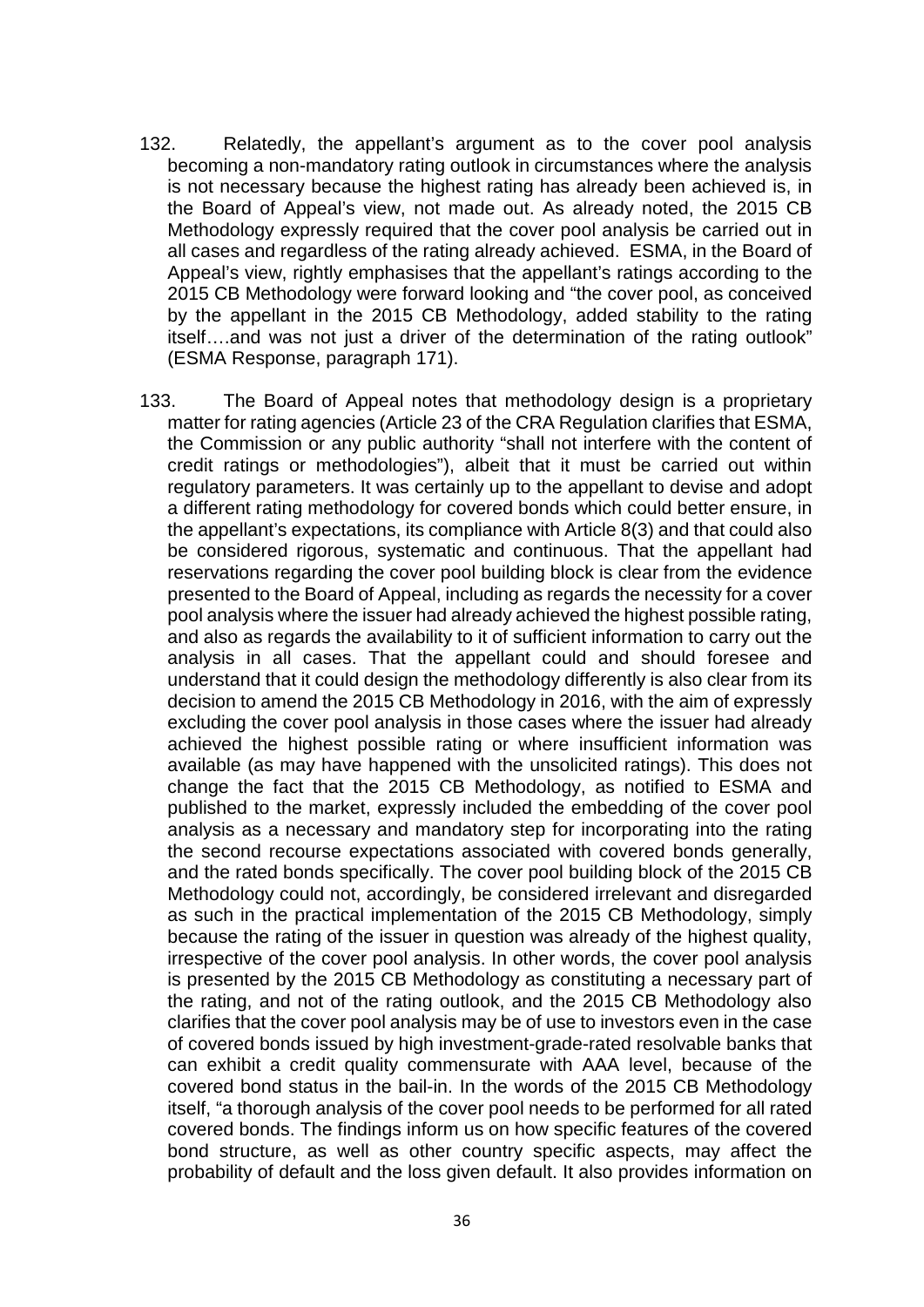the likely rating sensitivity resulting from it" (2015 CB Methodology, page 9). The cover pool analysis was, therefore, required to be carried out in each case. We are of the view that appellant's different justificatory arguments fail accordingly.

- 134. The Board of Appeal finds therefore that the lack of the cover pool analysis for the unsolicited ratings issued in September and November 2015 ran contrary to the requirements of Article 8(3) of the CRA Regulation and of the 2015 CB Methodology.
- 135. The Board of Appeal further holds that the Contested Decision, in finding (and sanctioning) such an infringement, simply applied the relevant legal provisions in an objective manner, by examining the facts and ascertaining that these facts engaged Article 8(3) and the related infringement provision in point 43 of Section I of Annex III of the CRA Regulation. In so doing, ESMA could not have, in law, adjusted the application of the relevant provisions to the size or other special features of the appellant. ESMA had to apply the relevant legal provisions objectively and in a non-discriminatory way. Under Article 21, ESMA must ensure the CRA Regulation is applied. This requires ESMA to apply the relevant rules in a consistent manner and as they present themselves on the facts to specific instances. ESMA does not have a discretion to calibrate how rules apply to specific fact patterns depending on the status of the relevant party. The appellant's claim that, in applying the rules, ESMA violated the proportionality principle is therefore unwarranted. Application of the proportionality principle does not imply that an otherwise applicable rule is disapplied because of the size or other characteristic of a party. The principle of legal certainty implies that rules must be applied in a consistent and evenhanded manner.
- 136. The Board of Appeal also notes that the proportionality principle is already embedded within the CRA Regulation, which contains several provisions which, in an expression of the proportionality principle, are designed to exempt certain categories of rating agencies (see Article 6(3) to the effect of points 2, 5, 6,and 9 of Section A of Annex I and Article 7(4); Article 36a and Annex IV). None of these provisions refers to a proportionate application of the requirements of Article 8(3) of the CRA Regulation.

# **(c) Whether or not the appellant had an objective reason for diverging form the 2015 CB Methodology.**

137. The appellant claims that the Contested Decision is mistaken because, even if the lack of the cover pool analysis for unsolicited ratings of issuers with the highest possible rating in September and November 2015 was a divergence from the 2015 CB Methodology, this would be justified under Article 5 of the Delegated Regulation, which allows a divergence for an "objective reason". The appellant argues that an objective reason is to be interpreted as a means for ensuring that any divergence is not arbitrary and is suitable, necessary, and appropriate in light of the objectives of the CRA Regulation. In this case, the concentration by the appellant on only relevant steps from the 2015 CB Methodology amounts to an objective reason: the approach taken by the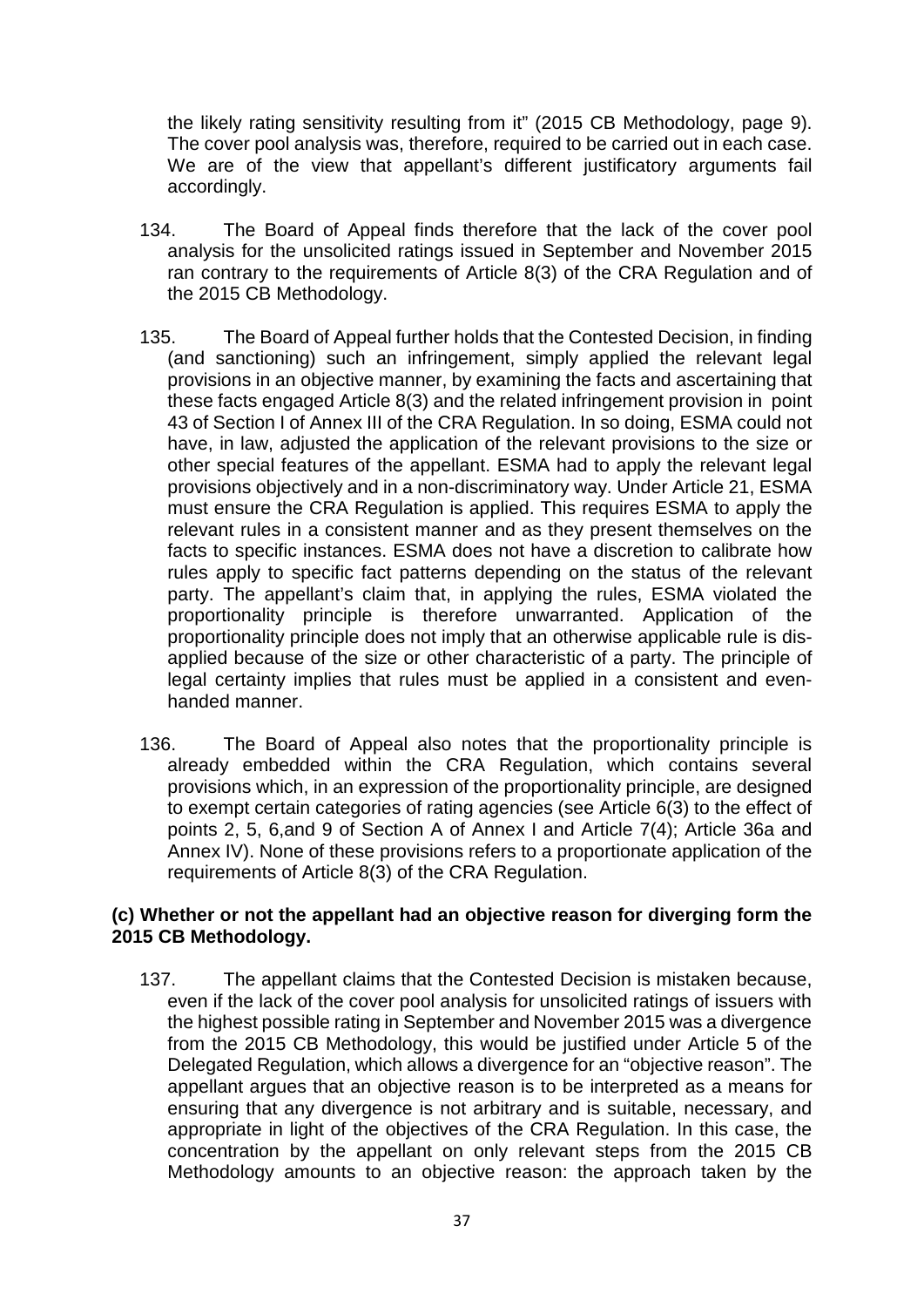appellant provided for high quality ratings and economic efficiencies, as it only refrained from an analysis that was not necessary for the issued ratings. Adequate quality was ensured since the ratings in question were fully supported by the fundamental benefits of the regulatory framework; the assessment of the cover pool would not have made any difference to the issued ratings. The appellant further notes that the reason for the deviation can be found in two concomitant factors. First, in September and November 2015 Scope Ratings assigned credit ratings only to covered bonds of a subset of issuers, in particular the strongest banks in those countries with a strong covered bond framework. Second, the stable or positive outlooks assigned to the respective banks' ratings provided insight that over the forward-looking period of 12-18 months covered by the outlook, none of the respective issuers were expected to become downgraded. The appellant further underlines that the press releases about the ratings issued under the 2015 CB Methodology for which no cover pool analysis was conducted were entirely transparent in informing the market as to the lack of cover pool analysis.

- 138. ESMA, in its Contested Decision and its submissions for this appeal, argues that, in light of settled EU case law on the interpretation of EU law and, relatedly, the context and objectives of the CRA Regulation, the possibility of diverging from a methodology on the basis of objective reasons should be interpreted in a narrow way. Specifically, it argues that an objective reason justifying the divergence from the systematic application of a rating methodology could not consist of, as in the instant case, a potential situation already known at the moment of adoption of a methodology (because in this case, it should be integrated and explained in the methodology itself) but should be limited to an objective situation that occurs in the moment of the application of the methodology. In the instant case, the potential situation of highly-rated issuers was known to the appellant when developing the 2015 CB Methodology. Furthermore, a divergence can only be something which occurs in an exceptional circumstance, and not something that happens with regard to all, or a vast majority of the ratings in question and continuously for months, otherwise the rule becomes the divergence and not the compliance with the methodology that the appellant itself established and published (and in the case at hand, the ratings for which the cover pool analysis, foreseen in the 2015 CB Methodology, was not performed amounted to 559 ratings out of the 622 ratings assigned on the basis of the 2015 CB Methodology, i.e. almost 90 per cent of the ratings). ESMA is also of the view that press release disclosures as to the absence of an element do not allow a rating agency to disregard an element provided for in a methodology for any reason – otherwise the requirement for a systematic application of methodologies would have no substance.
- 139. The Board of Appeal notes that, according to Article 5(1) of Delegated Regulation No 447/2012 "a credit rating agency shall use a credit rating methodology and its associated analytical models, key credit rating assumptions and criteria that are applied systematically in the formulation of all credit ratings in a given asset class or market segment *unless there is an objective reason for diverging from it*" (emphasis added). It notes further that the term "objective reason" is not defined. In its view, the correct interpretation can be supported by the text and context of the Delegated Regulation and of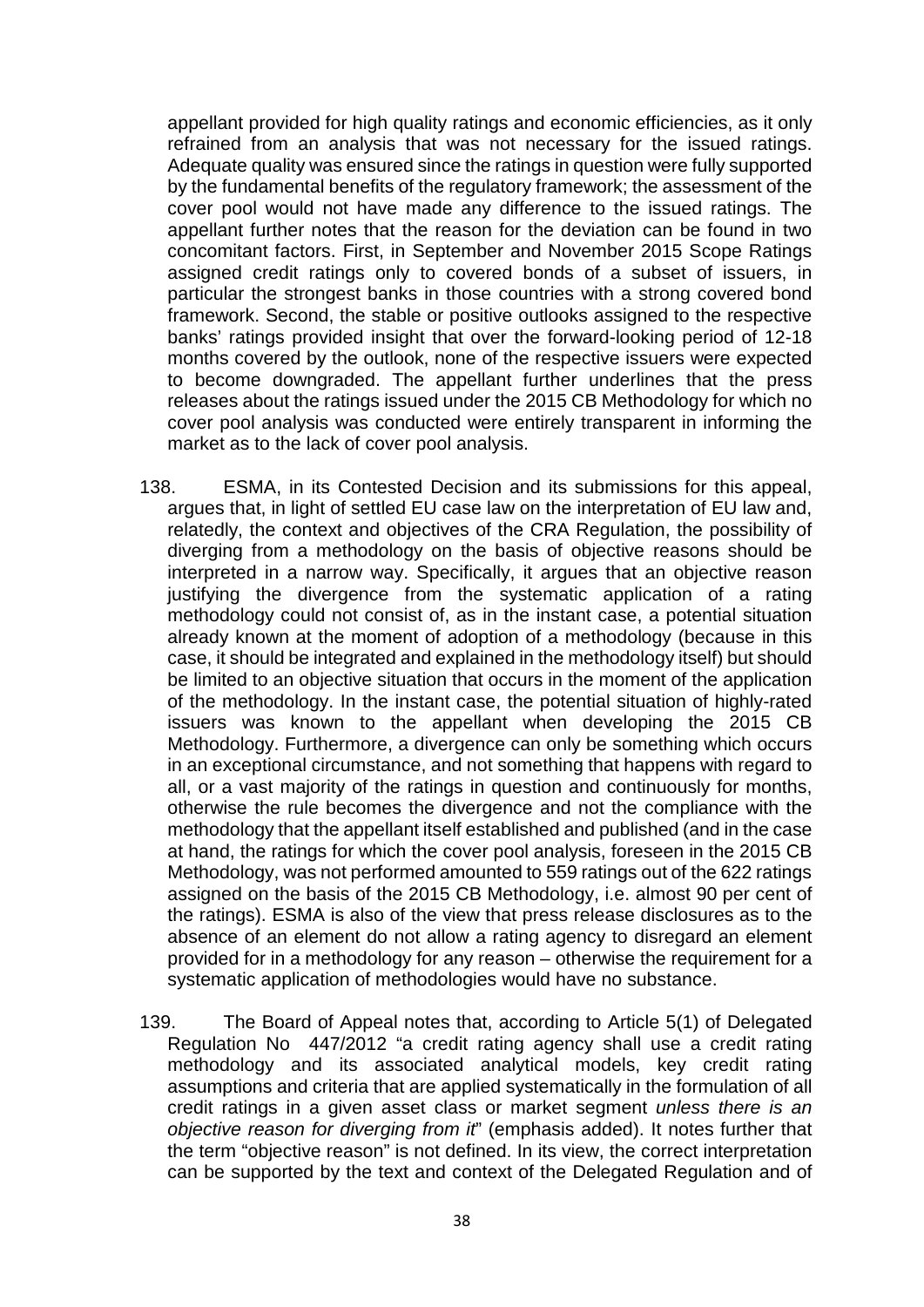the CRA Regulation, in accordance with settled principles of EU law statutory interpretation (judgment 4 July 2006, Konstantinos Adeneler e.a.v ELOG, C-212/04, ECLI:EU:C:2006:443**,** paragraph 60). From the clear language of Article 5(1) and its context, and in light also of its view of the need for the use of a methodology to be systematic, the Board of Appeal supports the view taken by the Contested Decision that the CRA Regulation has as objectives ensuring the transparency of methodologies and rating agency processes, and that ratings of rating agencies subject to the CRA Regulation are of adequate quality and issued by rating agencies subject to stringent requirements (CRA Regulation, recitals 37 and 2); and that divergences from methodologies should be exempted only on narrow grounds. The Board is also of the view that, in light of the purpose of the CRA Regulation, and also in light of settled EU case law on the operation of exemptions (judgment 19 July 2012 A Oy, C-33/11, ECLI:EU:C:2012:482, paragraph 49), divergences from notified and published methodologies are to be regarded as exceptional and to be justified by situation-specific and reasoned explanations.

- 140. The Board of Appeal is further of the view that the final determination of an objective reason is a supervisory one by ESMA as to whether or not the nature of the divergence is acceptable, given the purpose and objectives of the CRA Regulation. The objective reason qualification to Article 5(1) is accordingly, in the Board of Appeal's view, a supervisory tool, designed to accommodate appropriate exceptions and to be applied to specific fact patterns. It therefore entails a necessary degree of supervisory appreciation. The Board of Appeal further notes that an appropriate margin of operational latitude must be afforded to ESMA's technical appreciation, as the expert and independent supervisor of rating agencies. In line with past decisions, the Board of Appeal is indeed of the view that, in technical matters, the decision of ESMA, as a specialist regulator, is entitled to some margin of appreciation (FinancialCraft Analytics Sp. zo.o. v ESMA*,* BoA 2017 01, paragraph 45).
- 141. The Board of Appeal is therefore of the view that the determination by ESMA as to whether or not a reason to diverge from a methodology, put forward by a credit rating agency, may be considered "objective" in the context of the application of the CRA Regulation entails in principle such margin of appreciation of ESMA's Board of Supervisors. This need for a margin of appreciation is all the more compelling given the open-textured nature of the term "objective reason". Since the Board of Appeal is not in functional continuity with ESMA's Board of Supervisors (in the sense that, unlike other boards of appeal of European agencies, e.g. EUIPO, the Board of Appeal does not enjoy the same powers as the ESMA Board of Supervisors and there is not, thus, in the merit, full "continuity of its functions" with the agency decision-maker: see to this effect, *a contrario*, judgement of 12 December 2002, Procter & Gamble v. OHIM, T-63/01, EU:T:2002:317, paragraphs 21-22), nor is it empowered to second guess decisions of the Board of Supervisors which entail a margin of appreciation, the Board of Appeal's review is then limited to verifying whether ESMA, in adopting its determination on this, (i) complied with all applicable procedural rules, (ii) duly stated its reasons, (iii) accurately stated the facts or (iv) committed a manifest error of assessment or a misuse of powers (see, among others, judgment 4 June 2015, Versorgungswerk der Zahnärztekammer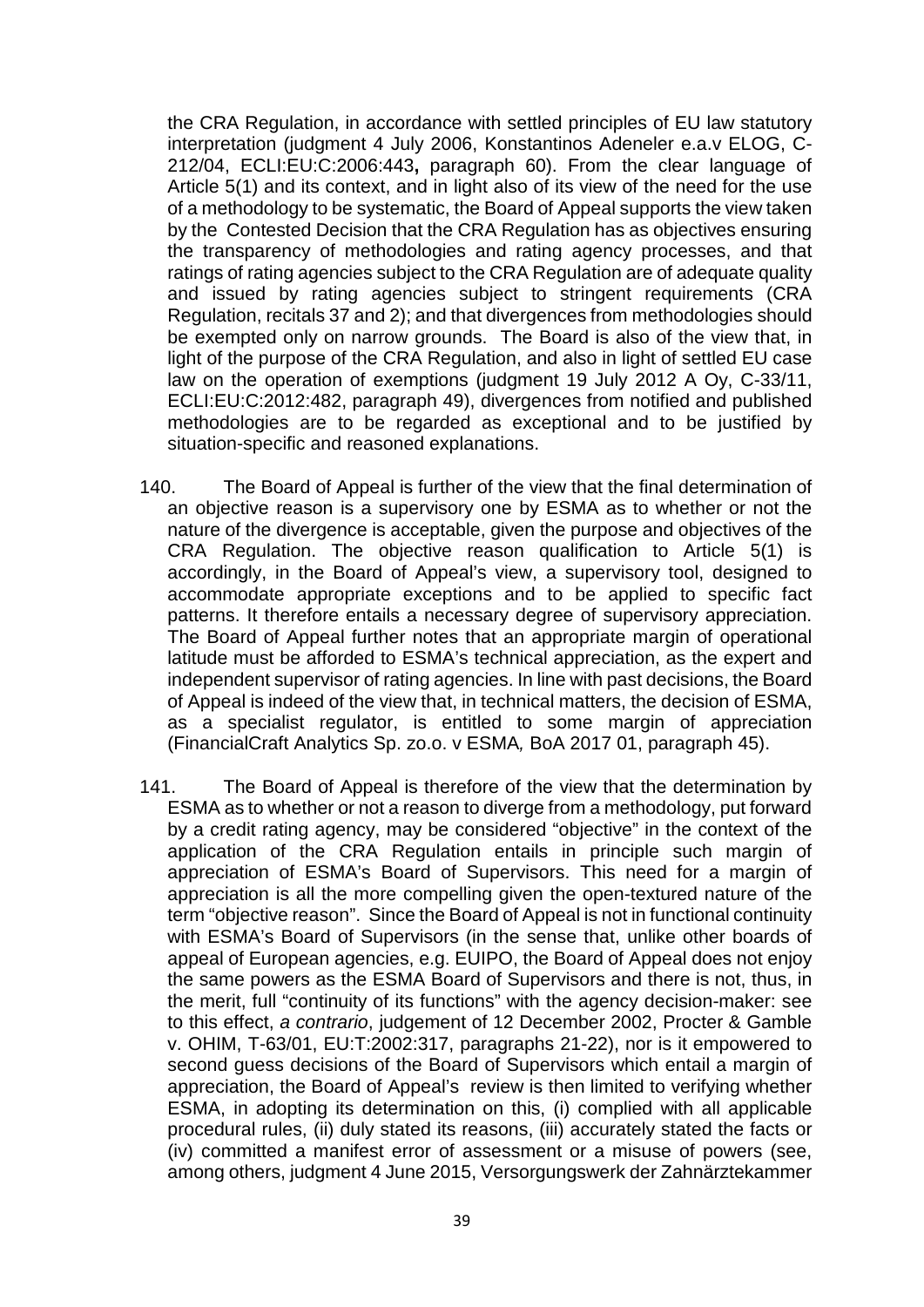Schleswig-Holstein v. European Central Bank, T-376/13, EU:T:2015:361, paragraph 53; judgment 29 November 2012, Thesing and Bloomberg Finance v ECB*,* T-590/10, EU:T:2012:635, paragraph 43).

- 142. The Board of Appeal finds, on its review of the facts presented to it, that there is no evidence that ESMA has adopted a decision that is not sound as regards procedure, reasons, and the application of relevant law and facts. The Board of Appeal notes in particular its view that the overall design of Article 8 of the CRA Regulation underlines the importance of consistency and predictability in the design and application of methodologies. We are, accordingly, of the view that it is reasonable for ESMA to apply qualifications to what can be regarded as an objective reason that are, *inter alia*, related to the inapplicability of facts of a nature that were obvious at the time of the methodology's development and so could have been integrated into the model (notably, it was known in advance that the assessment of the rating quality of certain issuers could not have been strengthened by the cover pool building block).
- 143. Specifically, the Board of Appeal is of the view that ESMA rightly emphasises in its Contested Decision that if the appellant did not find it relevant to conduct the cover pool analysis for highly-rated issuers, it should have made this clear in the methodology, instead of expressly committing to performing the assessment also for highly-rated issuers (Contested Decision, paragraph 268). We also note as regards the relevance of the cover pool analysis that ESMA further rightly emphasises that, especially in the case of a number of ratings where there was no rating buffer, that the cover pool analysis could have provided useful information but was not carried out (Contested Decision, paragraphs 270 to 274).
- 144. The Board of Appeal is further of the view that the appellant's contention that an objective reason could be applied to some 90% of the ratings would drain the objective reason of real content and undermine the foundational 2015 CB Methodology, contrary to the purpose and meaning of Article 8(3).
- 145. The Board of Appeal accordingly regards ESMA's qualifications as to the type of facts that, in the instant case, can ground an objective reason as representing a reasonable exercise by ESMA of its margin of supervisory appreciation, particularly in light of the need for exemptions to Article 8(3) to be narrow. This is particularly so in light of the centrality of consistent methodologies to the ratings process, and also given the expectations created on the initial disclosure of methodologies to the market as to how the methodologies were to be applied in practice. The Board finds accordingly, and with due regard to the margin of supervisory appreciation afforded to ESMA, that ESMA did not err in law or on the facts in deciding that the appellant did not have an "objective reason" for deviating from the 2015 CB Methodology.
- 146. The Board of Appeal is also persuaded by ESMA's argument that public disclosure as to the non-application of the cover pool building block does not serve as an objective reason for the omission of this step.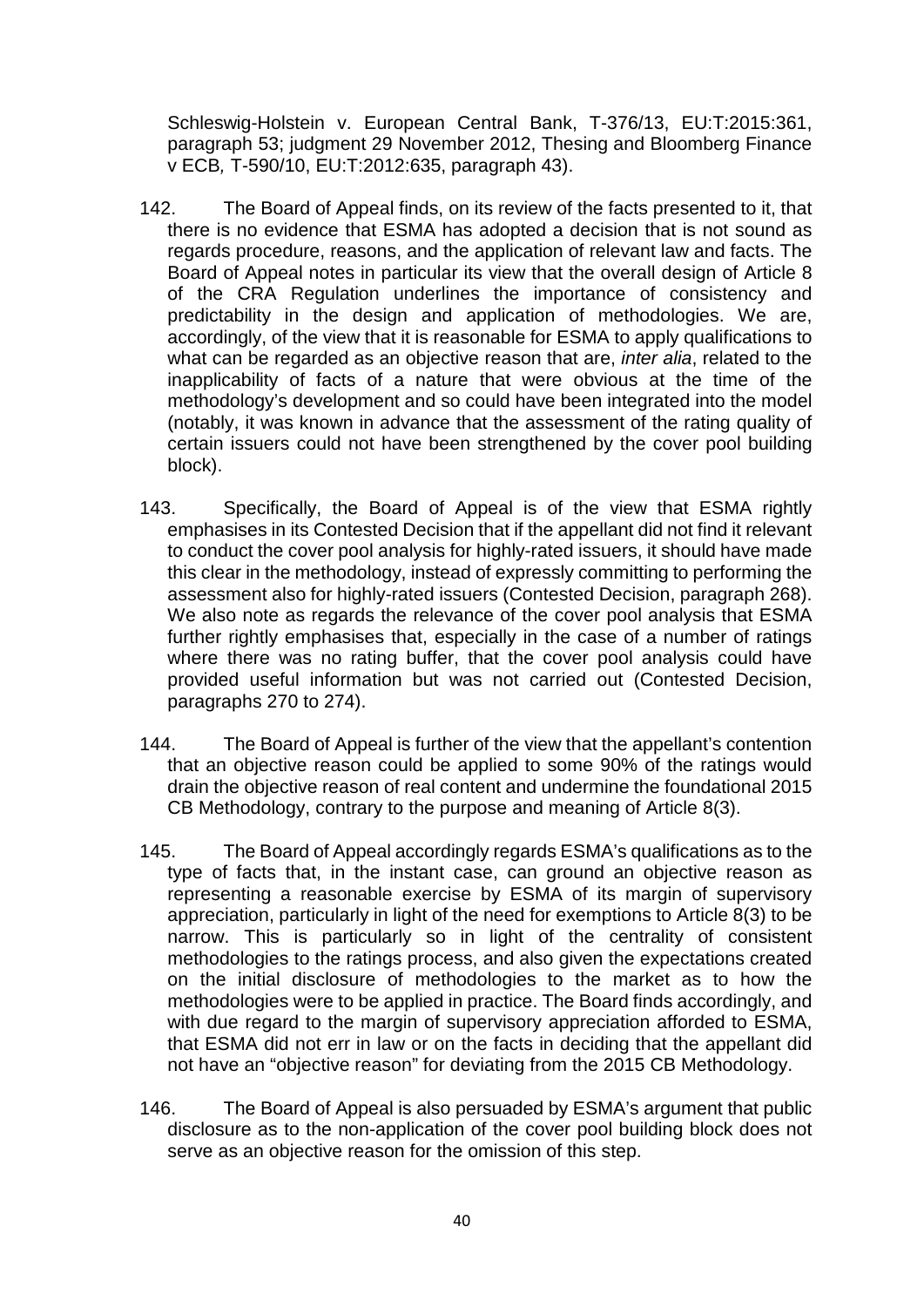# **(d) Whether or not the appellant acted negligently**

- 147. The appellant claims that, in any event, it did not act negligently and that the Contested Decision is therefore mistaken where it finds that the infringement set out in point 43 of Section I of Annex III of the CRA Regulation was committed with negligence (Contested Decision, paragraphs 303-344).
- 148. ESMA, in the Contested Decision and in this appeal, relies on CJEU case-law on the concept of negligence and on the duty of special care required from professionals. It considers negligence to be established in circumstances where the CRA, as a professional firm in the financial services sector subject to stringent regulatory requirements, is required to take special care in assessing the risks that its acts or omissions entail, and has failed to take that care; and as a result of that failure, the CRA has not foreseen the consequences of its acts or omissions, including particularly the infringement of the CRA Regulation, in circumstances when a person in such a position who is normally informed and sufficiently attentive could not have failed to foresee those consequences (Contested Decision, paragraph 313). It concludes, inter alia, that (i) the circumstances around the drafting and the adoption of the 2015 CB Methodology are relevant for the establishment of negligence, because they show at least a lack of care from the outset by the appellant, and (ii) the negligence in the moment of the application of the 2015 CB Methodology constituted the necessary consequence, due to a "cascade effect", of the lack of care of the appellant in the process of drafting and adopting the 2015 CB Methodology (Contested Decision, paragraph 331). Moreover, ESMA notes that the appellant did not contact ESMA in advance to check whether there were reasons which could be considered objective to diverge from the systematic application of the 2015 CB Methodology and also did not carry out any assessment of what could be considered an objective reason for the purposes of the CRA Regulation and the Delegated Regulation No 447/2012, as is confirmed by the appellant's response to the second request for information of the IIO and also by the rating memoranda prepared for the unsolicited ratings issued in September and November 2015, which were silent on this point (Contested Decision, paragraphs 332 to 335). ESMA also argues that the common market standards/understanding relied on by the appellant are not proven and would not, in any case, constitute a justification for the infringement or exclude the existence of negligence; and that the disclosure of the absence of a cover pool analysis in the relevant press releases issued by the appellant do not cure the earlier infringement and lack of care.
- 149. The appellant claims, on the contrary, that (i) any lack of care in the drafting of the 2015 CB Methodology cannot be linked to the application of the same, which occurred months later, (ii) it acted according to purported generally accepted common market standards, as described in paragraphs 24 to 26 of the Notice of Appeal, (iii) it provided full transparency about the lack of the cover pool analysis with the press releases, and (iv) it could not have foreseen ESMA's interpretation of Article 8(3) and, accordingly, that its approach would lead to an infringement, as in the appellant's view, ESMA's interpretation goes beyond the wording and no ESMA guidance existed at the time of the alleged infringement.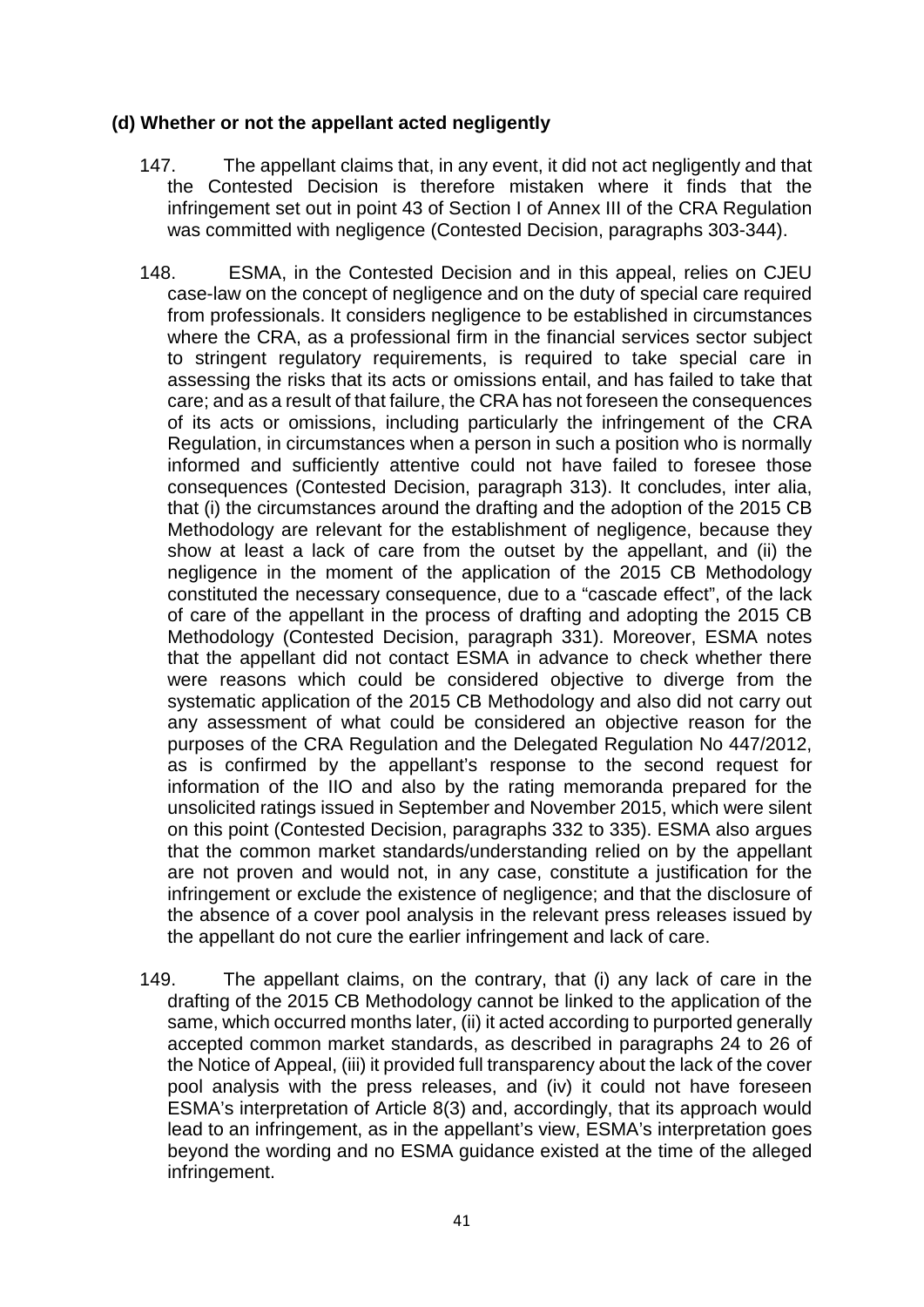- 150. The Board of Appeal notes, in the first place, that under the CRA Regulation ESMA can impose fines only for infringements which have been committed intentionally or negligently (Article 36a(1) of the CRA Regulation). It is not in dispute that the action was not committed intentionally. The question then arises as to whether the appropriate negligence standard was applied by ESMA to the facts. The concept of negligence is not defined in the CRA Regulation.
- 151. As to the standard that governs whether the appellant's failure to apply the 2015 CB Methodology in the relevant cases amounts to a negligent breach of the CRA Regulation, the Board of Appeal is of the view that the case law of the Court of Justice is of compelling clarity. The CJEU, in its judgment of 3 June 2008, C-308/06, The Queen on the application of Intertanko v Secretary of State for Transport, ECLI:EU:C:2008:312, paragraph 75 has held that all EU legal systems have recourse to the concept of negligence, which refers to an unintentional act or omission by which the person responsible breaches his duty of care. The CJEU has further held in paragraph 77 that "serious negligence" (the legislative concept at issue in that case) must be understood as entailing an unintentional act or omission by which the person responsible commits a patent breach of the duty of care which he should have and could have complied with in view of his attributes, knowledge, abilities and individual situation.
- 152. The EU courts have in addition made clear that a high standard is to be expected of certain professional actors, including as regards the taking of advice and the assessment of risks. Specifically, in its judgment of 29 March 2012, T-336/07 Telefónica, SA and Telefónicade Espaňa, SA v Commission, ECLI:EU:T:2012:172, paragraph 323, the CJEU found that it can be expected that, in certain circumstances, appropriate legal advice is taken to assess, to a degree that is reasonable in the circumstances, the consequences that a given act may entail. The Court found that this is particularly true in relation to persons carrying on a professional activity, who are used to having to proceed with a high degree of caution when pursuing their occupation. They can, on that account be expected to take special care in assessing the risks that such an activity entails (*ex multis*: judgment of 28 June 2005, Dansk Rørindustri A/S, [C-](http://curia.europa.eu/juris/liste.jsf?num=C-189/02&language=en)[189/02](http://curia.europa.eu/juris/liste.jsf?num=C-189/02&language=en) P, ECLI:EU:C:2005:408).
- 153. Finally, the Board notes that the CJEU has held that an undertaking may not escape imposition of a fine even where the infringement has resulted from that undertaking erring as to the lawfulness of its conduct on account of the terms of legal advice given by a lawyer (judgment of 18 June 2013, C-681/11, Schenker and Others, ECLI:EU:C:2013:404, paragraph 43).
- 154. The CJEU has further found that the negligence condition is satisfied where the undertaking concerned cannot be unaware that it is infringing the relevant rule, with the further precision that the fact that the undertaking concerned has characterised wrongly in law its conduct upon which the finding of the infringement is based cannot have the effect of exempting it from the imposition of the related fine, in so far as it could not be unaware of the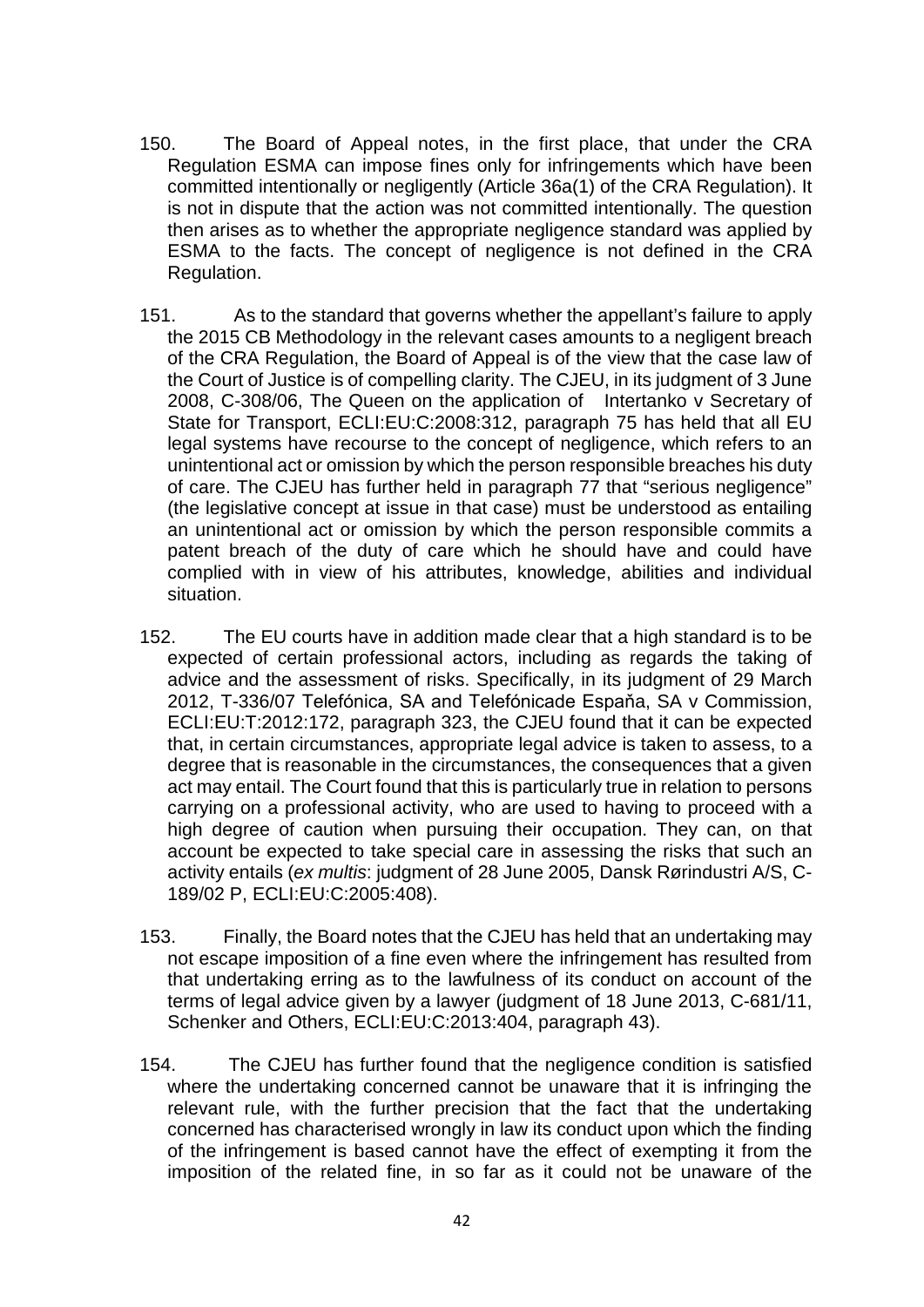infringement of the relevant rule (judgment of 26 October 2017, T-704/14, Marine Harvest v. European Commission, ECLI:EU:T:753, paragraphs 237- 238).

- 155. In addition, the absence of a precedent on the application of a specific rule does not prevent an authority, such as ESMA, from finding an infringement (judgment of 8 September, Lundbeck, Case T-472/13, ECLI:EU:T:2016:449, paragraph 782).
- 156. The Board of Appeal accordingly finds that ESMA, in light of relevant CJEU case law and the purpose and objectives of the CRA Regulation, correctly assessed the relevant standard of care imposed on the appellant as of being required to take special care in assessing the risks that its acts or omissions entailed and failing to take that care; and accordingly not foreseeing the consequences of its acts/omissions, particularly as regards infringements of the CRA Regulation, where a normally informed and sufficiently attentive person in the position of the appellant could not have failed to foresee those consequences.
- 157. The Board of Appeal in particular finds persuasive ESMA's determination that, in imposing a high level of care, regard should be had to the objectives and purpose of the CRA Regulation. The Board of Appeal further notes that EU-regulated rating agencies play an important role in financial markets (note recital 1 of the CRA Regulation) and, correspondingly, have special responsibilities in the issuance of ratings for regulatory use and that, as holders of a regulatory license via registration or certification to operate under the CRA Regulation, rating agencies are subject to a duty to undertake their activities with a high level of care, and appropriate and robust organisational safeguards including as regards their compliance with relevant rules. Undertaking a highly important (in global securities and banking markets) and regulated business as a rating agency is a voluntary determination, but once such business is undertaken, it brings with it specific regulatory duties, including with respect to assessing the risks of acts/omissions and foreseeing the consequences of acts/omissions, in particular as regards infringements of the Regulations.
- 158. The Board of Appeal further notes that it has previously accepted that a high standard of care is expected of financial services providers and rating agencies. In the Nordic Banks case, and in relation to the facts of that appeal, the Board of Appeal stated that "ESMA rightly emphasises that financial services providers and CRAs play an important role in the economy of the EU, as well as in the financial stability and integrity of the financial markets and that "[a] high standard of care is to be expected of such persons". (paragraph 285).
- 159. As to the application of the standard, the Board is of the view that the determination of whether an act is committed negligently as against the relevant standard of care is a question of fact.
- 160. On its review of the facts presented to it, the Board of Appeal is of the view that the appellant could reasonably have been expected to take special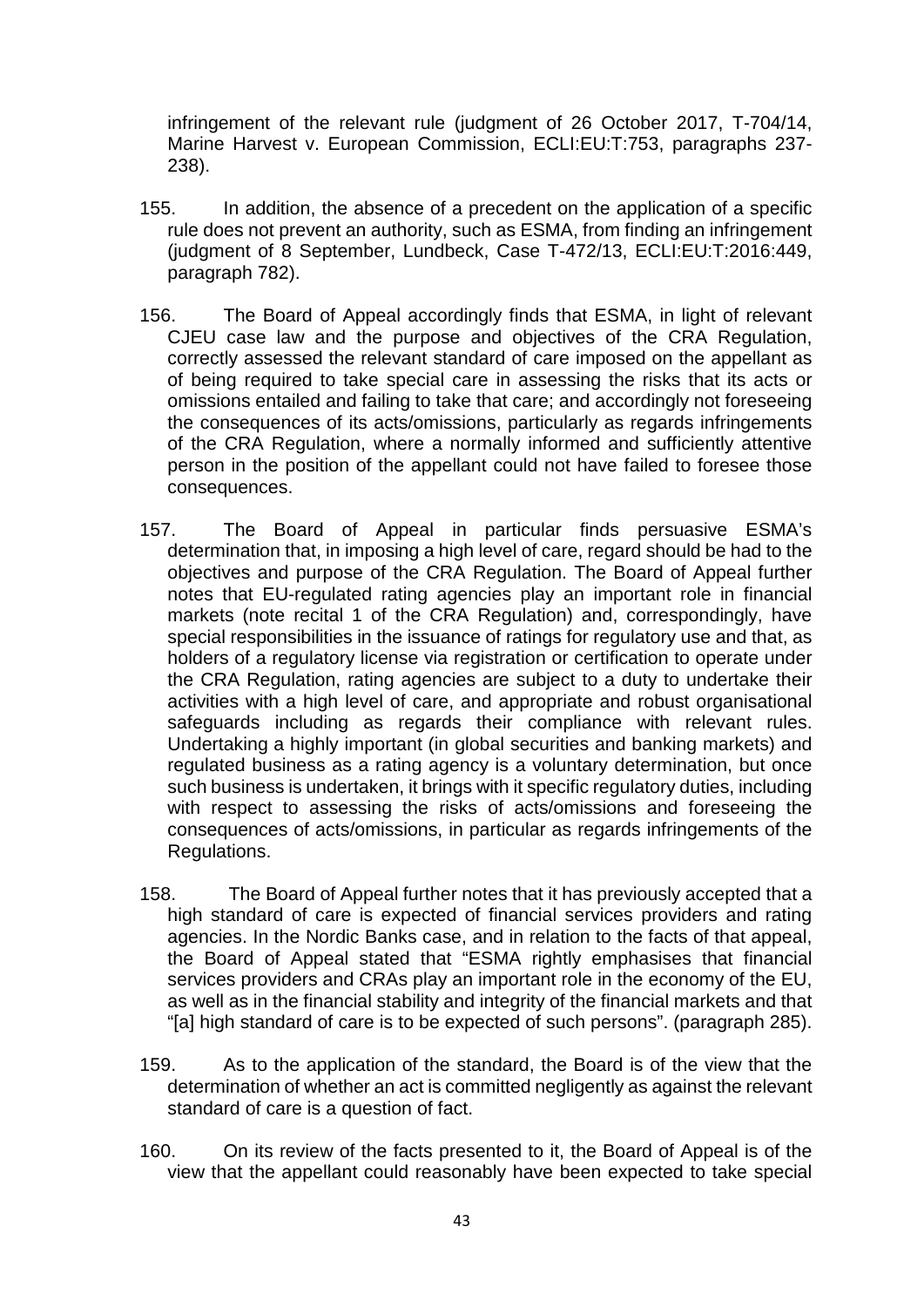care in assessing the risks of its acts and omissions in designing and applying the 2015 CB Methodology, specifically as regards Article 8(3) (and Article 5 (1) of the Delegated Regulation), but failed, on the evidence, to do so. Accordingly, it did not foresee the consequence of these actions being in breach of its regulatory obligations, in circumstances where a normally informed and sufficiently attentive person in the position of the appellant could not have failed to so foresee. The appellant could also reasonably have been expected to seek advice from ESMA, with which it is in a direct supervisory relationship, including as to whether objective reasons were in place to ground an exception to the requirement under Article 8(3) that the methodology was to be applied systematically.

- 161. Specifically, the Board is persuaded that ESMA's finding of a negligent breach of duty in the appellant's failure to apply the 2015 CB Methodology systematically is based on adequate factual evidence and on a correct interpretation and application of the relevant legal provisions applicable to such facts, recalling in this regard what the Board of Appeal regards as a clear and unequivocal commitment by the appellant, in the 2015 CB Methodology, to carry out the cover pool analysis in all cases, as well as the Board of Appeal's view that the meaning of Article 8(3) as regards the systematic use of methodologies was clear.
- 162. The Board is further persuaded, as a complementary but not primary consideration, and given in particular its view that negligence is to be assessed with regard to all the circumstances relating to the breach of duty, that this negligent application of the 2015 CB Methodology arose as a "cascade effect" from an initial lack of care in the design of the 2015 CB Methodology (Contested Decision, paragraph 331), and that, given that the design and use of the Methodology are "strictly intertwined" (ESMA Response, paragraph 237), it was reasonable, accordingly, of ESMA to take into consideration circumstances relating to the adoption of the Methodology.
- 163. Finally, the Board finds it persuasive to the finding of a breach of duty that the appellant failed to take advice from ESMA before issuing unsolicited ratings without the cover pool analysis, particularly as regards the potential existence and application of exempting objective reasons. The appellant was in a direct supervisory relationship with ESMA, and it was foreseeable to the appellant that the consideration of whether an objective reason was in place was highly relevant in the circumstances, given the omission of the cover bond analysis — the performance of which, in all rating cases, was clearly indicated in the 2015 CB Methodology. In these circumstances, it was foreseeable that advice in this regard could reasonably have been expected to be sought. This is even more so, if one considers that the ESMA clarifications, if timely sought, would not have prevented the appellant from issuing in the future unsolicited ratings without cover pool analysis for issuers with the highest rating; the request for clarification may have, perhaps, delayed the intended issuance of the unsolicited ratings without cover pool analysis but would have timely alerted the rating agency to the prior necessity to amend the 2015 CB Methodology, before issuing such ratings (something that the appellant did in 2016, but only after having disregarded the 2015 CB Methodology in September and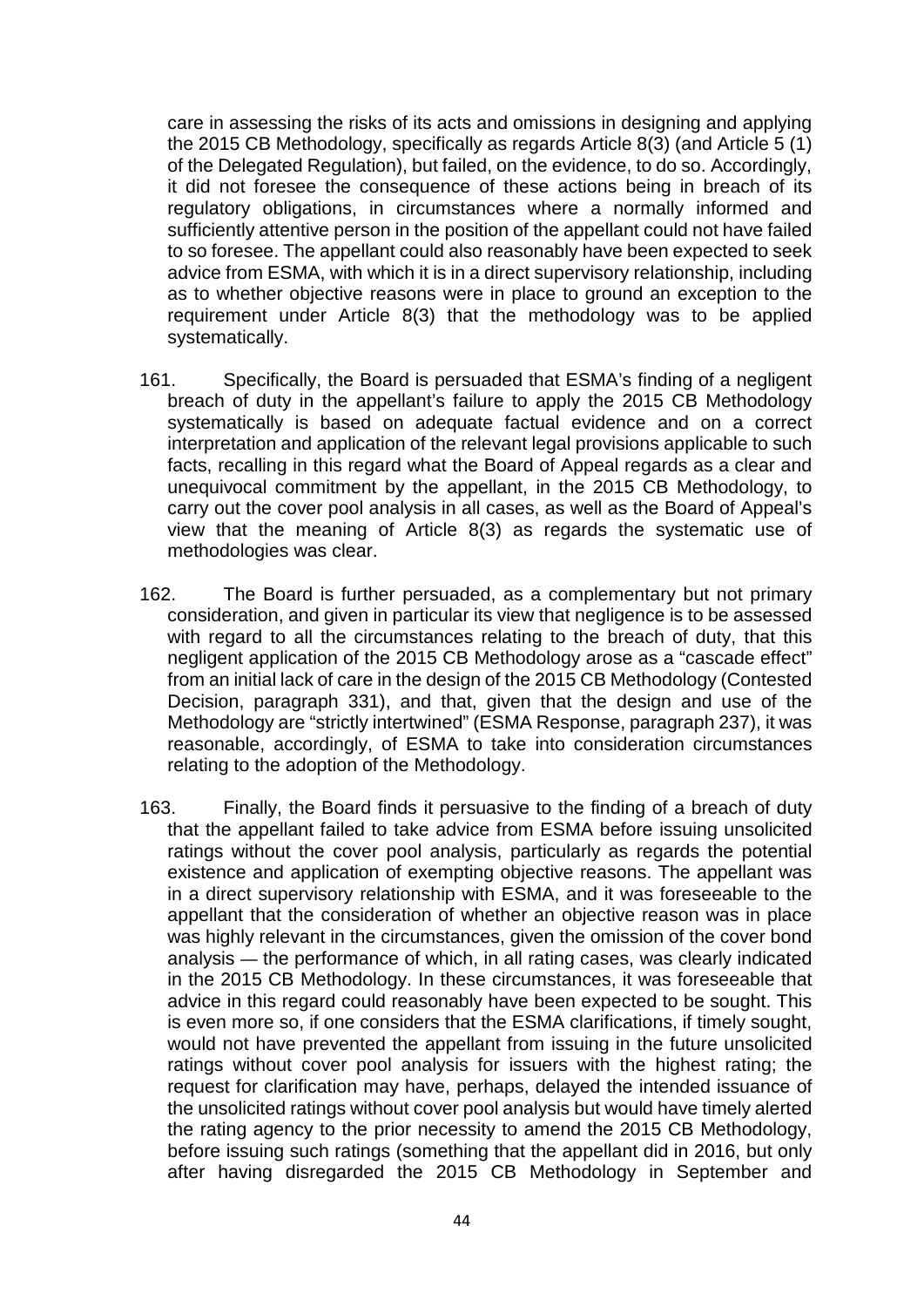November 2015). There was therefore no significant risk, for the appellant, in seeking timely appropriate guidance from its supervisor; nor that the appellant, in doing so, would have been deprived of its right not to give evidence against oneself (assuming that, according to the Opinion of Advocate General Pikamae of 27 October 2020, C-481/19, DB v. Consob, ECLI:EU:C:2020:861, the right "nemo tenetur se detegere" could be invoked not only in the context of criminal sanctions but also of administrative sanctions, departing from settled case-law of the CJEU in its judgment of 18 October 1989, Orkem v Commission, C-374/87, ECLI:EU:C:1989:387 and judgment of 18 October 1989, Solvay v Commission, C-27/88, ECLI:EU:C:1989:388). Indeed, a diligent behaviour would require that the necessary clarification from the supervisor is sought before issuing the ratings, when there is no risk of sanction, and not afterwards.

164. The Board also notes that the disclosure in the relevant press releases of the absence of a cover pool analysis does not legitimise the breach, or serve to evidence that the appellant did, on the facts, take due care. Disclosure of a breach does not eliminate the breach or cure the prior lack of care in its commission. The Board of Appeal is of the view that the appellant infringed Article 8(3) in failing to follow the 2015 CB Methodology and that, on the facts, ESMA made an appropriate determination as to the existence of negligence in the failure to follow the 2015 CB Methodology. The disclosure to the market of the absence of the cover pool analysis is not relevant to the determination of either the breach, or a relevant fact as regards the determination of whether the breach was committed negligently.

### **(e) Whether or not ESMA's calculation of the fine is correct**

165. The appellant claims that ESMA did not calculate the fine related to the infringement of Article 8(3) of the CRA Regulation correctly. In particular, the appellant claims that the fine is not proportionate to the seriousness of the infringement committed by the appellant, because (i) ESMA erred in the calculation of the duration of the infringement (which ESMA considered existent) during the entire period that the 2015 CB Methodology was in place and governed the ratings issued without a cover pool analysis, i.e. from 22 September 2015 to 22 July 2016, whereas the appellant, arguing that ESMA's interpretation represents a broad reading and calling for a narrower interpretation, contends that the alleged violations of the 2015 CB Methodology took place only over September to November 2015 (when the Methodology was applied to specific rating issuances), and also thereby offended the principle of proportionality, (ii) ESMA should have applied the mitigating factor set out at point III.3 of Annex IV of the CRA Regulation, notably as regards the appellant's transparency in disclosing the absence of a cover pool analysis in the relevant press releases, (iii) the fine exceeds the 20% of annual turnover cap provided for in Article 36a(4) of the CRA Regulation, when that cap is applied, as the appellant argues it should be, against turnover figures for 2014 as the "preceding business year", and not against 2015 (as applied by ESMA), and, as regards the calculation of annual turnover, ESMA erred in that it included all of the appellant's activities in the calculation, and did not limit the turnover calculation to rating activities only, (iv) ESMA did not duly consider whether what the appellant regards to be a minor omission, which did not have an impact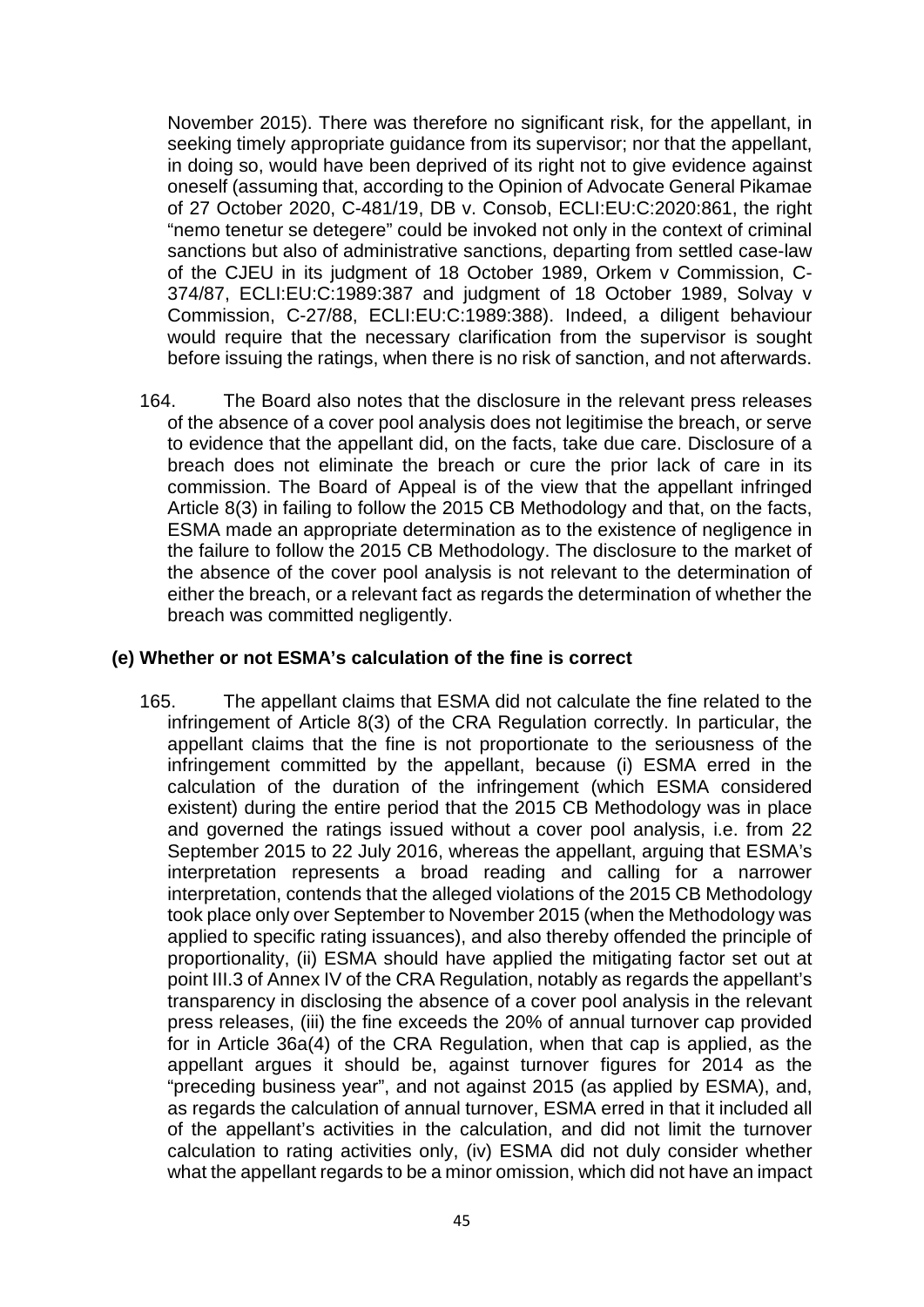on the relevant ratings and was disclosed to the market, and which did not jeopardise the objectives of the CRA Regulation, should lead to such a material fine - and thereby also breached the proportionality principle, and (v) the fine is excessive if compared to fines imposed for other infringements and to the revenues that the appellant derived from the 2015 CB Methodology.

- 166. ESMA argues that it calculated the fine correctly and in accordance with Article 36a of the CRA Regulation. As regards the relevant time period and the related application of the aggravating factor set out in point I.2 of Annex IV of the CRA Regulation, it argues that the Contested Decision adopted, as the starting date for the calculation of the duration of the infringement, the date on which the appellant issued the first CB ratings without an assessment of the cover pool (22 September 2015), but considered that the infringement lasted until the appellant adopted the 2016 CB Methodology, which was however more than six months after the starting date (and triggered therefore the aggravating factor set out in point I.2. of Annex IV of the CRA Regulation). It therefore, and in full consistency with the nature of the infringement, took into the account in the calculation of the time period of the infringement the overall period during which there was a mismatch between the 2015 CB Methodology and the content of the unsolicited ratings that were issued under that methodology but without the required analysis of the cover pool being carried out. As to the mitigating factor set put in point II.3 of Annex IV of CRA Regulation, ESMA argues that the publication of the press releases informing the market that the cover pool analysis was not performed does not amount to quickly, efficiently, and completely bringing the infringement to ESMA's attention, as required by the relevant provision of Annex IV, and, further, was done in compliance with Article 10(2) of the CRA Regulation and point I.5. of Section D of Annex I, and thus for a different purpose. ESMA further notes that the 20% turnover cap was respected, and this was so taking into consideration either the annual turnover of the business year preceding the end of the infringement (2015) (or, in the alternative but not noted in the Contested Decision) the one preceding the date of the decision (2019); and that Article 36a(4) refers to annual turnover without differentiating between revenues originating from rating services and revenues originating from ancillary services Finally, ESMA argues that the fine was calculated in accordance with predefined criteria set out by the CRA Regulation and also that the agency, due to the constraints to its discretion flowing from settled case-law of the CJEU (notably in the cases C 9/56, Meroni v High Authority and C-270/12, United Kingdom v Council, ECLI:EU:C:2014:18, paragraphs 41, 51-53) can only apply the aggravating and mitigating factors set out in Annex IV to the CRA Regulation, without any further possibility to adjust or calibrate in a discretionary manner the amount of the fine.
- 167. The Board of Appeal finds, on review of the CRA Regulation and the facts as presented, that the fine was correctly applied.
- 168. First, the Board of Appeal is of the view that the adjustment coefficient for infringements that have been committed for more than six months (CRA Regulation, Annex IV, point I.2) was applied correctly. At issue, in the view of the Board of Appeal, is whether the infringement was continuous in nature (relating to the period of time over which ratings remained outstanding that were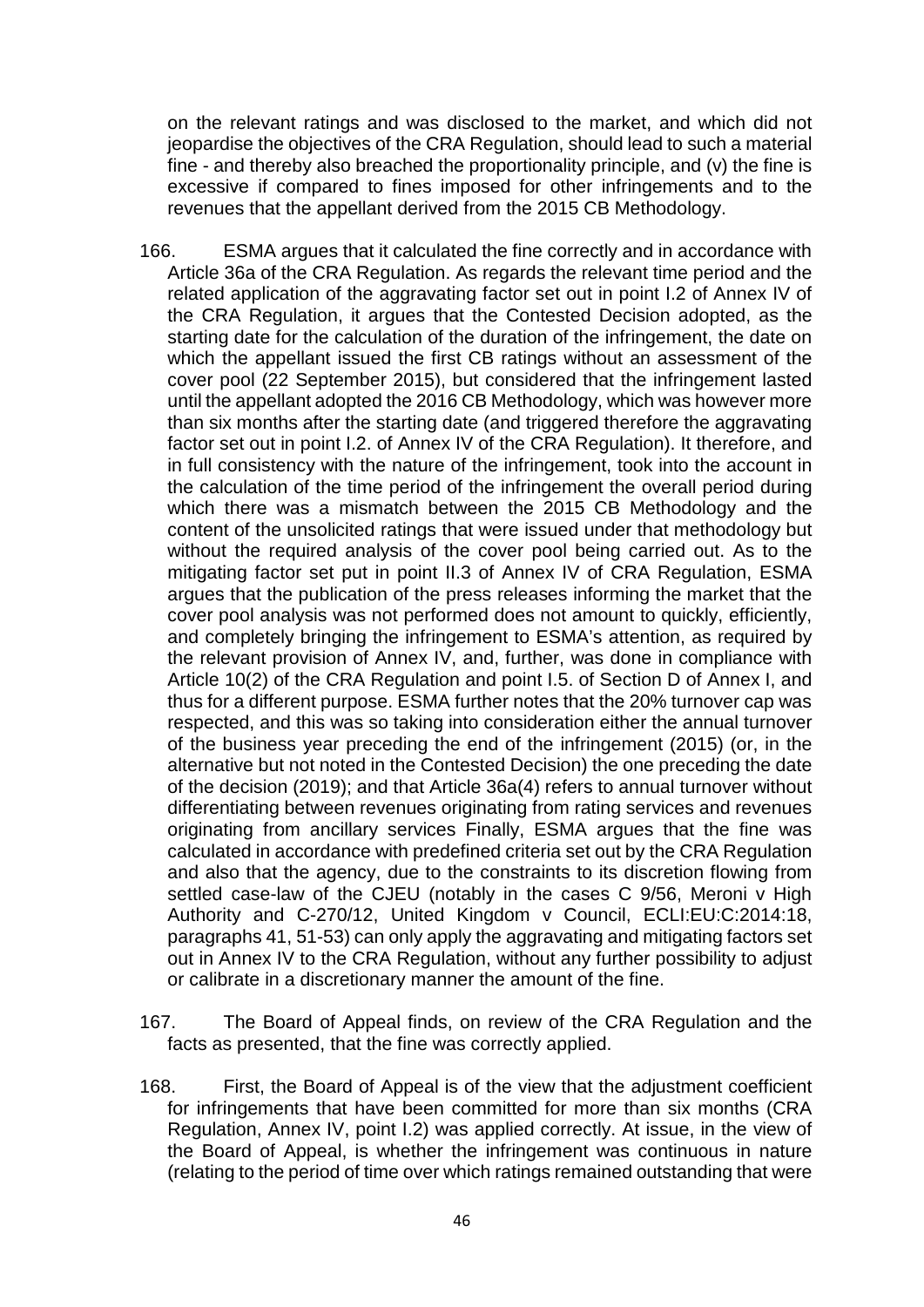issued under the 2015 CB Methodology, but without the required cover pool analysis: 22 September 2015 to 22 July 2026) or, alternatively occurred at the points in time when ratings were formulated under the 2015 CB Methodology in a non-systematic manner (the 22 September and 26 November 2015 issuances of ratings).

169. The duration of the infringement is a key condition precedent for the application of the adjustment coefficient relating to infringements committed for more than six months: specifically, was the infringement continuous or related to a specific, point-in-time application. It is ESMA's contention that the infringement was continuous in nature; it is the appellant's contention that the infringement relates to two instances of the application of the 2015 CB Methodology in September and November 2015. In order to assess the nature of the infringement by the appellant, the Board of Appeal has regard to the purpose of Article 8(3). The purpose of Article 8(3) is to ensure that methodologies, once adopted by a rating agency (and thereby also disclosed to the market and notified to ESMA), are applied in a systematic (and continuous) manner. It is the view of the Board of Appeal that it is therefore a logical corollary that any failure to comply with this obligation — failure to ensure that all ratings issued by a rating agency reflect a systematic application of relevant methodologies — continues for as long as the defect in the systematic application of the methodology continues. Any breach continues, therefore, until it is cured by action which ensures that the methodology is, in fact, being applied systematically, and that outstanding ratings reflect the analysis required by the methodology. The Board of Appeal notes, as a complementary but not primary point, the obligation under the CRA Regulation on rating agencies to review ratings and methodologies on an ongoing basis (Article 8(5)). While this separate obligation is distinct from the Article 8(3) obligation to apply methodologies systematically, it underlines the overall purpose of the CRA Regulation as regards the ongoing compliance of methodologies and ratings issued under such methodologies with the CRA Regulation. Further, Article 1 of the CRA Regulation provides that the Regulation "lays down conditions for the issuance of ratings", one of which is the Article 8(3) requirement that methodologies be applied systematically. The legislative scheme of the CRA Regulation, therefore, implies that it is correct to interpret the nature of an Article 8(3) infringement relating to a methodology not being applied systematically, as being ongoing until: the methodology in question is revised such that ratings issued under the methodology are aligned correctly with the methodology such that the methodology applies systematically; or until the relevant ratings are either withdrawn or revised to align with the methodology such that, again, the methodology applies systematically. The Board of Appeal in this regard also places emphasis on the argument made by ESMA that the purpose of the aggravating coefficient is "to penalise slow reaction time" (ESMA Rejoinder, paragraph 182). The enforcement regime established under the CRA Regulation is designed to ensure that the regime is applied and that its pivotal requirements regarding the quality of ratings and the reliability of methodologies are observed; it accordingly penalises ongoing breaches by means of an aggravating co-efficient.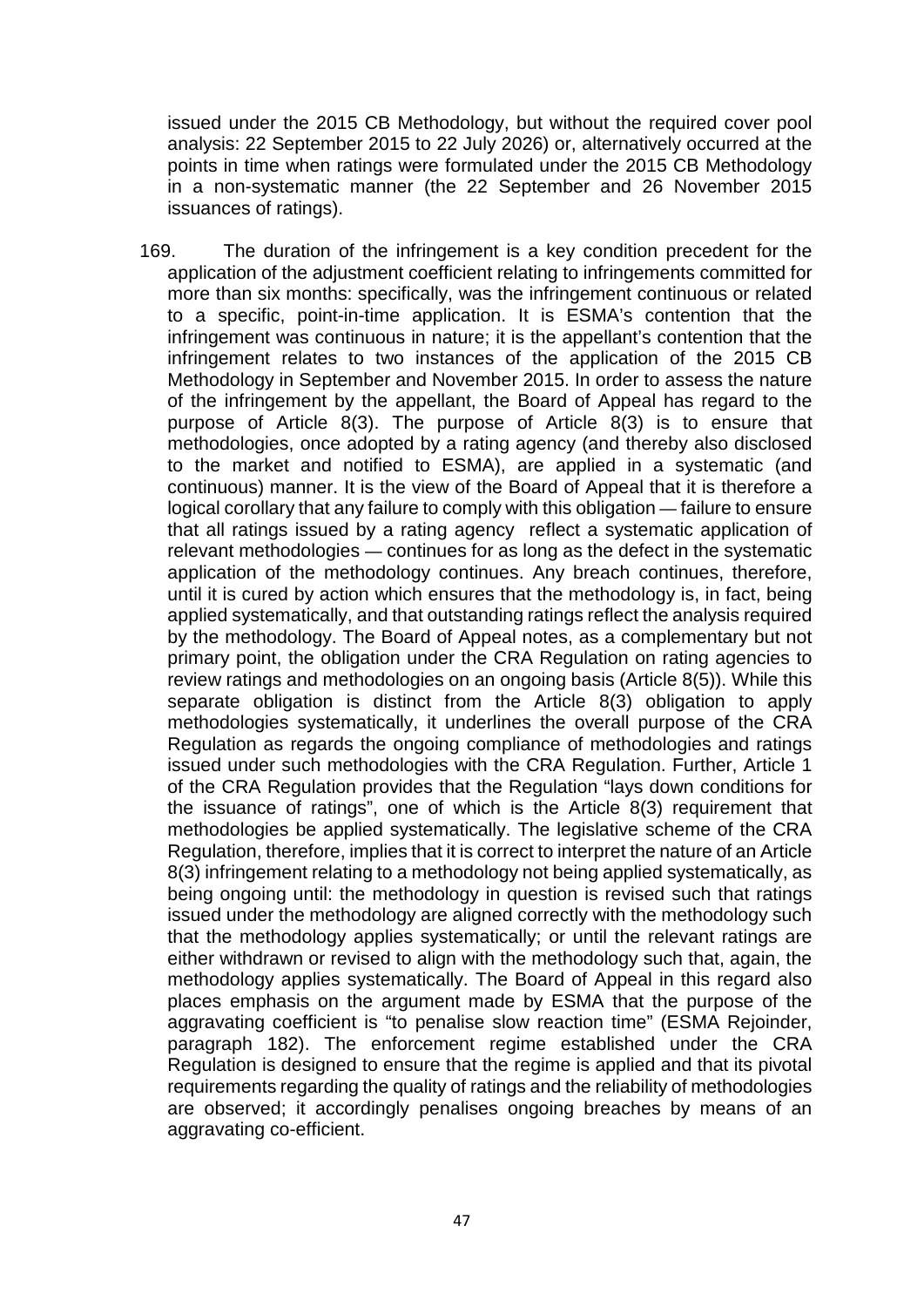- 170. As to the facts, the Board of Appeal finds that, as regards the contested application of the 1.5 adjustment coefficient for infringements that have been committed for more than six months (CRA Regulation, Annex IV, point I.2), it is factually accurate to find that the breach obtained from 22 September 2015, when the appellant issued the first ratings under the 2015 CB Methodology without a cover pool analysis, to 22 July 2016, when the 2016 CB Methodology was adopted. The Board of Appeal notes in this regard ESMA's correction of the argument made by the appellant in its Notice of Appeal that the time period adopted in the Contested Decision related from the point at which the 2015 CB Methodology was adopted in July 2015; ESMA notes that the time period was in fact applied by ESMA from the first issuance without the cover pool analysis - that is, from 22 September 2015 (Response by ESMA, paragraph 286). Over this time period, the facts indicate that ratings were still in issue that had been adopted without the covered bond analysis (Exhibits 2 and 3 of ESMA's submissions) and that were, accordingly, not aligned with the 2015 CB Methodology correctly; and that the 2015 CB Methodology had not been revised, so as to bring the outstanding ratings into alignment.
- 171. The Board of Appeal is accordingly of the view that ESMA applied the aggravating coefficient correctly in law and on the facts by relating the time period for the infringement from the first unsystematic application of the 2015 CB Methodology (22 September 2015) to the adoption of the 2016 CB Methodology (22 July 2016), when the outstanding ratings became aligned with their governing methodology (the 2016 CB methodology) and so the application of the methodology could be regarded as systematic in accordance with Article 8(3). The linking by ESMA of the fine to the time period of 22 September 2015 to 22 July 2016 was therefore factually correct and in accordance with the CRA Regulation: over this time, the ratings which had not been subject to the cover pool analysis and which remained in issue were not in conformity with the analytical method set out in the governing 2015 CB Methodology nor were the errors in the application of the 2015 CB Methodology corrected so that the outstanding ratings represented a systematic application of the Methodology.
- 172. Relatedly, the Board of Appeal finds that ESMA applied the facts and the law correctly in deciding that the infringement ended on 22 July 2016 when the 2016 CB Methodology was adopted. At that point, the ratings that had previously not been aligned with the 2015 CB Methodology came into conformity with the 2016 CB Methodology in that the 2016 Methodology did not require a cover pool analysis to be carried out for highly rated issuers which had already achieved a AAA rating (the ratings in September and November 2015 all being AAA rated). The 2016 CB Methodology was therefore aligned with the outstanding ratings at this point. The Board of Appeal is therefore of the view that ESMA applied the aggravating co-efficient of 1.5 correctly: the infringement was committed for a period of ten months, clearly leading to the mandatory application by ESMA of the 1.5 aggravating co-efficient.
- 173. The Board of Appeal further notes that had the appellant at any point either undertaken the cover pool analysis, and thereby aligned the ratings in practice with the 2015 CB Methodology, or revised the 2015 CB Methodology as regards the cover pool analysis such that the ratings then became aligned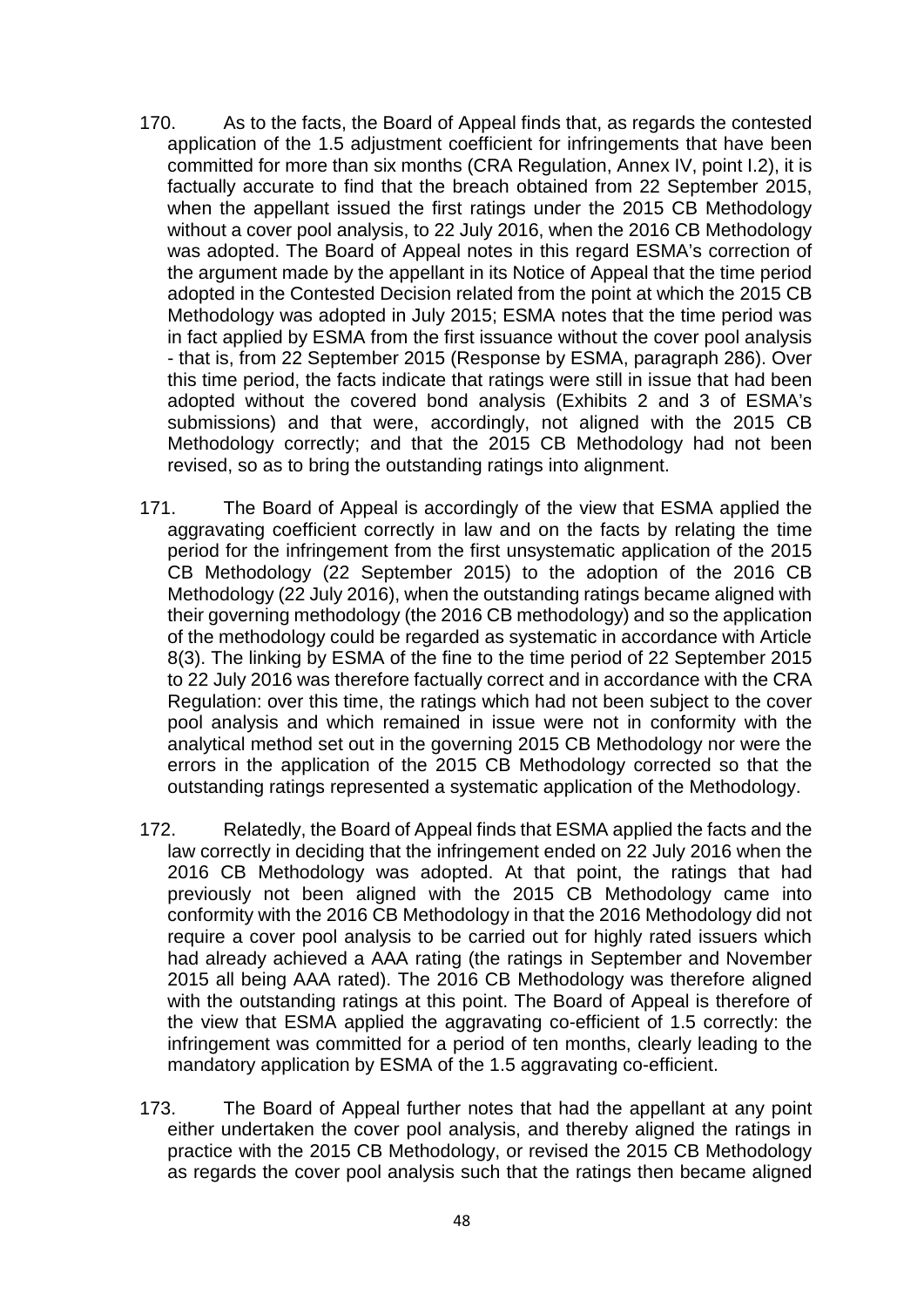with the amended methodology, the time period of the infringement would have been shortened.

- 174. The Board of Appeal notes further that had the appellant taken advice from ESMA at the point at which the first failure to apply the cover pool analysis arose (September 2015), and taken remedial action to cure the breach (e.g. by amending earlier the 2015 CB Methodology), the time period could have been substantially shortened to the point that the aggravating coefficient would not potentially have applied. The dis-application of the aggravating co-efficient was therefore within the appellant's power to achieve, particularly as, as previously noted above in this Decision, the appellant could reasonably have been expected to check with ESMA as to whether "objective reasons" were in place that would have supported an exemption from Article 5(1) and Article 8(3).
- 175. The appellant argues that the infringement of Article 8(3) was not of a continuous nature, but instead related to the specific applications in September and November 2015 of the 2015 CB Methodology (the points in time at which the ratings were formulated under the 2015 CB Methodology). The appellant argues that, at a maximum, the infringement applied from the start of the analytical process until the public assignment of the ratings (Appellant Reply, paragraph 92). The Board of Appeal in this regard highlights that, while ESMA does not admit that the appellant's interpretation of the nature of the infringement is correct, ESMA notes in its Response that the appellant's argument would not be to the benefit of the appellant (ESMA Response, paragraph 290). ESMA notes that if the specific applications of the 2015 CB Methodology to the ratings at issue were to be regarded as constituting the infringement, the fine would be significantly larger, to the appellant's detriment. ESMA argues that under the appellant's interpretation, either each individual covered bond rating (599 ratings) or, at the least, each separate CB programme (15 programmes), issued without the cover pool analysis, would be regarded as a separate instance of infringement. This would amount to a repetition of the infringement and, consequent on the required application of an aggravating coefficient of 1.1 (point I.1 of Annex IV, CRA Regulation) for each repetition, would lead to a fine of either EUR 1,000,000 (the application of the 1.1 coefficient x 14) or EUR 28,200,000 (the application of the 1.1 coefficient X 558) (ESMA Response, paragraph 290). The Board of Appeal gives weight to this argument. It is of the view that the infringement was, in law and in fact, continuous in nature and related to the ongoing failure to apply the 2015 CB Methodology systematically (by either withdrawing the ratings or revising the Methodology). But, were there to be doubt as to this point, and had ESMA a margin of supervisory appreciation in this regard then, and in accordance with settled CJEU case law (for example, judgment of 24 June 2015, C-293/13 P Fresh Del Monte Produce v Commission ECLI: EU: C:2015:416, paragraph 149), the principle of *in dubio pro reo* would require that the interpretation most favourable to the appellant be adopted. That is, the interpretation that the nature of infringement was of a continuous nature, relating to the continued misalignment of the outstanding ratings with the 2015 CB Methodology, and to the related failure to cure the defect by either revising the Methodology or withdrawing/revising the ratings. This interpretation is to the benefit of the appellant, leading to a materially lower fine than would an interpretation based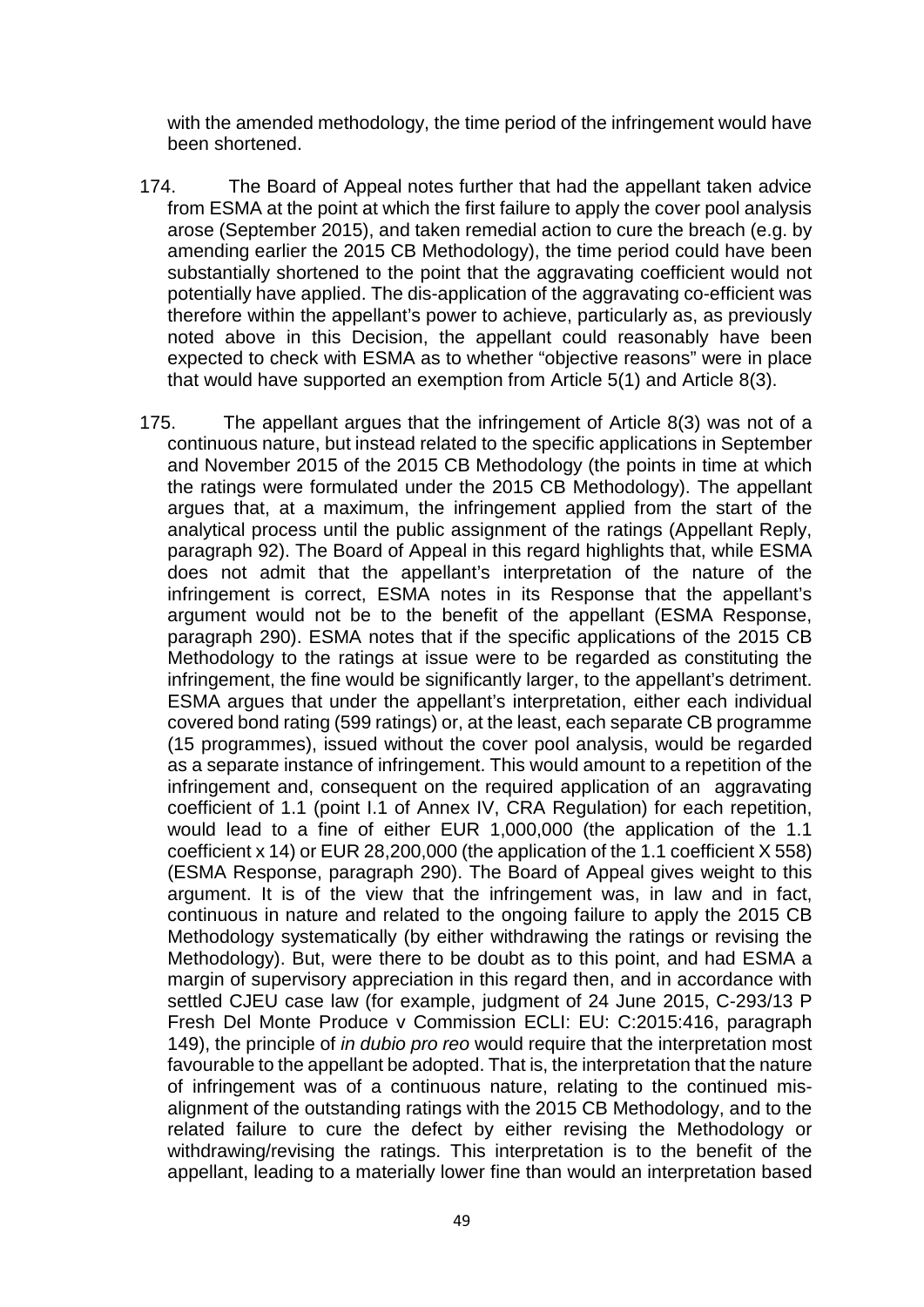on the infringement being grounded in specific and repeated applications of the 2015 CB Methodology to the formulation of ratings where the cover pool analysis was not applied.

- 176. As regards the turnover cap, the Board finds that, on the facts, the related requirements were correctly applied by ESMA. Article 36a(4) applies a cap of 20% of annual turnover of the rating agency concerned "in the preceding business year" to any fine imposed under the CRA Regulation. In the Contested Decision, ESMA considers this requirement as against the turnover of the appellant in 2015 (EUR 4,351,165) and finds that the fine does not exceed the cap (being less than EUR 870,233, 20% of 2015 turnover) (paragraph 392). The appellant, to the contrary, argues that the reference year for the calculation of turnover is 2014, the year preceding the start of the infringement (2015) and that ESMA did not accordingly use the correct turnover figure. The appellant argues, also basing the turnover figure on rating business only, that the correct figure (from 2014) was EUR 1,554,646 and that the related cap amounted to EUR 310,929, a cap exceeded by the fine imposed by ESMA (EUR 550,000). .
- 177. Critical to the question of the correct application of the turnover cap is the reference year adopted to determine the turnover. ESMA in its Contested Decision uses the "full business year preceding the end of the infringement (i.e. 2015" (ESMA Response, paragraph 298). This determination is in accordance with its consistent practice as regards the calculation and imposition of monetary penalties (ESMA Response, paragraph 301). The Board of Appeal takes due note of ESMA's practice in this regard, but is also mindful that the design and operation of ESMA's practices regarding monetary penalties should reflect relevant EU law. The Board of Appeal notes in this regard that ESMA's approach to "preceding business year" is not in accordance with cognate caselaw of the CJEU as regards the interpretation of "preceding business year" in the Regulation currently governing the calculation of monetary penalties in the competition field (Regulation (EU) No 1/2003, specifically Article 23(2)). The CJEU has held, in interpreting the precursor provision to Article 23(2) in Regulation No 17 (which also uses "preceding business year"), that the "preceding business year" is the year which precedes the date of the relevant enforcement decision, and has noted that it is logical to refer to that business year (judgment of 16 November 2000, C-291/98 P Sarrió SA v Commission ECLI: EU: C:2000:631, paragraph 85). The Board of Appeal notes that this ruling and the provision in question relates to Commission enforcement of competition law. Given, however, the identity of language and context (the application of a cap to a monetary penalty based on turnover) between Article 36a(4) and the provision interpreted by the CJEU in *Sarrió*, the Board of Appeal finds this caselaw to be of strongly persuasive authority in the interpretation of "full business year" in Article 36a(4). It finds, accordingly, that ESMA erred in interpreting Article 36a(4), and with regard to "preceding business year", as relating to the year preceding the end of the infringement. In accordance with persuasive EU case law, the Board of Appeal finds that the correct reference year was 2019, being the year preceding the date of the Contested Decision. The Board of Appeal takes note of the argument made by ESMA that different language governs the calculation by ESMA of the 'basic fine' (Article 36a(2)) to that which governs the Commission's equivalent powers as regard the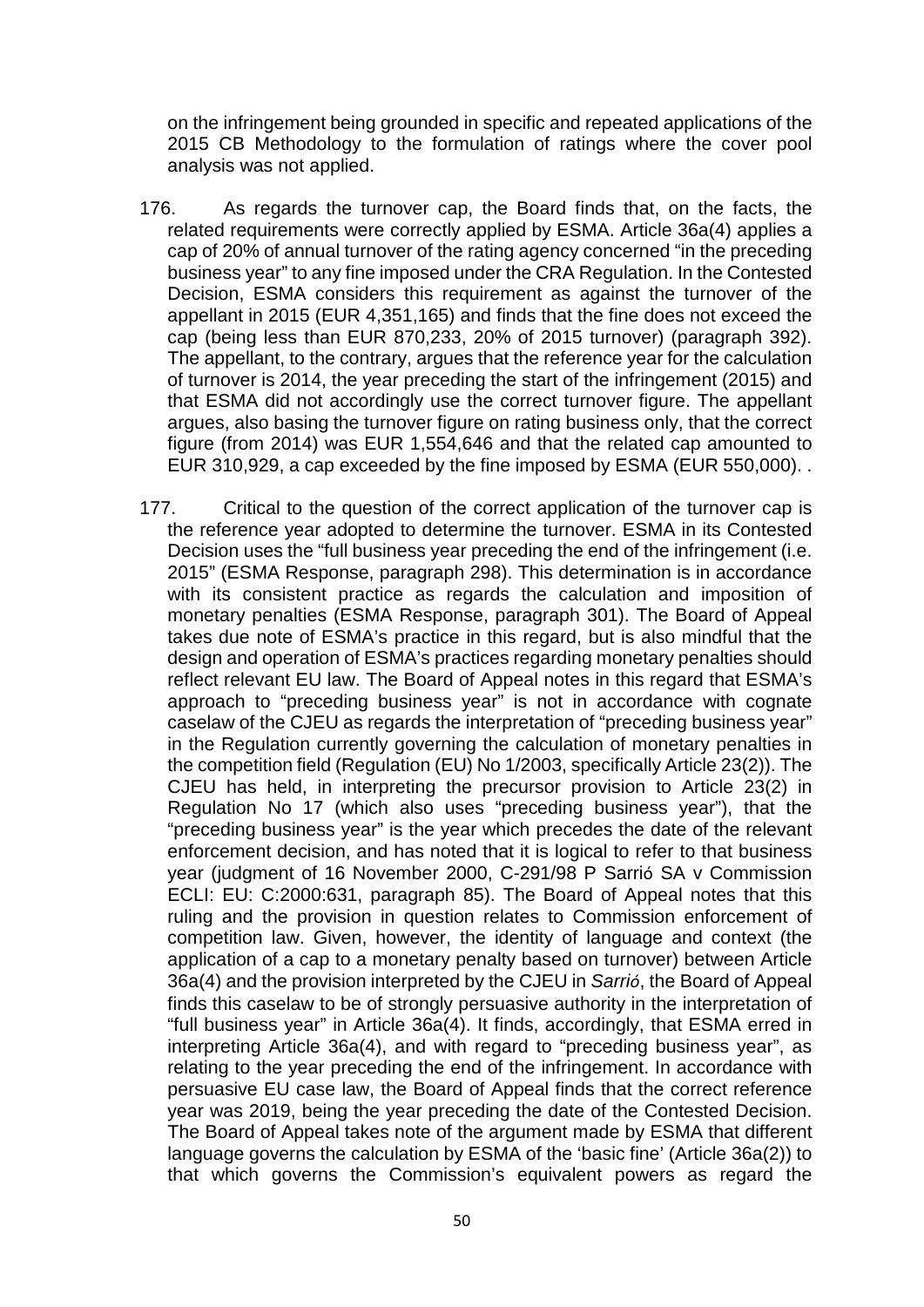calculation of the basic fine (the calculation of fines by the Commission not being related to turnover in the equivalent Article 23(3) of Regulation No 1/2003). The Board is nonetheless of the view that the CJEU caselaw is unequivocal as regards the interpretation of "preceding business year" to the application of a cap on fines that is related to turnover, and in relating it to the year preceding the relevant enforcement decision. The Board finds, therefore that the correct reference year for the application of the cap was 2019.

- 178. The application of 2019 as the reference year does not, however, have an impact on how the turnover cap applies to the fine imposed on the appellant by the Contested Decision. According to Exhibit 21 of ESMA's submissions, the appellant's turnover for 2019 was EUR 9,786,285. Using this figure to calculate the cap of 20% of turnover on the fine does not alter the calculation, as the fine remains within the cap. With the 2019 turnover figure, the cap amounts to EUR 1,957,257; the fine therefore remains within the cap at EUR 550,000 (ESMA Response, paragraph 298). No order is accordingly made as regards the calculation of the fine or its remittance to ESMA in this regard. The Board of Appeal recommends, however, that ESMA reviews its fining policies and practices to assure itself they align with CJEU jurisprudence.
- 179. Further, the Board of Appeal agrees with ESMA that, contrary to the argument of the appellant (Notice of Appeal, paragraph 156), there are no grounds for calculating annual turnover, for the purposes of Article 36a(4), with reference only to revenues arising from rating services and excluding ancillary services. The Board of Appeal notes that "annual turnover" is not defined by the CRA Regulation. The Board of Appeal has, therefore, in accordance with settled EU law principles, adopted a textual, teleological and contextual approach to the term's interpretation. From the textual perspective, annual turnover/turnover, while not defined, is referred to in a number of provisions across the Regulation. These include as regards the application of the rules governing the maximum duration of a contractual relationship with a rating agency (Article 6b(5)); ESMA's obligation to monitor the total market share of registered rating agencies (Article 8d(3)); registration and supervisory fees (Article 19); the quantum of fines and periodic penalty payments (Articles 36a and 36b); and the annual disclosures required of rating agencies as regards revenue (Annex I, Section E, III.7). In all but three cases (Article 8d(3), Article 6b(5) and Annex I, Section E, III.7), the term turnover does not distinguish between turnover relating to rating services and turnover relating to other ancillary business. Article 8d(3), by contrast, specifies that, as regards ESMA's annual publication of the total market share of registered rating agencies, the calculation of total market share is to be undertaken "with reference to annual turnover generated from credit rating activities and ancillary services". Annex I, Section E, III.7 similarly requires a rating agency to disclose annually its total turnover, divided into fees from rating and ancillary services. Ancillary services are defined as not forming part of rating activities and as comprising services relating to market forecasts, estimates of economic trends, pricing analysis and other general data analysis as well as related distribution services (CRA Regulation, Annex I, Section B, 4). The Board of Appeal notes the specification in Article 8d(3) and in Annex I, Section E, III.7 of turnover as including rating services and ancillary services. It acknowledges that it might be textually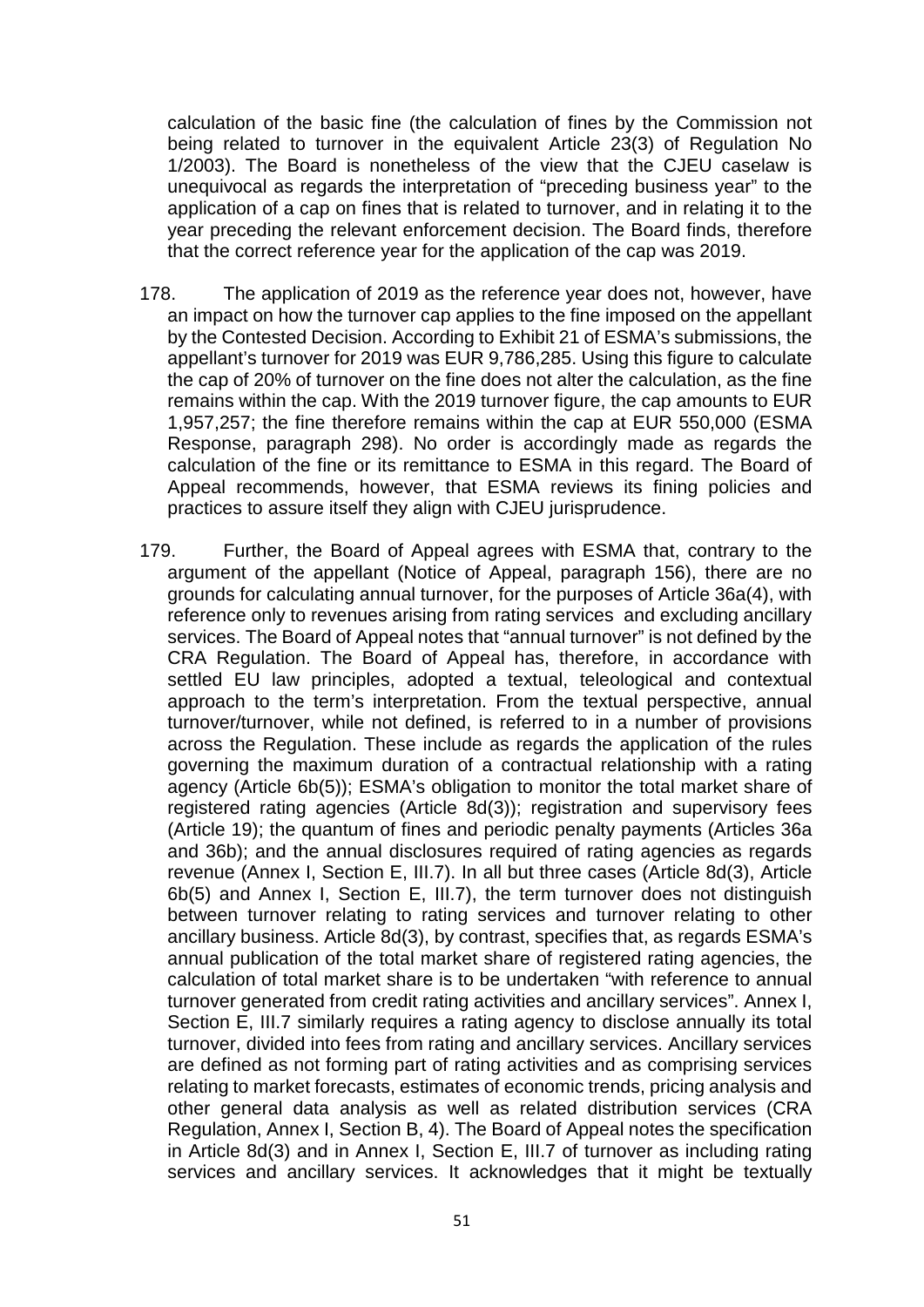inferred from this that, where the CRA Regulation does not expressly specify that turnover includes rating services and ancillary services, annual turnover should be read as referring only to rating services. In Article 6b(5), however, turnover is expressed directly in terms of "turnover generated from credit rating activities". There are, therefore, different approaches taken in the CRA Regulation. On balance, the Board is of the view that the reference to annual turnover in Article 36a(4) should, from a textual perspective, not be limited to rating services only. First, it might, given that Article 8d(3) and Annex I, Section E, III.7 relate turnover to all rating agency business, reasonably be assumed that the intention of the co-legislators was for annual turnover to be interpreted as relating to all rating agency business, including ancillary services, and that a distinction not be made, whenever annual turnover is referred to, between rating services and ancillary services. Further, the clear qualification with regard to turnover relating to rating activities only in Article 6b(5) suggests that were the co-legislators minded to expressly reference turnover as relating to rating services only, they would have done so. Second, to limit the term annual turnover in Article 36a(4) to rating services only, and thereby reduce the scope of the term turnover, would amount to a material change to the language of Article 36a(4). In this regard, the Board of Appeal places weight on the need to give effect to the intention of the co-legislators. Had the co-legislators intended to make a distinction between rating services and ancillary services in Article 36a(4), the Board of Appeal is of the view that it is reasonable to assume that they would have done so (as they did in Article 6b(5)). Further, the reference to annual turnover in Article 36a(4) relates to the quantification of a sanction. Given the materiality of this obligation and its third party effects, the Board of Appeal is of the view that it is reasonable to assume that the clear language of the text must be followed; this language does not include a qualification limiting the definition of annual turnover to rating services only. To insert such a qualification would, in the Board's view, represent a material change to the clear text of the provision.

- 180. It would also run counter to a teleological interpretation of the CRA Regulation. The CRA Regulation expressly permits rating agencies to engage in non-rating ancillary services (CRA Regulation, Annex I, Section B, 4; recital 6)). This implies that the CRA Regulation is designed to apply widely to rating agency activities. Accordingly, it is reasonable to infer that annual turnover, unless otherwise qualified, relates to all rating agency turnover.
- 181. Further, and from a contextual as well as teleological perspective, the Board notes the CRA Regulation was designed in part to address the failures which followed from conflicts of interest within rating agencies, prior to the financial crisis, as between rating and non-rating advisory business (particularly as regards the rating of securitised debt). The CRA Regulation accordingly expressly addresses the entirety of rating agency business. CRA Regulation, Annex I, Section B, 4, for example, provides that a rating agency shall ensure that the provision of ancillary services does not present conflicts of interest with rating activities; Annex I, Section B, 3c provides that fees for rating business and ancillary services should be based on actual cost; and Annex I, Section E, I.2 and II.2 require a rating agency to disclose a list of its ancillary services as well as (annually) fees from ancillary services Similarly, recital 6 notes that the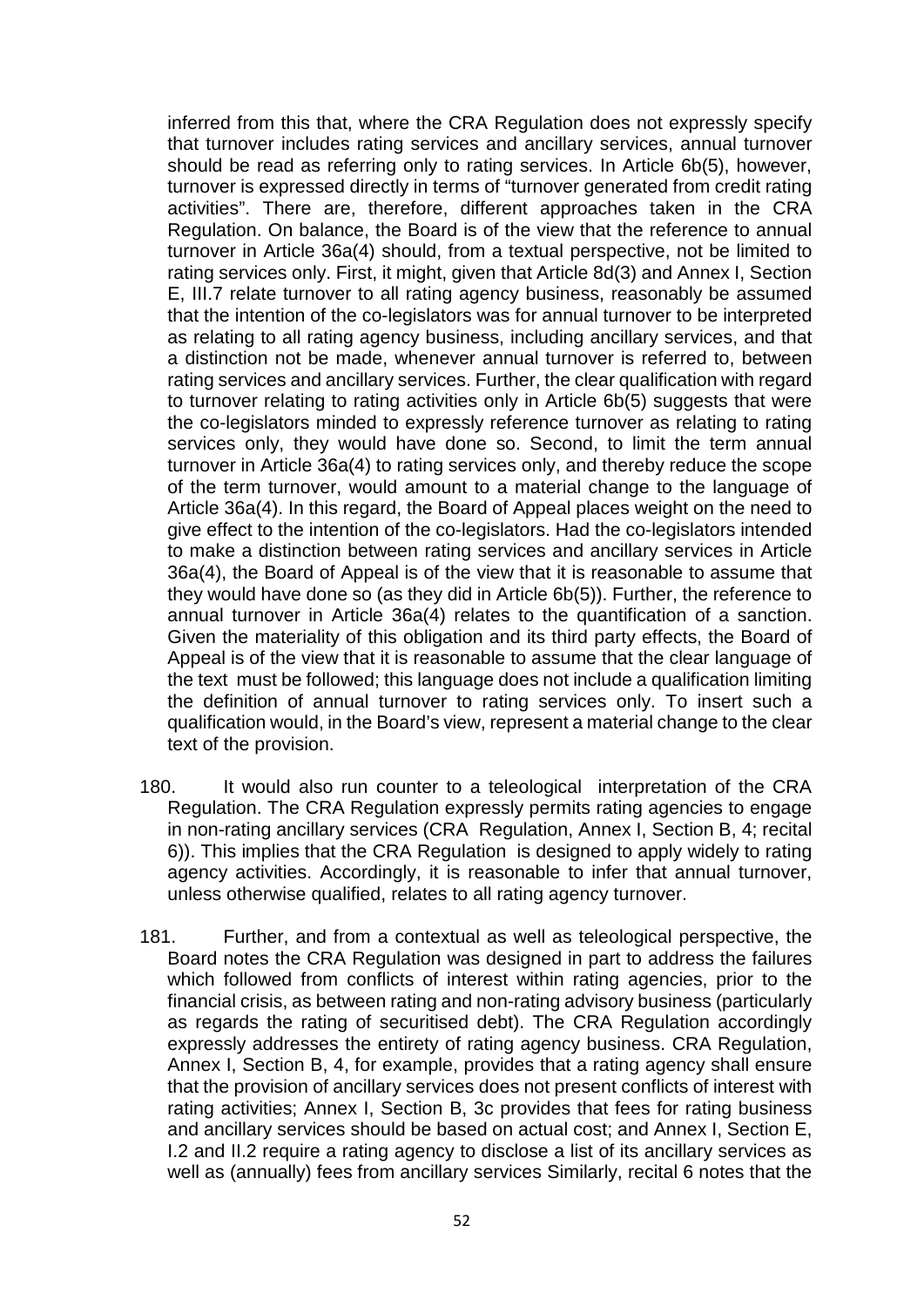performance of ancillary activities should not compromise the independence or integrity of rating agencies' rating activities; and recital 22 notes that rating agencies should not be allowed to carry out consultancy or advisory services but should be able to provide ancillary services where this does not create potential conflicts of interest with the issuance of credit ratings. The enforcement regime also applies to the entirety of rating agency business. Under point 23 of Section I of Annex III, a rating agency infringes the CRA Regulation where it does not ensure that the provision of an ancillary service does not present a conflict of interest with its rating activities. The Board of Appeal is therefore of the view that the CRA Regulation applies to the entirety of a rating agency's business and that, accordingly, the reference to annual turnover in Article 36a(4) should be interpreted as relating to the entire turnover of a rating agency and not be limited to turnover relating to ratings business.

- 182. While recognizing the textual ambiguity relating to the definition of annual turnover, the Board is of the view that ESMA did not err in law in interpreting annual turnover under Article 36a(4) as relating to rating services and ancillary services. In reaching this view, the Board is mindful of not exceeding its mandate, and so of not inserting a qualifying condition into the meaning of annual turnover for the purposes of Article 36a(4) where such has not been expressly inserted by the co-legislators.
- 183. As regards the 0.4 mitigating coefficient relating to a rating agency bringing an infringement quickly, effectively, and completely to ESMA's attention (CRA Regulation, Annex IV, point II.3), the Board finds that ESMA was correct in not applying the mitigating coefficient as it finds it clear on the facts that the appellant did not acknowledge that it had committed (or believe it could have committed) an infringement, and done so quickly, effectively, and completely. There is no evidence to this effect from the facts reviewed by the Board of Appeal. The Board of Appeal agrees with ESMA that the relevant press releases do not meet the requirement as regards bringing the infringement to ESMA's attention, and within the terms of point II.3. The press releases served a different purpose (disclosure under CRA Regulation Article 10(2)), did not expressly note the existence of an infringement, and were not addressed directly to ESMA. Moreover, in the Board of Appeal's view, the appellant should also have brought to the attention of ESMA this situation, but it did not .
- 184. Finally, and as regards the appellant's argument that the fine was disproportionate, the Board does not find this argument to be made out. ESMA does not have discretion under the CRA Regulation to alter or calibrate fines depending on its subjective view of the seriousness or otherwise of an infringement or based on factors beyond those identified in the Regulation. The list of infringements set out in Annex III governs the infringements which must be subject to enforcement action by ESMA once a breach is identified. Further, the CRA Regulation contains a number of design features precisely adopted in order to support appropriate finessing of sanctions in light of individual circumstances. These include the set of aggravating and mitigating co-efficients set out in Annex IV to the Regulation and applied by ESMA in this case. In this regard, the Board of Appeal notes that recital 19 of Regulation (EU) No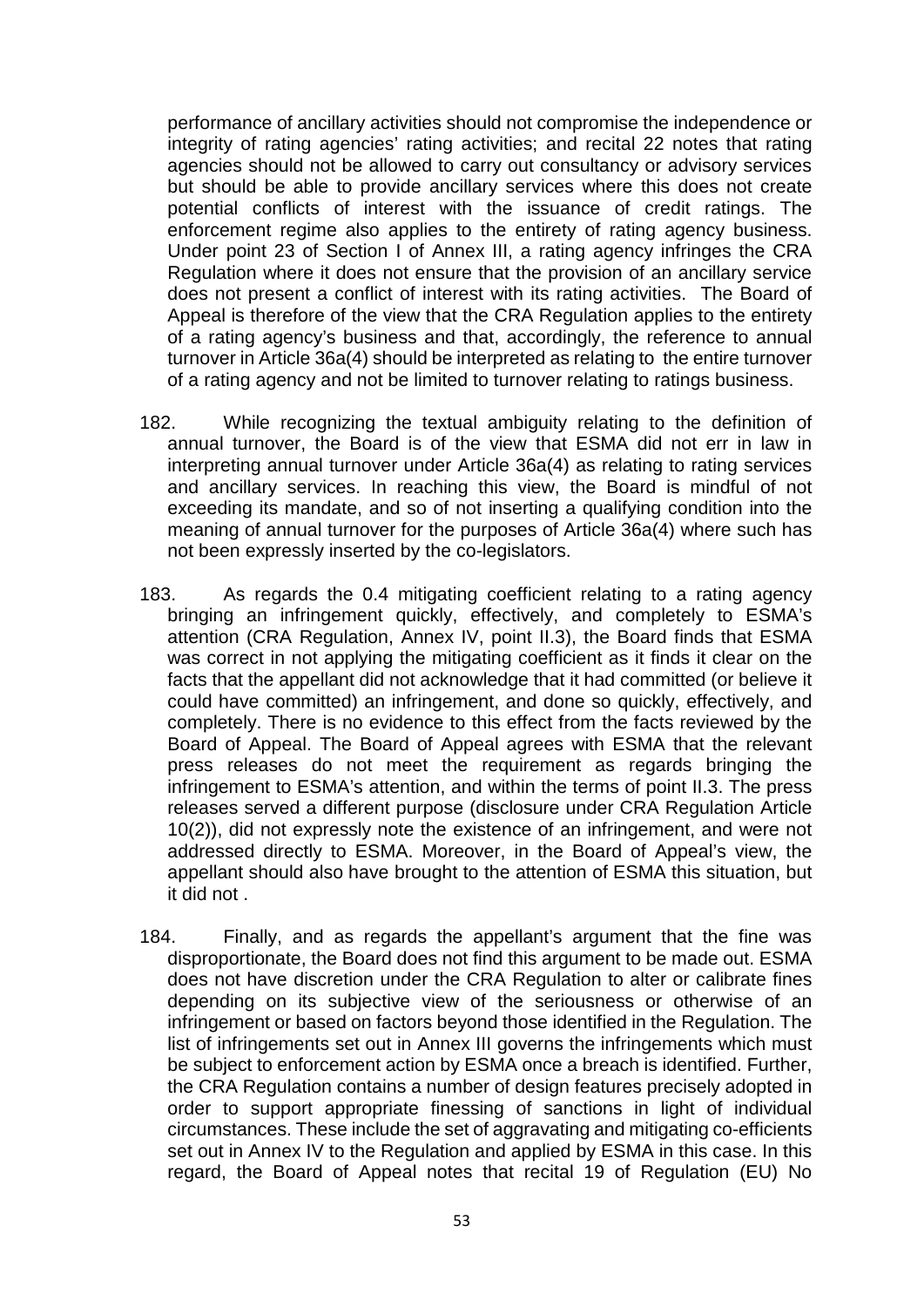513/2011 (which empowers ESMA to act as supervisor of rating agencies and take enforcement action) provides that co-efficients linked to aggravating and mitigating circumstances are established in order to give the necessary tools to ESMA to decide on a fine which is proportionate to the seriousness of an infringement committed by a credit rating agency, taking into account the circumstances under which the infringement was committed. Proportionality is accordingly embedded within the design of the fines regime. Finally, the Board of Appeal notes that, as an EU agency, and so an entity which must operate under the legislative framework established by the co-legislators, ESMA must apply its enforcement powers within the terms of the CRA Regulation. The Regulation does not contain an over-arching discretion for ESMA to calibrate fines in the manner argued for by the appellant.

185. The Board of Appeal finds accordingly that the amount of the fine for the relevant infringement (point 43 of Section I of Annex III of the CRA Regulation) was correctly calculated.

**II – Grounds of appeal regarding the part of the Contested Decision concerning the infringement of the third subparagraph of Article 14(3), the first subparagraph of Article 8(5a) and point (aa) of Article 8(6) of the CRA Regulation**

# **(a) Whether or not ESMA erred in law in the interpretation of the scope pf the concept of 'material changes' and in finding that the changes introduced by the appellant to the 2015 CB Methodology were material.**

- 186. In the Contested Decision ESMA also found that the appellant had breached its obligations under Articles 8(5a), 8(6)(aa) and 14(3) of the CRA Regulation by: (i) not having notified ESMA about the intended material changes to the 2015 CB Methodology; (ii) not having published those changes on its website and (iii) not having informed ESMA and not having published immediately on its website the results of the consultation about the intended material changes to the 2015 CB Methodology. The Contested Decision also held that ESMA answer 7 to the Q&A provided a non-exhaustive list of examples of changes which are considered to be material changes and that the mere fact that no existing rating is *de facto* impacted by the changes introduced to a methodology does not per se exclude that these changes are material. This needs to be assessed on a case-by-case basis.
- 187. The appellant argues that there has not been a material change within the terms of Article 8(5a); the changes were simply a clarification of the rating methodology that was already in use and/or concerned only the rating outlook. It claims that Article 8(5a) of the CRA Regulation only applies where two cumulative conditions are met independently: (i) the intended changes to the methodology are material and (ii) they could have an impact on a credit rating, and denies that this was the case. The appellant further notes that answer 7 to the Q&A shows that there is a high threshold for a change to be considered material (noting that answer 7 includes as an example a change that has a direct or indirect impact on a significant number of credit ratings), and that a change cannot be considered to be material if it does not (and could not) have any impact on credit ratings. The appellant argues that the changes introduced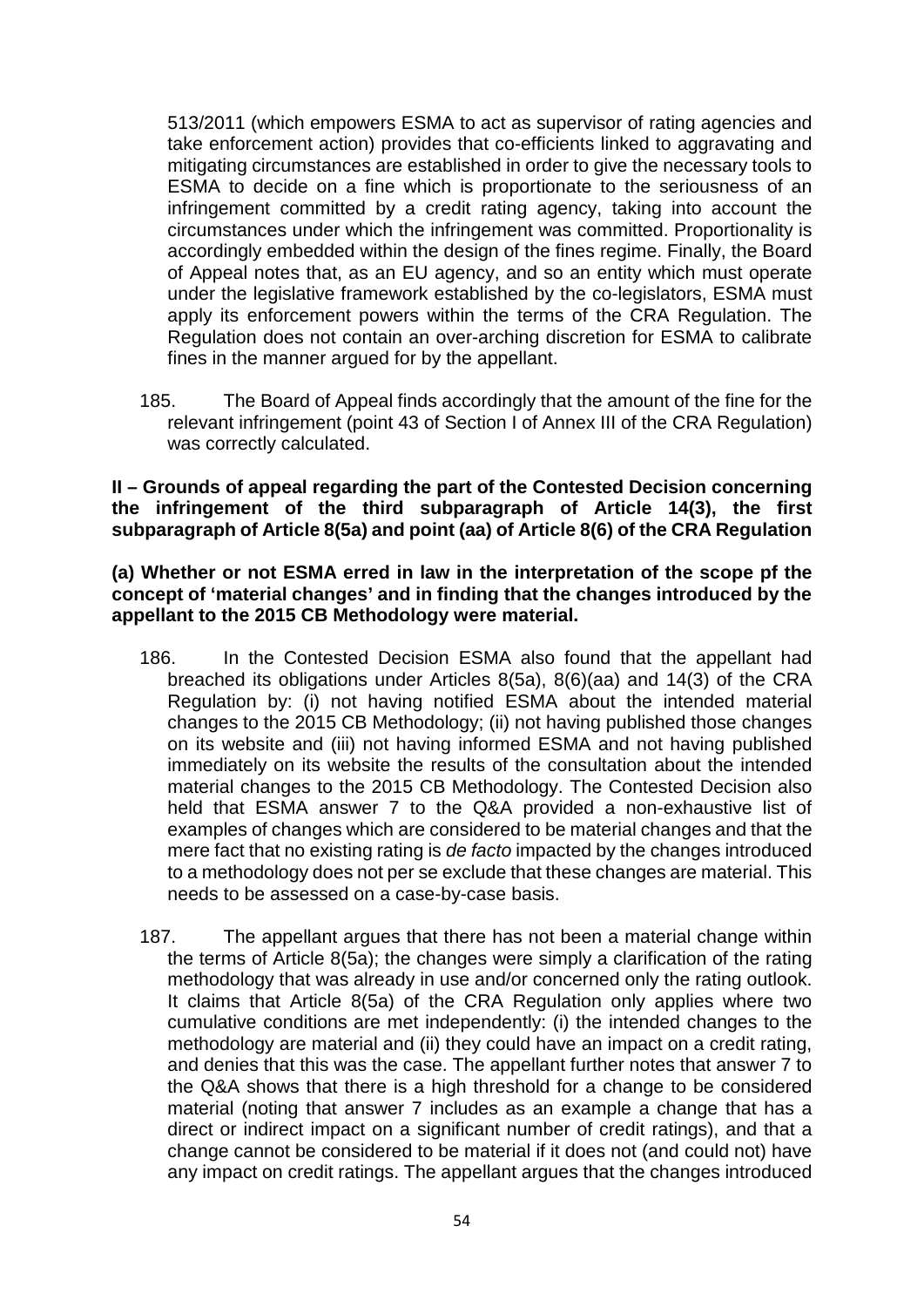in the 2016 CB Methodology did not and could not have an impact on the ratings carried out, at the most having an impact on the rating outlook, and not the rating itself. The appellant further notes that the changes did not alter the way in which an assessment of the cover pool was to be performed, as they only clarified and laid down what was common practice in the rating market. The changes had the intention of describing more precisely the methodology that has been used by the appellant since July 2015.

- 188. The Board of Appeal finds that ESMA did not err in law on the interpretation of the scope of "material changes", included under Article 8(5a). This term is not defined in the CRA Regulation, although "material changes" in Article 8(5a) (which governs Articles 8(6) and 14(3)) are related to changes that "could have an impact on a credit rating". As argued in earlier paragraphs of this Decision, the term is accordingly to be interpreted in accordance with settled principles governing the interpretation of EU legislation, including as to text and context. Textually, the co-legislators did not qualify the term material change by reference to change that would, in fact, have an impact on a credit rating. As regards context, the purpose and objectives of the CRA Regulation imply, in the Board of Appeal's view, that material change should be interpreted broadly, and on a case-by-case basis, so that the objectives of the CRA Regulation, including as regards notification of ESMA and consultation with stakeholders are met. The Board of Appeal notes in particular the reference in the Contested Decision to recital 27 of the 2013 CRA Regulation No 462/2013, from which Article 8(5a) of the CRA Regulation derives (Contested Decision, paragraph 420). The Board of Appeal is of the view that the Contested Decision correctly interpreted Article 8(5a) in adopting a case-by-case approach to the notion of material change, and in linking the notion of material change to whether or not there could have been a potential impact on a rating given the materiality of the change, whether or not the impact actually exists (Contested Decision, paragraph 423).
- 189. The Board of Appeal is also of the view that the inclusion in the ESMA Q&A, answer 7 of "a change that has a direct or indirect impact on a significant number of credit ratings" as an example of a material change, is illustrative only, particularly in light of the non-exhaustive nature of the Q&A.
- 190. The Board further notes that the Q&A is a soft instrument and, while of authoritative status as to ESMA's thinking, it cannot, in accordance with settled law, limit the clear and express meaning of legislative provisions.
- 191. On the facts, and while being mindful of the operational latitude in supervisory decisions that should be afforded to ESMA's margin of appreciation, and including with regard to the application of facts to opentextured provisions, the Board of Appeal is of the view that ESMA was correct, in assessing materiality, in conducting a comparative analysis of the 2015 and 2016 CB Methodologies. Specifically, the Board of the Appeal is of the view that ESMA was correct on the facts in finding that removing the requirement for the cover pool analysis, and changing how it was to be applied where it was deployed (Contested Decision, paragraphs 431-442), amounted in practice to a material change to the design of the 2015 CB Methodology as regards how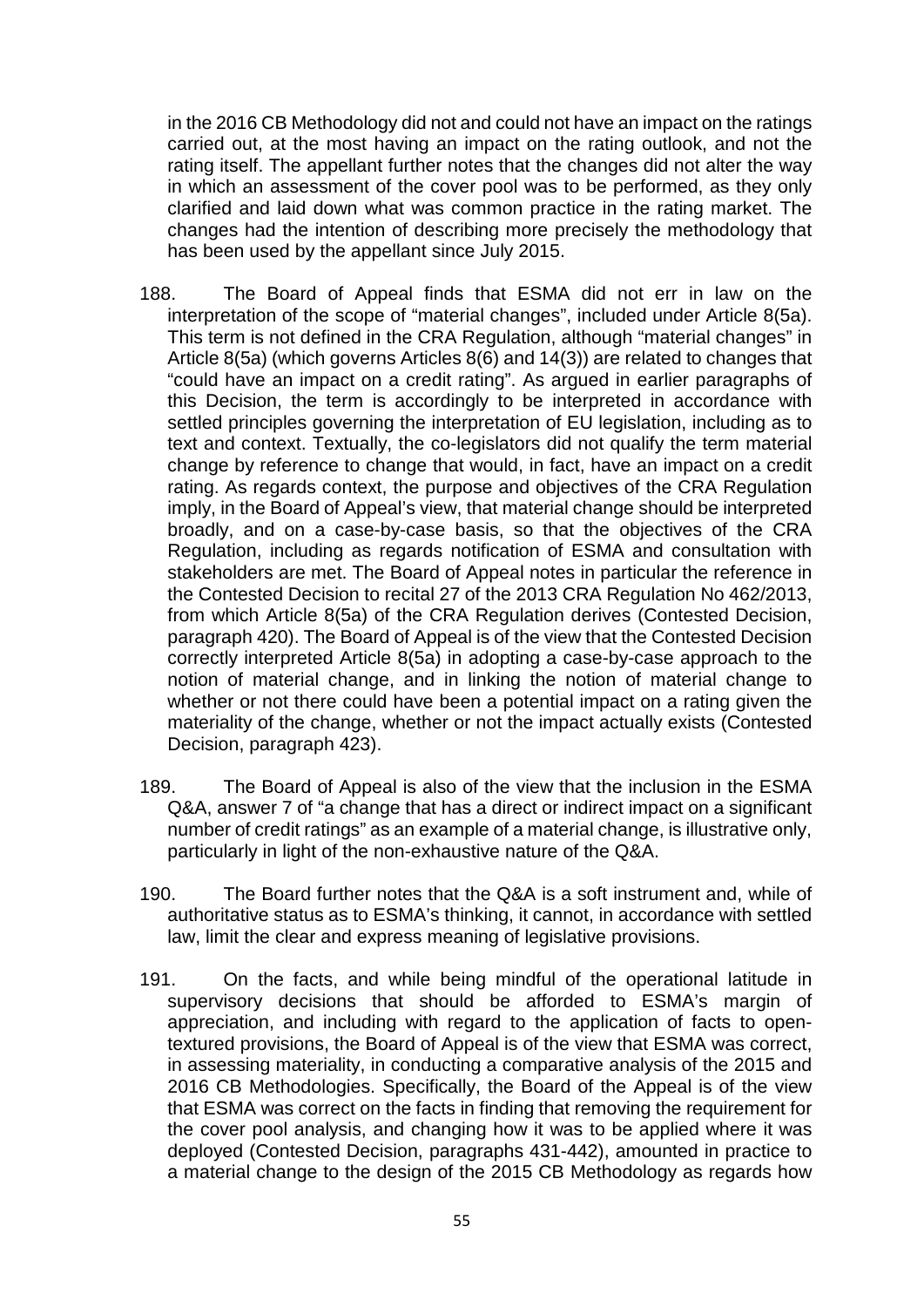the cover pool assessment was to be performed. While the Board of Appeal acknowledges that in practice these changes would not have had an impact on the rating of issuers already with the highest rating, and would also reflect the previous practice of the appellant, it is of the view that these factors are not relevant. The changes represented a significant change to the design of the 2015 CB Methodology and therefore to how the Methodology was to be applied. In effect, the changes removed, for a class of issuers, a building block previously seen as necessary for all ratings, and thereby amounted to a material change to the manner in which the assessment of the cover pool was to be performed for cover bonds. The Board of Appeal also notes that the 2016 CB Methodology could have had an impact for those issuers whose rating level could not have reached the highest level in the absence of the cover pool analysis (ESMA Response, paragraph 344). The Board of Appeal concludes, accordingly, that ESMA's decision was based on a reasonable interpretation of the facts and in accordance with the law. ESMA accordingly acted correctly in its application of Article 8(5a).

# **(b) Whether or not the appellant acted negligently**

- 192. The Contested Decision concluded that the appellant acted negligently at the time of the revision of the 2015 CB Methodology, including by not undertaking with sufficient care an assessment of whether or not the changes were material and by failing to raise any questions with ESMA as to whether the changes could be considered material. The Contested Decision notes, *inter alia*, the appellant's failure to have in place, at the time of the changes to the 2015 CB Methodology, a procedure explaining how it would assess whether a change was material and how it would ensure compliance with its obligations under the CRA Regulation, including as regards notification of ESMA and publication, and finds this to denote a clear lack of care. The Contested Decision also reveals a lack of care in the assessment of the materiality of the specific changes made to the 2015 CB Methodology, particularly as regards supporting documents, contrary to what a professional firm in the financial services sector, subject to stringent regulatory requirements, would have done.
- 193. The appellant claims that the lack of a written description of the procedure for material changes cannot denote a lack of care at the time of revision of the 2015 CB Methodology and that such a written procedure was developed in 2016, as soon as the change of methodologies became relevant, and in parallel with the development of the 2016 CB Methodology. The appellant also claims that the lack of a formal assessment of the materiality of the changes introduced to the 2015 CB Methodology was due to the fact that these were considered by the appellant as pure clarifications.
- 194. The Board of Appeal refers to its earlier findings as to the high level of care required of the appellant. As to the standard of care applicable and whether or not it has been met, for all the reasons already stated above it agrees with ESMA's Contested Decision that the relevant standard of care and its application to the appellant can be characterised in the following manner: "As a professional firm in the financial services sector subject to stringent regulatory requirements, [the appellant] is required to take special care in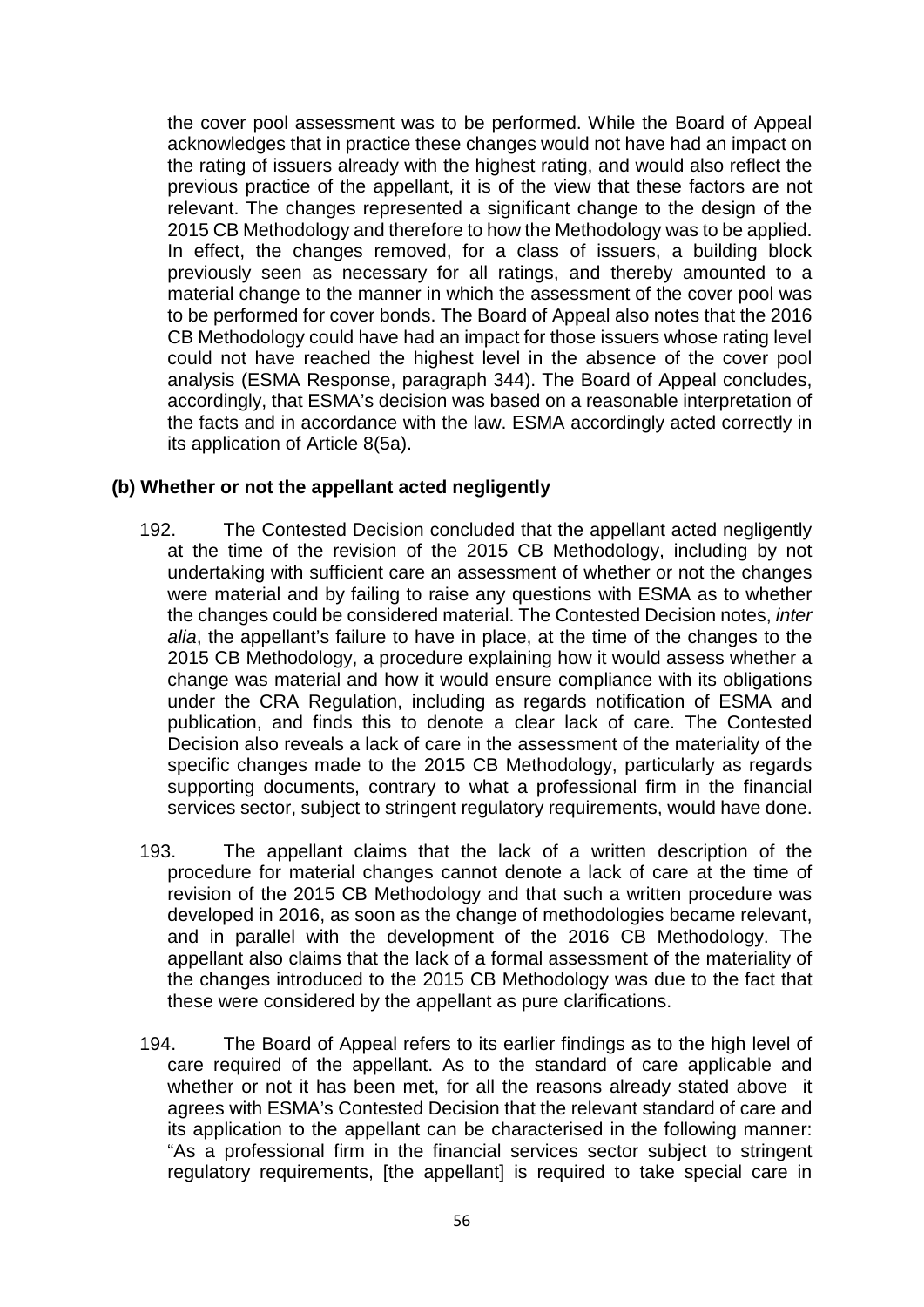assessing the risks that its acts or omissions entail, and has failed to take that care; and as a result of that failure, it has not foreseen the consequences of its acts or omissions, including particularly its infringement of the Regulation, in circumstances where a person in such a position who is normally informed and sufficiently attentive could not have failed to foresee those consequences" (Contested Decision, paragraph 480).

- 195. As to the application of the standard to the facts, the Board of Appeal finds that there is factual evidence of a lack of care sufficient to amount to negligent infringement of points 3a and 3b of Section II of Annex IIII and Points 4a of Section III of Annex III of the CRA Regulation as regards the material changes made to the 2015 CB Methodology. The Board of Appeal notes in particular that there was no internal policy in place prior to 2016 governing the assessment of "material changes" and related compliance with the consequential requirements of the CRA Regulation; and that the policy changes developed in parallel with the 2016 changes to the 2015 CB Methodology did not address the consequential regulatory obligations relating to ESMA notification and public consultation. It is of the view that ESMA was correct in relying on these internal policy gaps as evidence at the relevant time of a lack of care. Specifically, the Board of Appeal finds that the absence of appropriately comprehensive policies suggests that the appellant had not shown the care required of it, as a regulated actor in a market (the ratings market) subject to a high level of regulation, as regards ensuring it was in compliance with the CRA Regulation with respect to changes to methodologies.
- 196. The Board of Appeal also finds on the facts a lack of a sufficiency of evidence as to a diligent and careful assessment, as would be expected of a regulated and professional actor operating in a highly regulated environment, being carried out by the appellant of whether or not the changes were material, including as regards the critical Methodology Committee Memorandum of July 2016.
- 197. The Board of Appeal accordingly finds that ESMA was correct in drawing a finding of negligence from this insufficiency of evidence as to appropriate levels of care and diligence.
- 198. Finally, the Board of Appeal notes the failure of the appellant to consult with ESMA in circumstances where a reasonable rating agency, operating under the CRA Regulation, could have been expected to foresee the need for consultation, particularly given the consequential nature of a finding (or not) of materiality given the related regulatory obligations which follow and the related potential for an infringement to arise.
- 199. The Board of Appeal is of the view, accordingly, that on the facts ESMA was correct in finding that the infringement of Points 3a and 3b of Section II of Annex IIII and Points 4a of Section III of Annex III were committed negligently.

# **(c) Whether or not ESMA's calculation of the fine is correct**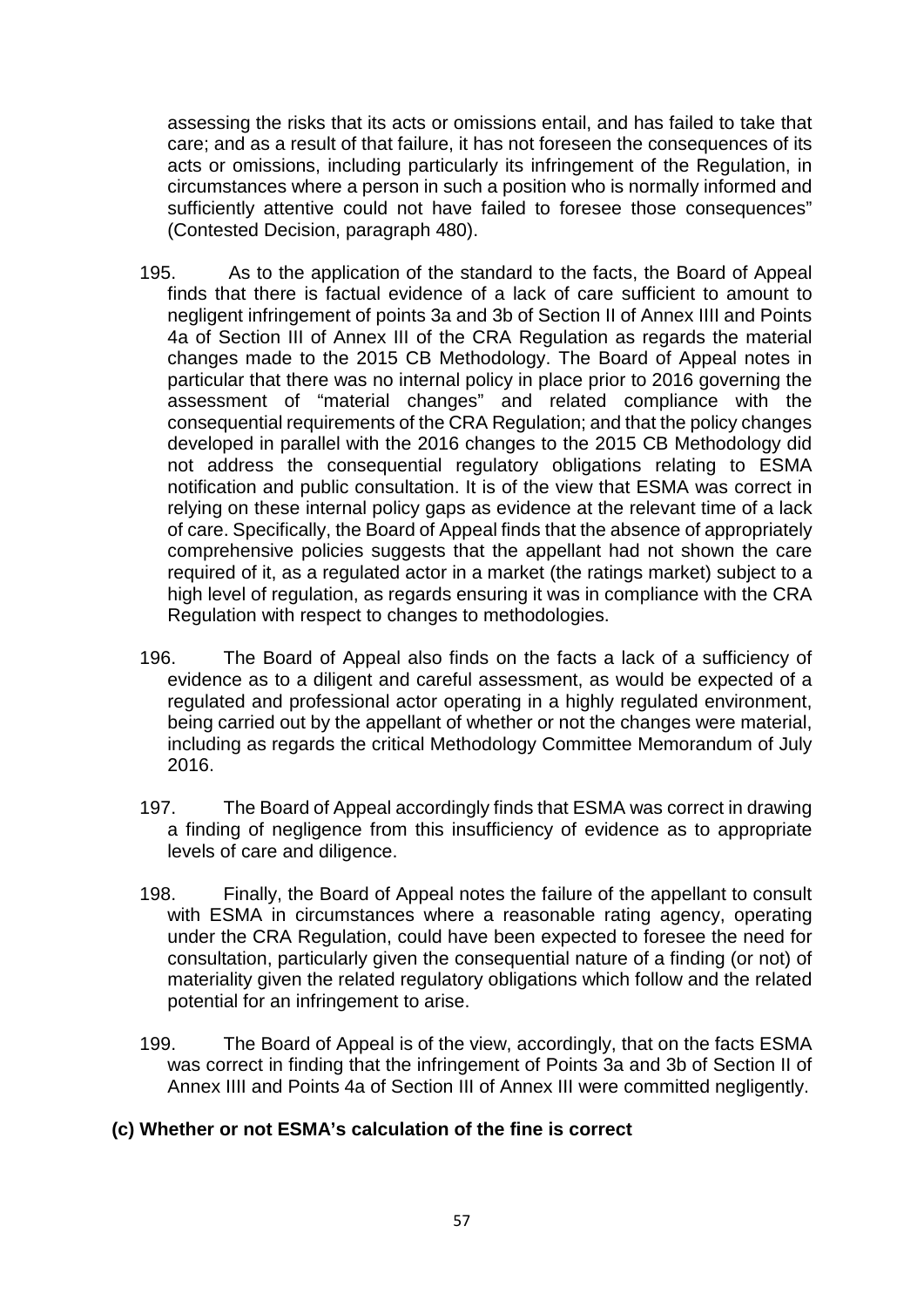- 200. Finally, the appellant claims that ESMA erred in the calculation of the fine related to this infringement, because ESMA did not apply both (i) the mitigating factor set out at point II.3 of Annex IV of the CRA Regulation and (ii) the mitigating factor set out at point II.4 of Annex IV. Under Point II.3 of Annex IV a mitigating adjustment coefficient of 0.4 applies where a rating agency has brought quickly, efficiently, and completely the infringement to ESMA's attention. The appellant argues that it is sufficient for the conditions of this mitigation to be met if a rating agency brings all relevant factors to ESMA's attention. The appellant claims this requirement is met as it notified what it regarded as clarifications of the 2015 CB Methodology to ESMA and receipt of this notification was confirmed by ESMA; ESMA accordingly received all necessary information. Under point II.4 of Annex IV, a mitigating adjustment coefficient of 0.6 applies where the rating agency has voluntarily taken measures to ensure that similar infringements cannot be committed in the future. The appellant relates compliance with these mitigation conditions to its Validation Policy distinguishing, since 2016, between material and non-material changes. The appellant disagrees with the view of ESMA in the Contested Decision that the definition of "material changes" in the Policy is too narrow. It argues accordingly that the point II.4 mitigating coefficient should have been applied.
- 201. In the Contested Decision, ESMA does not apply the mitigation adjustment coefficient under Point II.3 of Annex IV as it is of the view that the infringements in question (points 3a and 3b of Section II of Annex III and point 4a of Section III of Annex III) came to ESMA's attention only through the investigation conducted by ESMA's Supervision Department and the subsequent IIO investigation; they were not brought to ESMA's attention directly by the appellant. Specifically, the notification of what the appellant termed clarifications to the 2015 CB Methodology to ESMA did not indicate an infringement (or an issue of concern) and so could not be considered as sufficient to ground mitigation. As regards the mitigation adjustment coefficient under point II.4, ESMA does not apply this mitigation in the Contested Decision as it is of the view that the governing definition of "material change" in the appellant's 2016 Validation Policy does not cover all cases of material change for the purposes of the CRA Regulation. Specifically, the notion of materiality is linked in the Validation Policy to changes that would impact existing ratings, or substantial changes of a key rating factor; relatedly, the notion of materiality in the appellant's Rating Methodologies Process Manuals (2017, 2018, and 2019) relates material changes to methodologies to substantial changes to one or more key rating factor(s) or their weight, or to changes that impact already assigned ratings. Accordingly, the relevant policies do not cover the range of changes which can be regarded as material under the CRA Regulation, specifically by their linking materiality to actual impact on existing/already assigned ratings. The Contested Decision notes that the materiality assessment should take into consideration whether there could be a potential impact on ratings, and not whether the impact would actually materialise (Contested Decision, paragraph 534). Accordingly, the Contested Decision finds that despite the appellant voluntarily adopting changes to its processes regarding methodology changes, it was not established that these measures would prevent a similar infringement being committed in the future.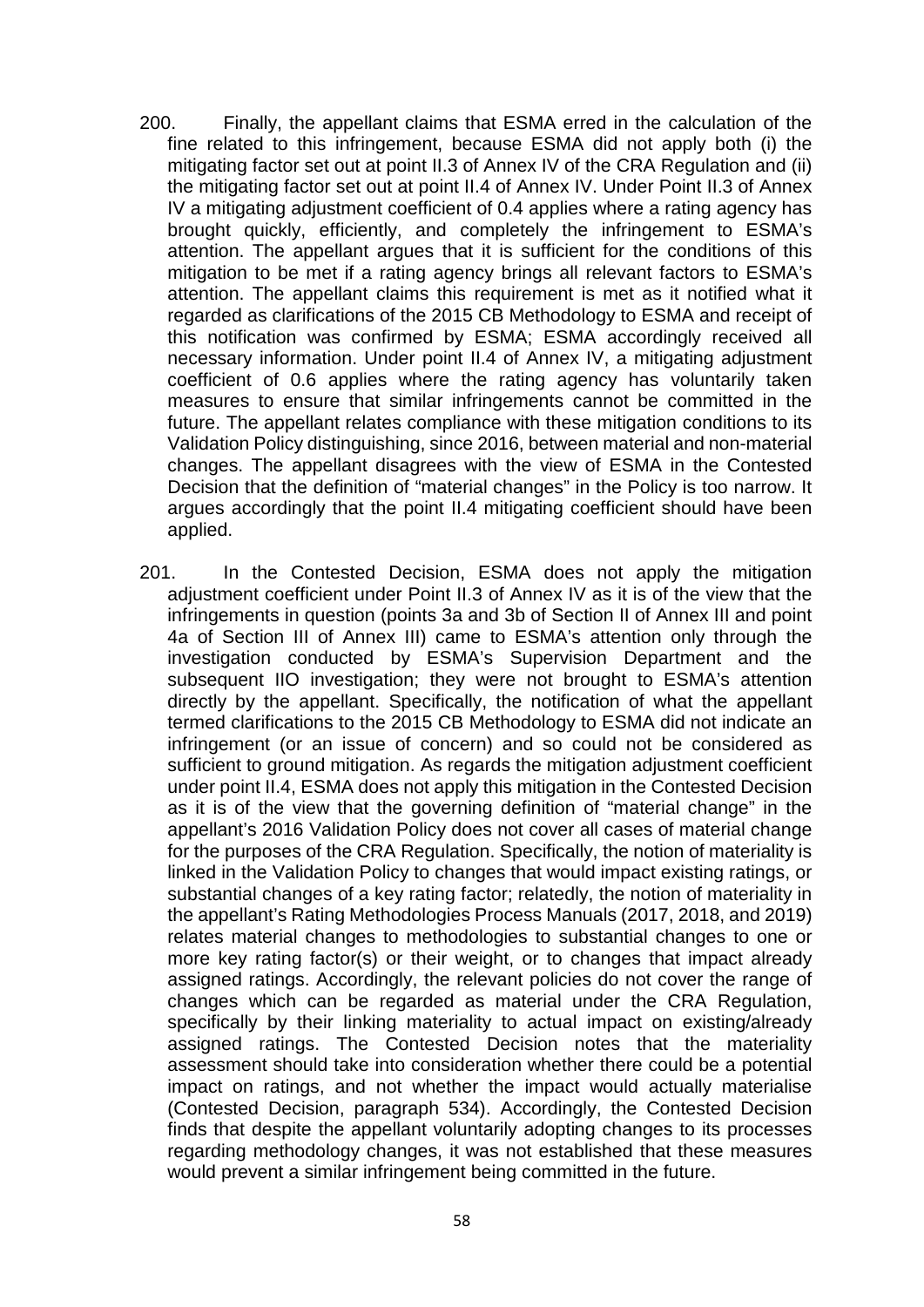- 202. The Board of Appeal finds, on review of the facts and the CRA Regulation, that ESMA correctly applied the relevant mitigation rules under the CRA Regulation. Specifically, the Board of Appeal finds as regards the mitigation coefficient adjustment set out in point II.3 of Annex IV that it is clear that the appellant did not quickly, efficiently, and completely bring the infringement to ESMA's attention. The relevant notification of clarifications to ESMA did not in any way indicate expressly to ESMA that an infringement had been committed. Further, on the facts presented to the Board of Appeal, the notification in question was provided in the course of the appellant's ongoing supervisory relationship with ESMA and as part of its periodic disclosures; it was not presented in the form of an express acknowledgement of an infringement that is clearly required by point II.3 of Annex IV. The Board of Appeal notes and gives weight in this regard that ESMA only came to have notice of the infringements following supervisory and subsequently IIO action (following, in turn, a complaint). On the facts, therefore, ESMA was correct in finding that this coefficient could not be applied.
- 203. As regards the application of the mitigation coefficient set out in point II.4 of Annex IV, the Board of Appeal finds that it is clear and unequivocal that this mitigation requires that measures have been taken by the rating agency in question to ensure that similar infringements cannot be committed in the future. Central to securing this outcome in the instant case, in the Board of Appeal's view, is that the appellant's policies and procedures are clear as to the potential range of "material changes" under the CRA Regulation. The Board of Appeal finds, however, that there is sufficient doubt as to the capacity of the changes made by the appellant to relevant internal policies and procedures to prevent a future infringement such as to render the mitigation inapplicable. While the Board of Appeal acknowledges the voluntary efforts the appellant has made to revise relevant policies and procedures as regards the management of material changes, and compliance with relevant rules under the CRA Regulation, it is not convinced that the approach adopted to the critical determinative notion of material change means that it is ensured that similar infringements will not be committed in the future. The Board of Appeal is of the view that ESMA correctly interpreted the CRA Regulation as relating the notion of a "material change" to a case-by-case assessment and, in particular, as not being dependent on the actual existence of an impact on a rating. The Board of Appeal is of the view that, on the facts, the measures taken by the appellant do not sufficiently ensure that it will in the future be in compliance with its obligations under the CRA Regulation as regards material changes to methodologies; these measures, on the facts, do not sufficiently reflect the required linkage between materiality and a potential impact on ratings. The Board of Appeal therefore finds that ESMA was correct in law, and on the application of the facts, in finding that there was not sufficient evidence to establish mitigation as regards the adoption of measures to ensure the infringements under points 3a and 3b of Section II of Annex IIII and points 4a of Section III of Annex III cannot be committed in the future.
- 204. The Board of Appeal draws weight in its conclusion from the evidence that the appellant has not accepted that its interpretation of a material change